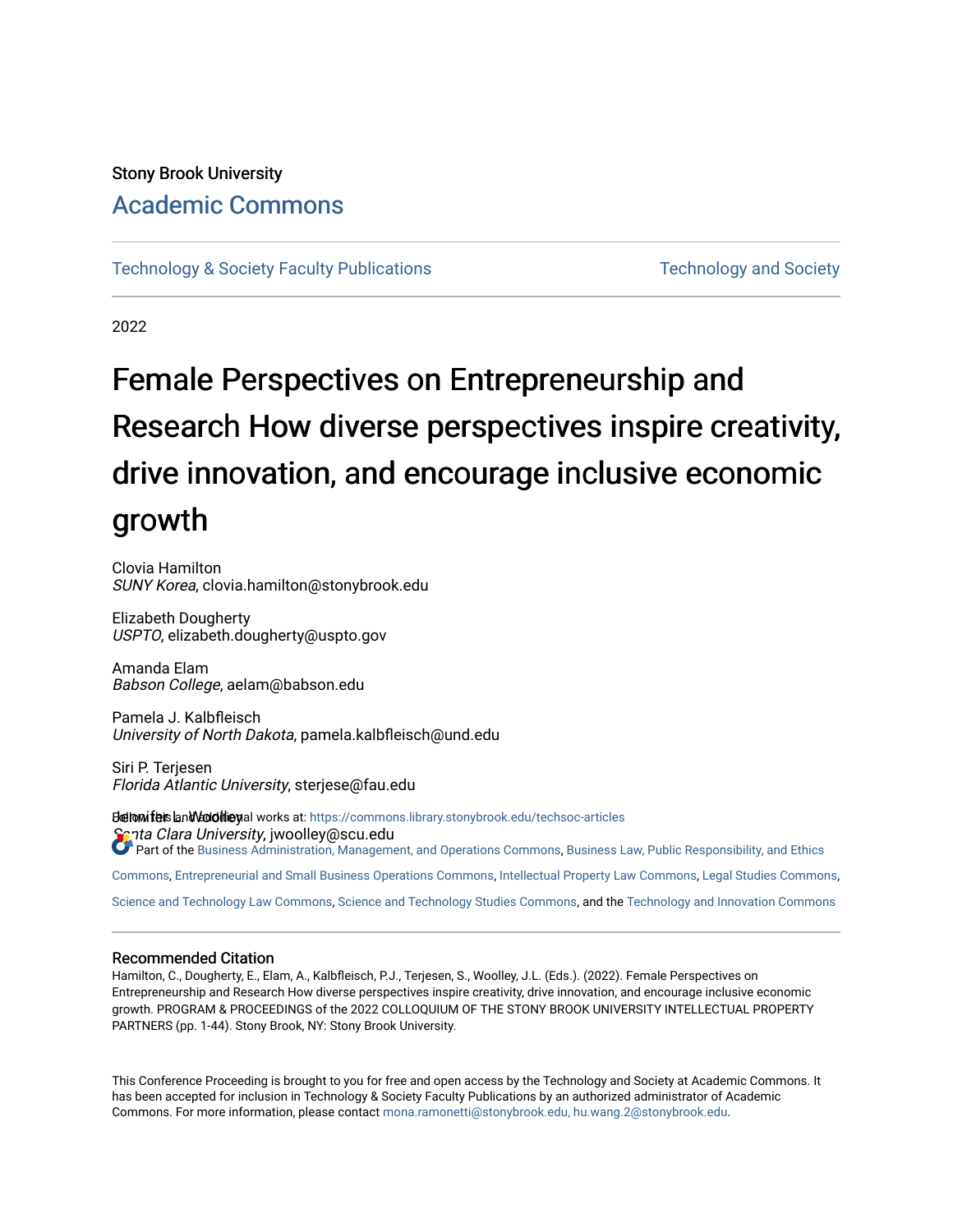# **PROGRAM & PROCEEDINGS**

**of the**

**2022 COLLOQUIUM OF THE STONY BROOK UNIVERSITY INTELLECTUAL PROPERTY PARTNERS Female Perspectives on Entrepreneurship and Research**

**How diverse perspectives inspire creativity, drive innovation, and encourage inclusive economic growth**

> **January 25, 2022 4:30 – 6:00pm EST**

> > **Virtual via Zoom**

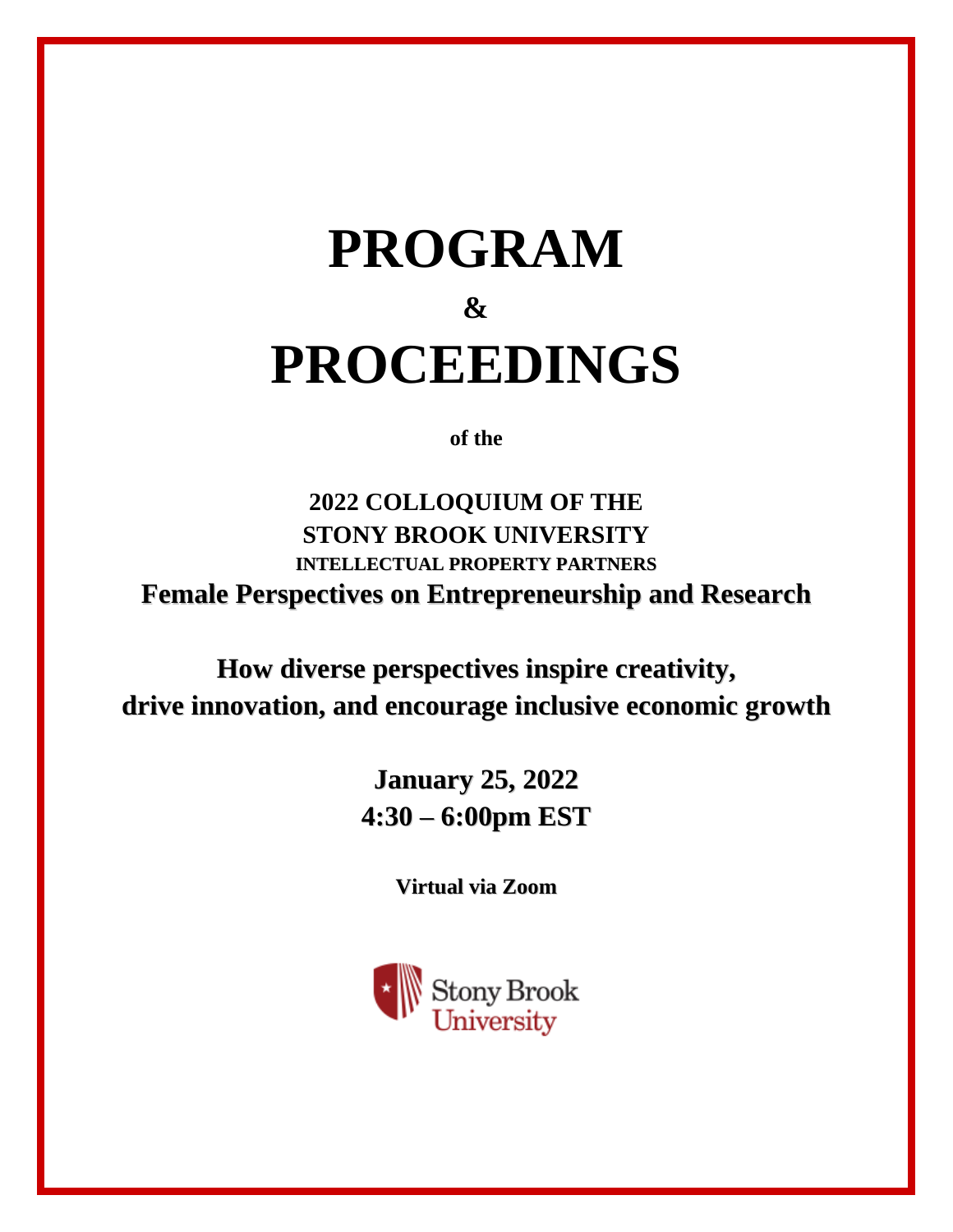Intellectual Property Partners invites you to join us for a colloquium highlighting

# **FEMALE PERSPECTIVES ON ENTREPRENEURSHIP AND RESEARCH:**

How diverse perspectives inspire creativity, drive innovation and encourage inclusive economic growth

JANUARY 25, 2022 . 4:30 PM TO 6 PM EST







Elizabeth Dougherty<br>Eastern Regional Outreach<br>Director Director<br>U.S. Patent and Trademark<br>Office (USPTO)



**Amanda Elam** CEO/Cofounder<br>Galaxy Diagnostics, Inc.<br>Research Fellow Diana International **Research Institute Babson College** 



**Pamela J. Kalbfleisch**<br>Charles R. "Chuck" Johnson<br>Endowed Professor of Communication<br>University of North Dakota



**Siri Terjesen**<br>Associate Dean, Research &<br>External Relations<br>Phil Smith Professor of<br>Entrepreneurship<br>Professor, Norwegian<br>Professor, Norwegian<br>School of Economics



**Jennifer L. Woolley Associate Professor** Management and<br>Entrepreneurship<br>Santa Clara University

**SUNY** 

**Korea** 



This free event will be virtual and registration is required. For more information visit stonybrook.edu/ipp/Female-Perspectives

Stony Brook University/SUNY is an affirmative action/equal opportunity educator and employer. This document is available in alternative format upon request. @2021 Stony Brook University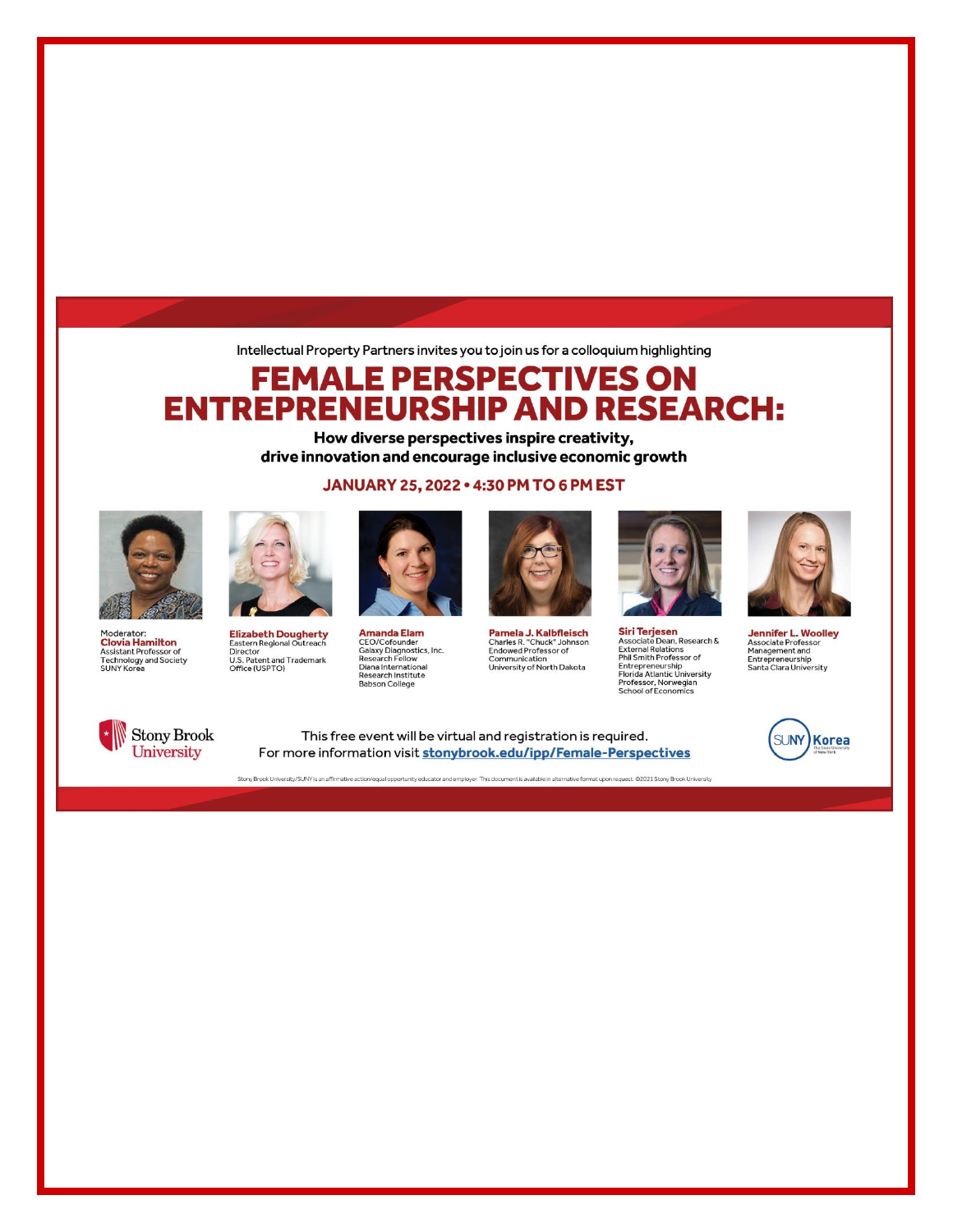



\* Stony Brook Research | Intellectual Property Partners

Sean Boykevisch, PhD Director, Intellectual Property Partners

N5002 Frank Melville Jr. Memorial Library Stony Brook, NY 11794-3369 Phone: 1-631-632-9009 OVPR\_IPP@stonybrook.edu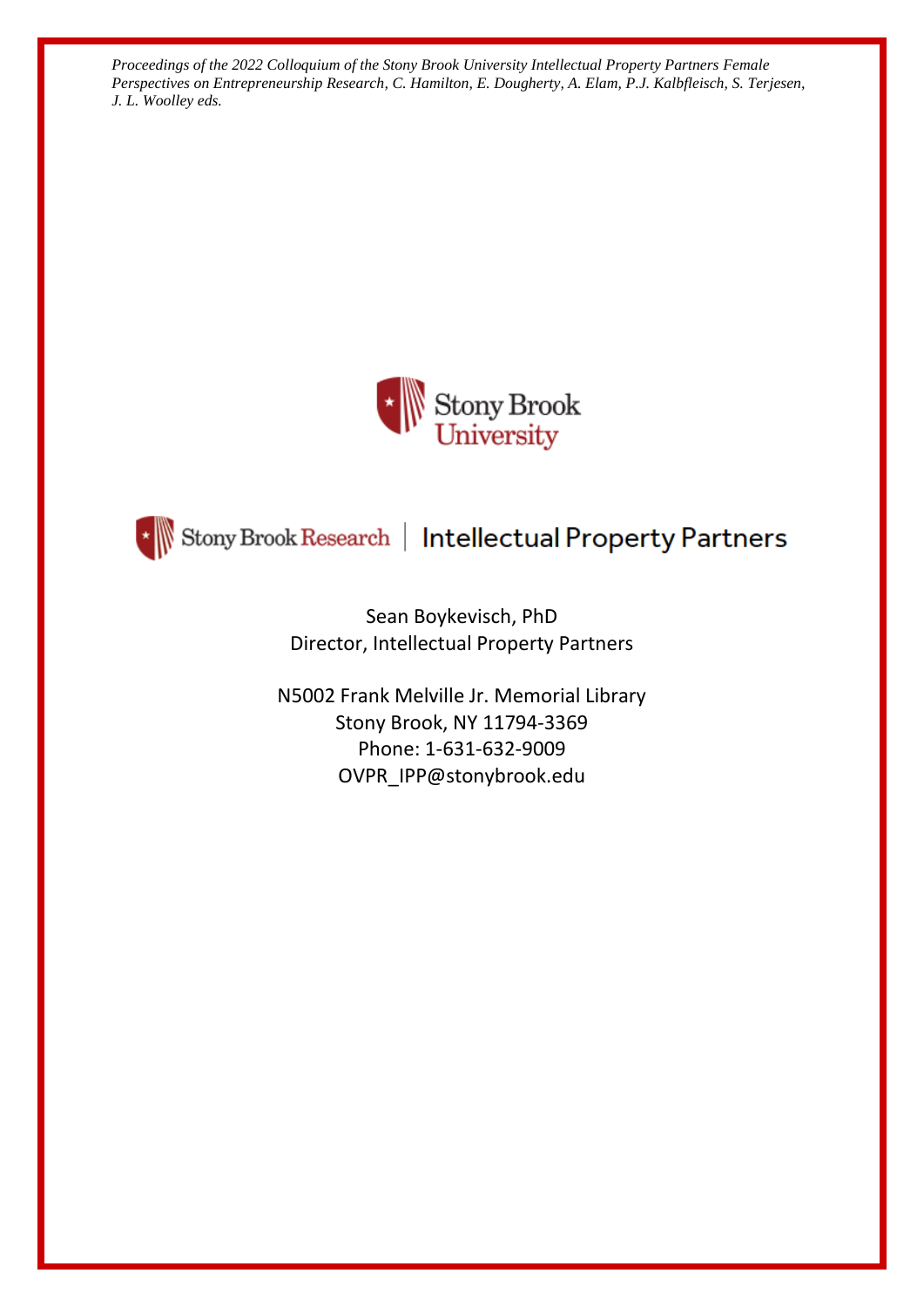# **2022 COLLOQUIUM OF THE STONY BROOK UNIVERSITY INTELLECTUAL PROPERTY PARTNERS Female Perspectives on Entrepreneurship and Research**

#### **PROGRAM MANAGERS**

| Donna Tumminello           | <b>Associate Director</b><br><b>Intellectual Property Partners</b>                                   | Research Foundation for the State<br>University of New York (SUNY)                               |
|----------------------------|------------------------------------------------------------------------------------------------------|--------------------------------------------------------------------------------------------------|
|                            |                                                                                                      |                                                                                                  |
| Olga Kaufman               | <b>Communications Coordinator</b><br>Office of Economic Development                                  | <b>Stony Brook University</b>                                                                    |
| Kathleen Ferrell           | Associate Director of Industry Outreach &<br>Special Program<br>Office of Economic Development       | <b>Stony Brook University</b>                                                                    |
| Anthony Fabrizio           | <b>Instructional Support Associate, Host</b>                                                         | <b>Stony Brook University</b>                                                                    |
| <b>MODERATOR</b>           |                                                                                                      |                                                                                                  |
| Clovia Hamilton            | <b>Assistant Professor</b><br>Department of Technology and Society                                   | <b>SUNY Korea in</b><br>affiliation with Stony<br><b>Brook University</b>                        |
| <b>PANELISTS</b>           |                                                                                                      |                                                                                                  |
| <b>Elizabeth Dougherty</b> | Eastern Regional Outreach Director                                                                   | <b>US</b> Patent and<br><b>Trademark Office</b>                                                  |
| Amanda Elam                | CEO/Cofounder<br><b>Research Fellow</b>                                                              | <b>Galaxy Diagnostics</b><br>Diana International<br>Research Institute,<br><b>Babson College</b> |
| Pamela J. Kalbfleisch      | Charles R. "Chuck" Johnson Endowed<br>Professor of Communication                                     | University of North<br>Dakota                                                                    |
| Siri Terjesen              | Associate Dean Research & External<br>Relations and Phil Smith Professor of<br>Entrepreneurship; and | Florida Atlantic<br>University                                                                   |
|                            | Professor                                                                                            | Norwegian School of<br>Economics                                                                 |
| Jennifer L. Woolley        | Associate Professor of Management &<br>Entrepreneurship                                              | Santa Clara University                                                                           |

*Stony Brook University Intellectual Property Partners Female Perspectives on Entrepreneurship Research Proceedings 2022*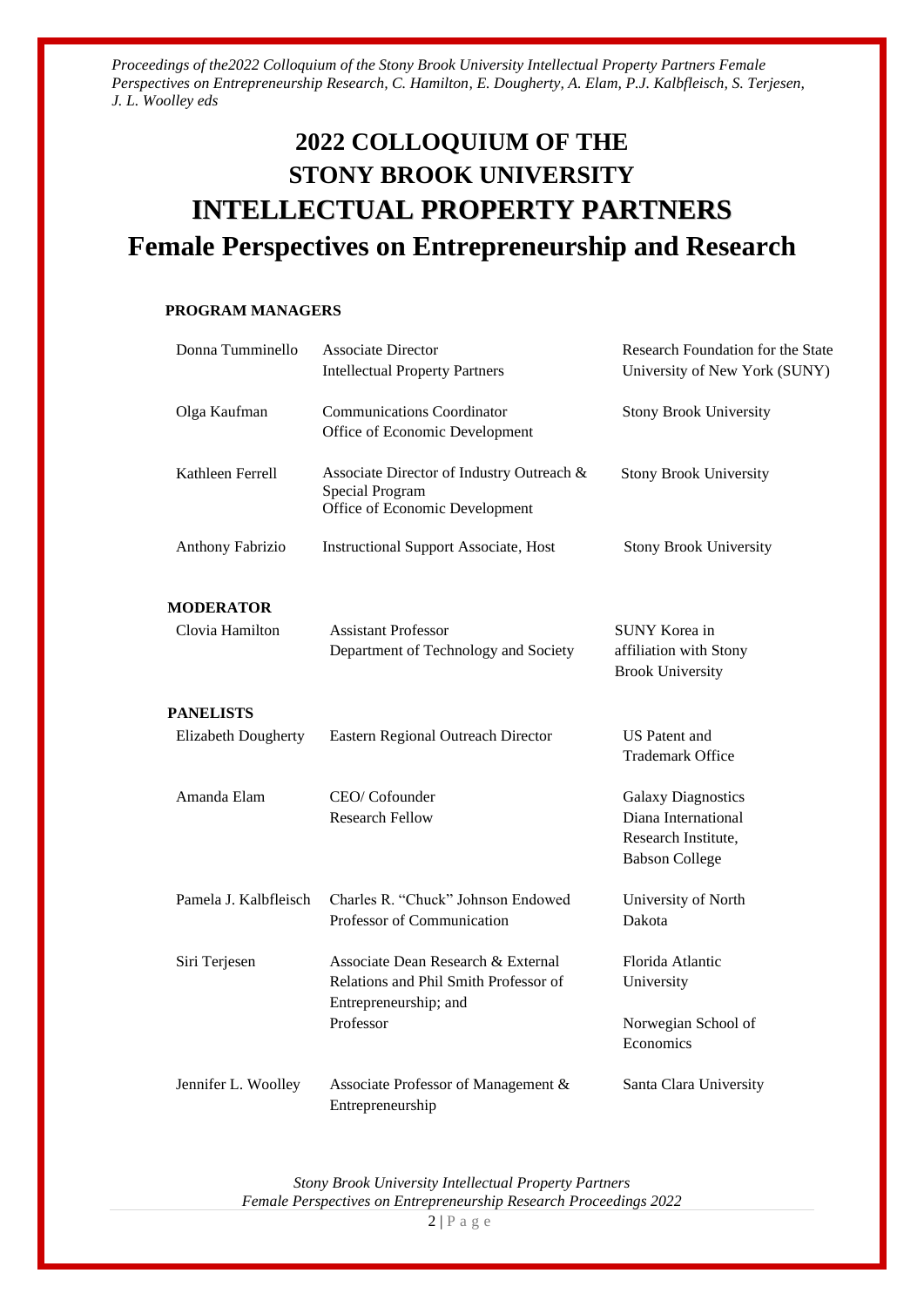#### **Proceedings Editor-in-Chief**

Clovia Hamilton clovia.hamilton@stonybrook.edu **Proceedings Co-Editors** Elizabeth Dougherty elizabeth.dougherty@uspto.gov Amanda Elam aelam@babson.edu Pamela J. Kalbfleisch pamela.kalbfleisch@und.edu Siri Terjesen sterjese@fau.edu Jennifer L. Woolley jwoolley@scu.edu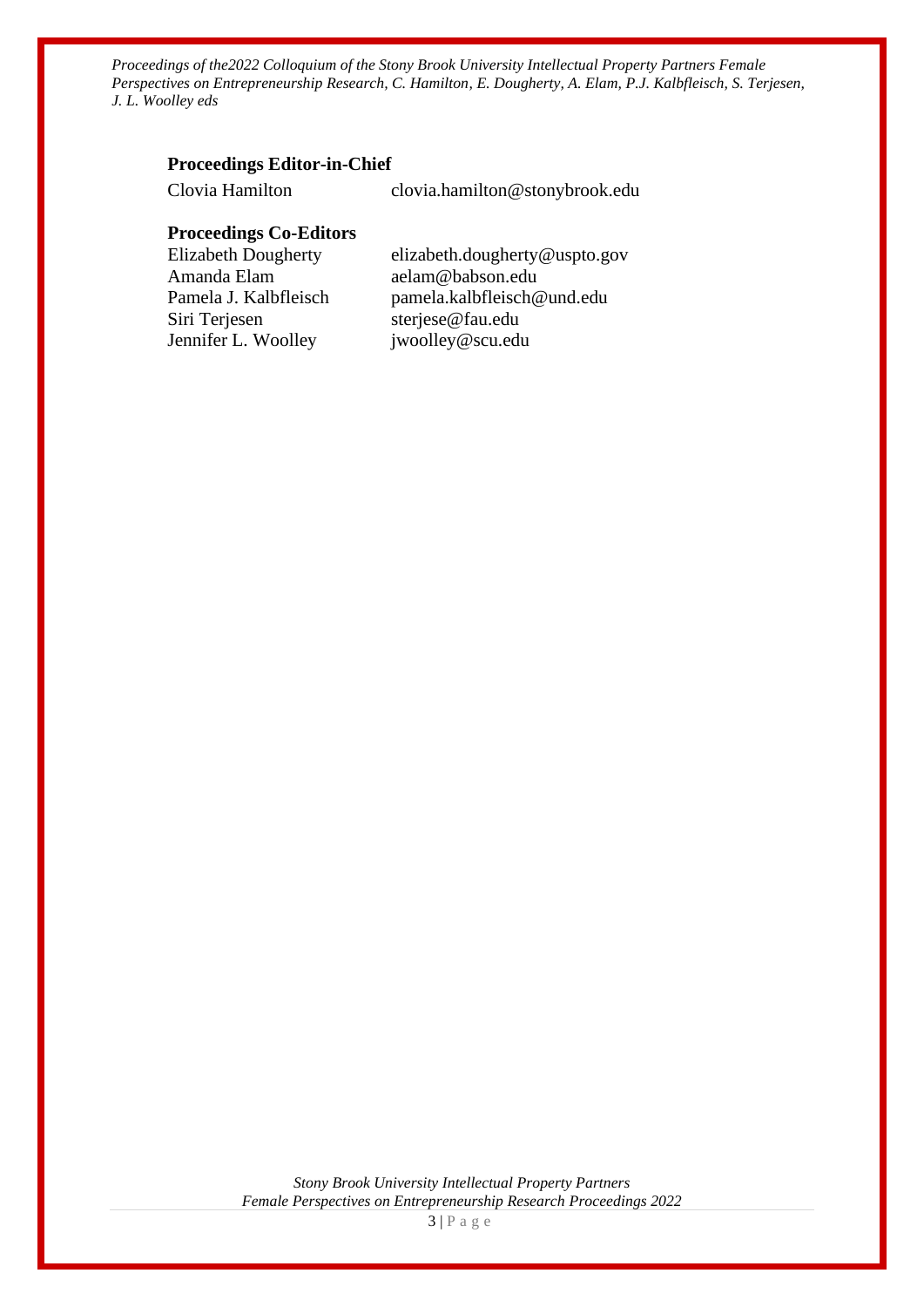# **TABLE OF CONTENTS**

|                                                             | Page     |
|-------------------------------------------------------------|----------|
| Welcome                                                     | $5-6$    |
| <b>Introduction</b>                                         | $7 - 8$  |
| <b>Colloquium Transcript</b>                                |          |
| Panel Discussion on Female Perspectives of Entrepreneurship | $9 - 39$ |
| <b>Index</b>                                                | 40       |
| <b>References</b>                                           |          |
| Resources for female entrepreneurs                          | 41       |

*Stony Brook University Intellectual Property Partners Female Perspectives on Entrepreneurship Research Proceedings 2022*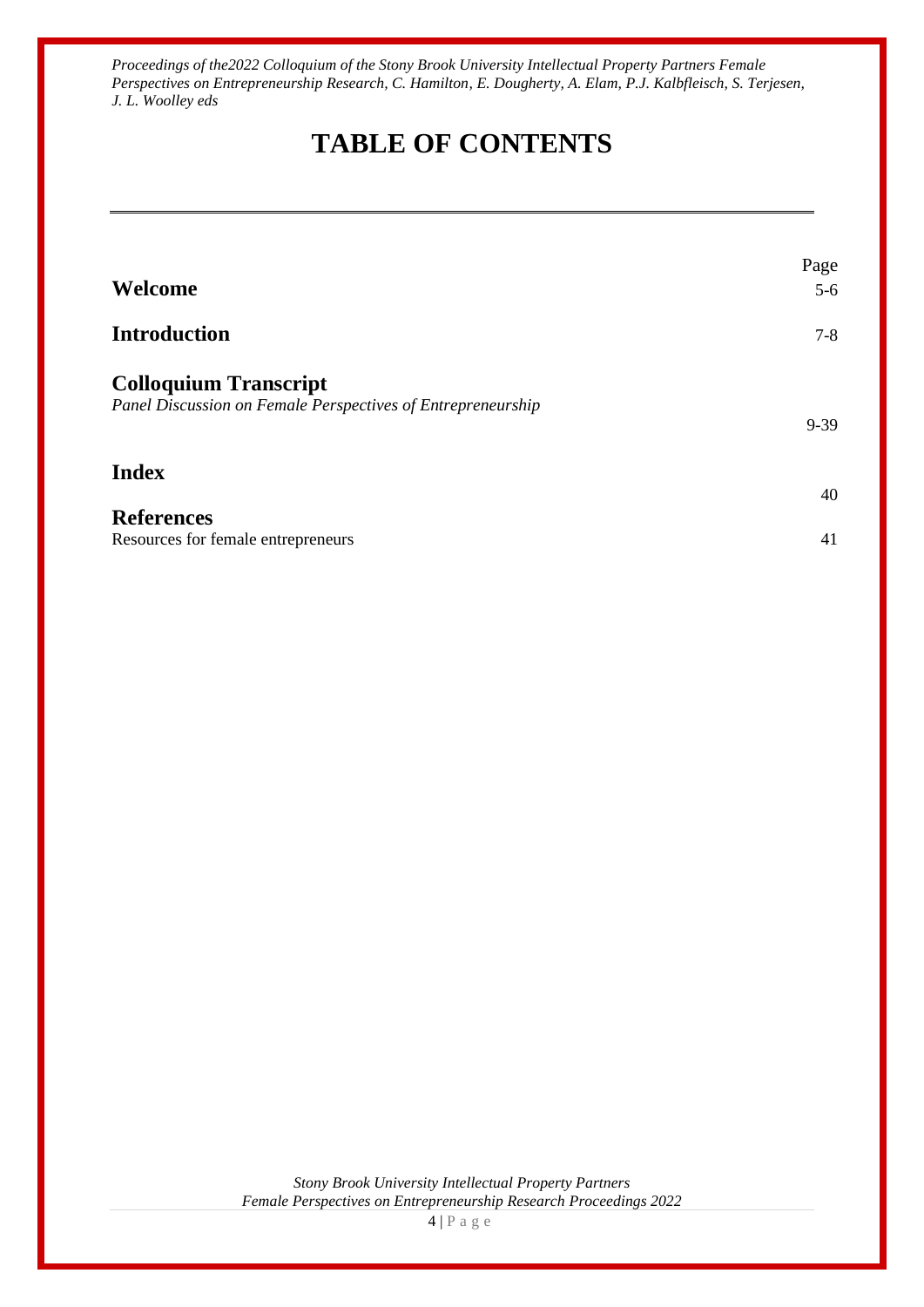#### **WELCOME TO THE 2022**

*Colloquium of the Stony Brook University Intellectual Property Partners'*

### **FEMALE PERSPECTIVES ON ENTREPRENEURSHIP AND RESEARCH**

*By Maurie McInnis, President Stony Brook University*

Good afternoon and welcome to today's colloquium Female



brighter world.

Perspectives on Entrepreneurship. Today, we'll be hearing from a fascinating group of women on how diverse perspectives can and, in fact, already do lead to more creative research, more sustained innovation and more inclusive economic growth.

As President of Stony Brook University, I can say that diverse and varied perspectives are not only central to our institutional mission, but are essential to our society, as we hope to create a more inclusive, more sustainable and ultimately

Just as we put so much energy and support behind interdisciplinary research, so to, must we put our passion behind creating a network of scholars, researchers, entrepreneurs and leaders who are willing to grow, who are willing to learn, who are willing to defend their claims, change their minds, to bait and challenge and dialogue with one another. We are in a time where our path forward as a society will be defined by our innovation and our creativity.

Diverse perspectives and collaboration between different institutions, fields and industries must become the norm.

Our panelists know this, and I am so honored to be able to learn from them today.

This afternoon we'll hear from:

• Amanda Elam, CEO and co-founder of Galaxy Diagnostics, Inc. and Research Fellow at the Diana International Research Institute at Babson College

> *Stony Brook University Intellectual Property Partners Female Perspectives on Entrepreneurship Research Proceedings 2022*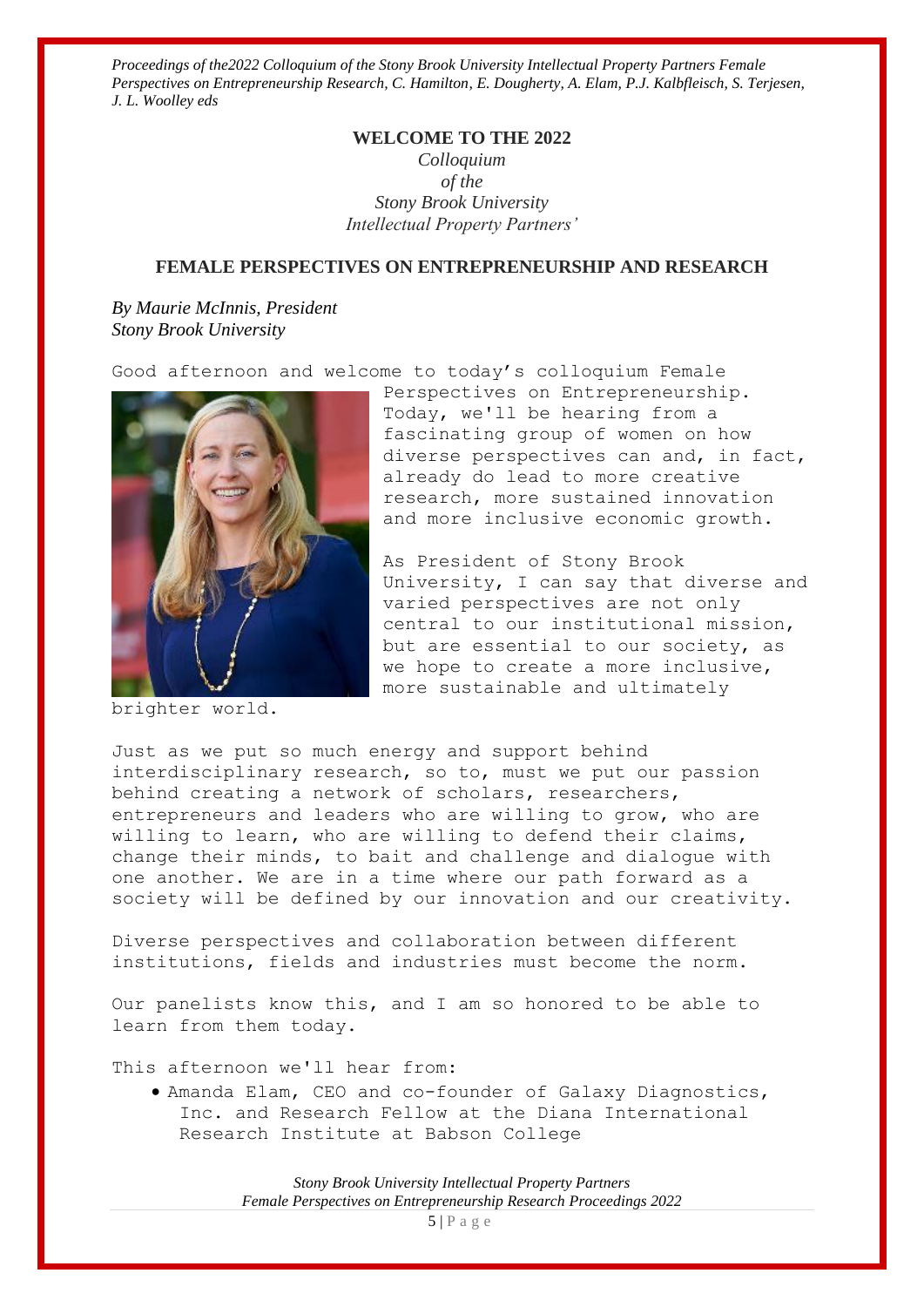- Elizabeth Dougherty, Eastern Regional Outreach Director for the US Patent and Trademark Office
- Pamela Kalbfleisch, Endowed Professor of Communication at the University of North Dakota
- Siri Terjesen, Professor in the Norwegian School of Economics and Associate Dean of Research and External Relations and Professor of Entrepreneurship at Florida Atlantic University
- Jennifer L. Woolley, Associate Professor of Management and Entrepreneurship at Santa Clara university,
- and our moderator, Clovia Hamilton Assistant Professor of Technology and Society at SUNY Korea

Dr. Jane Goodall once said that the greatest danger to our future is apathy. As we begin 2022 ready to tackle the most pressing challenges of our time, I am grateful for the passion and integrity of my community; for the network of women researchers and entrepreneurs that are breaking down old barriers and making a difference.

To all of our panelists today, thank you for sharing your time and your expertise. Thank you for dedicating your careers to innovation, creativity and strengthening women's voices in research and entrepreneurship. We look forward to the exciting discussions.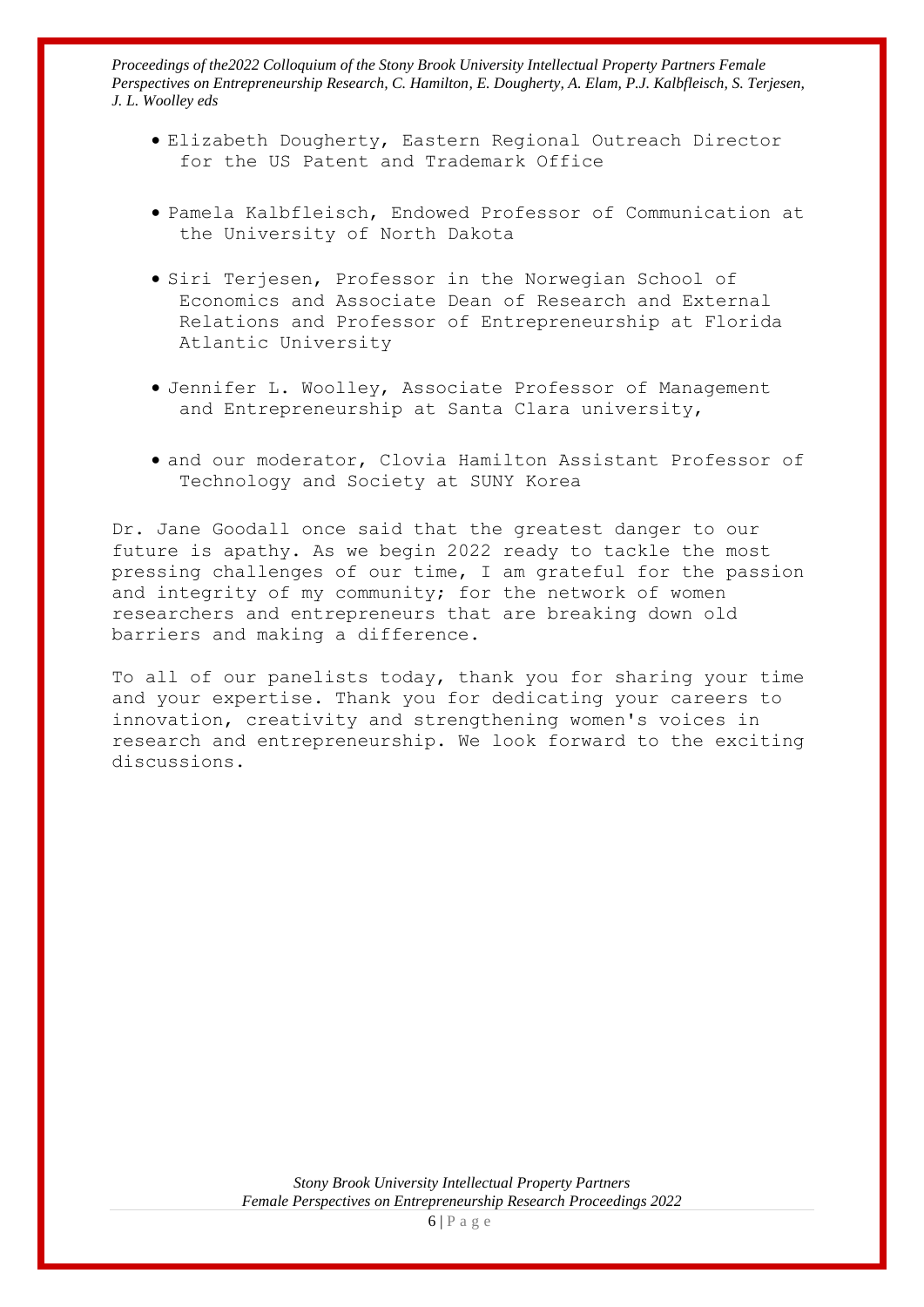#### **INTRODUCTION**

By Richard Reeder, Vice President of Research Stony Brook University Research Foundation



Thank you for your inspiring remarks President McInnis! I'm Rich Reeder, Vice President for Research at Stony Brook University.

For those not familiar with us, we're located on Long Island about an hour east of New York City.

So, I'm happy to welcome you today to the colloquium on female perspectives on entrepreneurship and research. I think we all recognize this is a much-needed discussion that's important for the development of entrepreneurship and research throughout the world.

It's becoming more and more obvious how diversity and inclusivity have an impact on the success of research and the development of business. Here at Stony Brook, our entire research community believes creating an equitable and integrated work environment to be an essential part of the success of our innovation and culture. So, we're proud to host this meaningful discussion as we want all voices of our community to be heard.

You've already heard from President McInnis about the impressive accolades of our distinguished panelists. Thank you!

And I want to share with you some of the topics that will be discussed today. These include gender equity and SBIR STTR funding; the relationship of female academics and venture capitalists; promising national programs focused on growing new tech-based ventures for women; how women can use communication to better enhance mentoring relationships; and how the US commerce department can help female academic entrepreneurs.

So, I'd also like to extend my thanks to all the panelists for sharing your unique experiences in the discussion today.

> *Stony Brook University Intellectual Property Partners Female Perspectives on Entrepreneurship Research Proceedings 2022*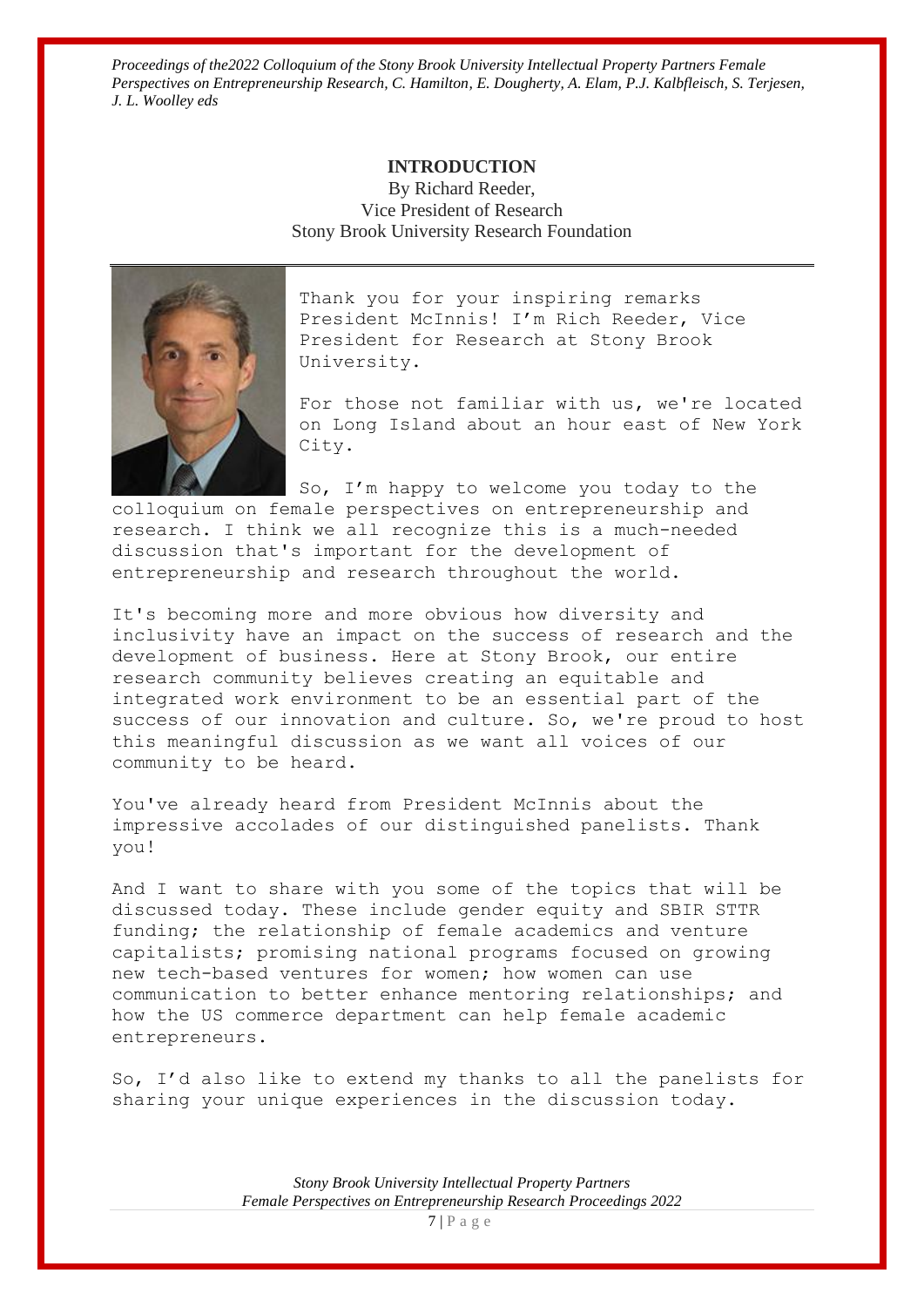And a special thank you to Donna Tumminello, who is Associate Director and to Dr. Sean Boykevisch, Director of Stony Brook's Intellectual Property Partners; and also, to the IPP and Economic Development team for putting this event together.

Today, now I'm pleased to introduce the Moderator of today's panel Dr. Clovia Hamilton. Clovia teaches ethics, software applications and industrial operations management at SUNY Korea. She's a patent attorney and former USPTO patent examiner.

She was a tech transfer specialist at the University of Illinois Champaign Urbana and also at Old Dominion University and at the EPA National Fuel and Emissions Lab.

Clovia also served as a small business counselor at Georgia Tech and counseled more than 200 businesses on how to obtain government contracts.

She owned her own business for 10 years and her current scholarly research includes multiple publications on the topic of university tech transfer Clovia. Thank you for joining us today. And let me hand this over to you now to begin the event.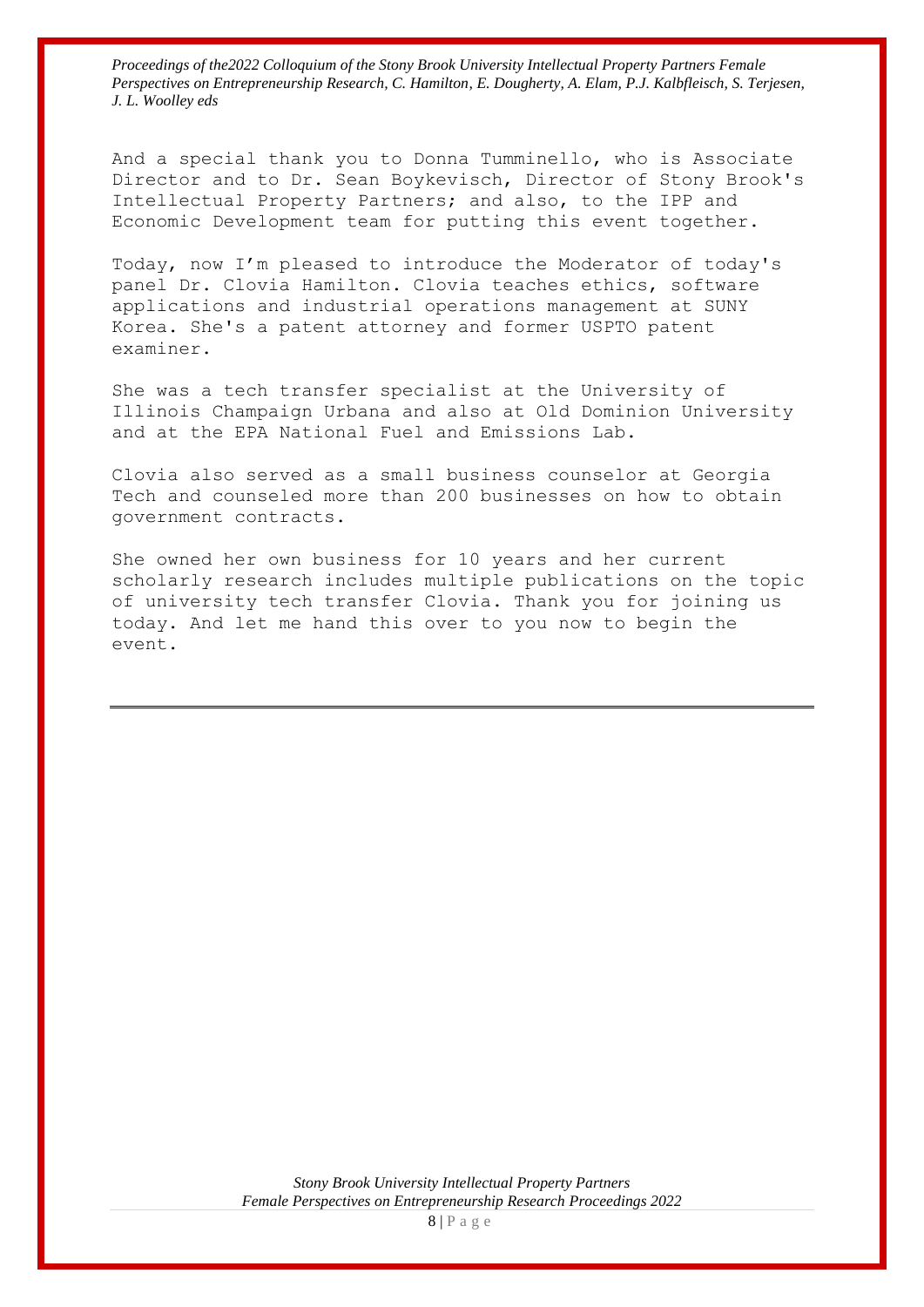# **COLLOQUIUM TRANSCRIPT**

Clovia Hamilton: Thank you for the introduction, we have a stellar panel of experts. So, I'm not in this alone!

Clovia Hamilton: I do want to do a little housekeeping before we get started. We will have Q&A, the question-and-answer session, section open to you. You can post questions out there. We may not get to the questions until the end of the program. We do have a number of questions and topics that we want to cover. So, we want to make sure that we get you all the nice golden nuggets of information that we have planned to deliver today. And then at the end of the session, we'll have the Q&A and then we'll have a chat session. We want you to be able to network with one another. In the chat, we encourage you to let us know who you are. Let us know your name, and your affiliation. We are going to record the presentation. We're going to have the conference proceeding. So, we're transcribing everything, and we'll publish a proceeding.

Clovia Hamilton: So far, they've been questions about whether we are recording this and, yes, we are. We will transcribe it. We will have a proceeding and we will have resources. So, the gold nuggets will be shared with you, feel free to take notes. But we will have all of that information available to you. We will also share a list of the registrants. So far, I see that we have 116 participants! That's major! That's wonderful!

Clovia Hamilton: So, I think I've shared with you all of the housekeeping information and I want to start out by giving you a little information about women businesses. According to the US Small Business Administration, there's 1.1 million women owned businesses. That's pretty impressive!

Clovia Hamilton: 99.9% of them are small (Esposito, 2019) and what we mean by small is that a small business has less than \$750,000 in revenue. So, less than or equal to \$750,000. I was a part of a program years ago called 'Count Me In', and we were trying to get a million women owned businesses to the million-dollar mark. So, there are those efforts that are going on.

Clovia Hamilton: To be a woman owned small business and the Federal Government system to be recognized as small businesses, the business has to be controlled by at least one woman. They have to be owned by 51% woman owned (US SBA Office of Government Contracting, n.d.). And what's interesting

> *Stony Brook University Intellectual Property Partners Female Perspectives on Entrepreneurship Research Proceedings 2022*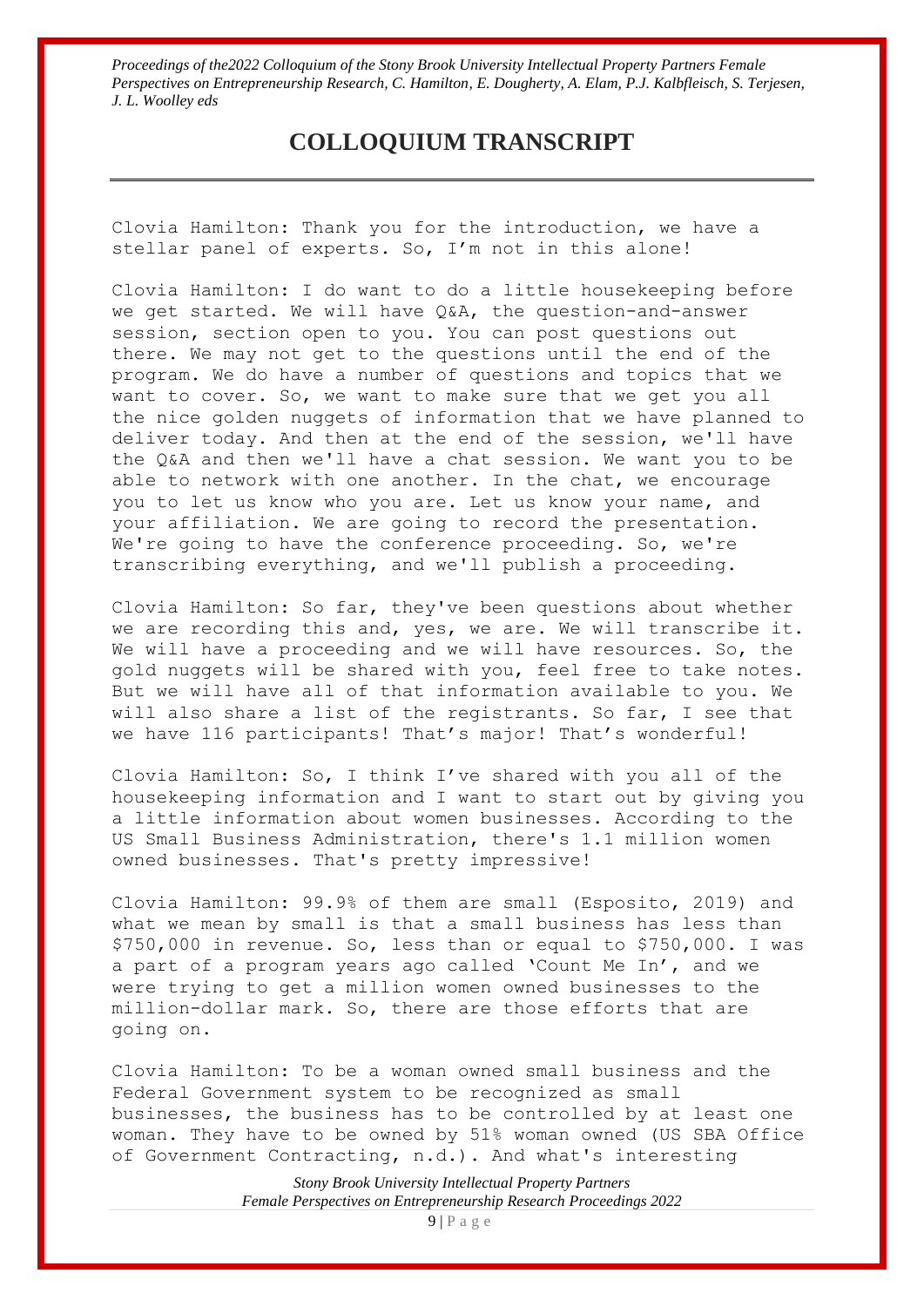related to university tech transfer is that way back in 2005, 15-17 years ago, Marie and Jerry Thursby at Georgia tech published that 43% of male business faculty were disclosing inventions and working on becoming academic entrepreneurs… 43% more than women (Thursby & Thursby, 2005; Sohar; Shaw & Hess, 2018). So, that's a bit of the focus today. We want to talk about female entrepreneurship. We want to talk about some research results and what has happened since those results were published in 2005.

Clovia Hamilton: One of the things that has happened since then was that AUTM, the Association of University Tech Managers, has initiated some programs to try to encourage universities to have more women involved in disclosing inventions and becoming a part of tech transfer in tech commercialization. And we have panelists here today. They're going to one by one, introduce themselves to you and we'll start off with those introductions and then we'll go into some questions, because even though AUTM has initiated programs to try to increase women involvement, some of the things that they're doing is they're trying to collect metrics tracking the female inventors. There's a Women Inventors Committee. Next month in New Orleans at the Association University Tech Managers annual meeting. We're convening and I'm going to be a part of the Diversity, Equity and Inclusivity Committee. We're going to talk about some of the diversity initiatives.

Clovia Hamilton: So, there are some things happening. They have a toolkit out on the university tech transfer association's website that talks about things like there's the need to collect metrics; there's a need to have more a Roundtable-discussions like this; there's a need to collect feedback from women business owners; and a need for funding (AUTM Women Inventors Committee - Barriers and Best Practices Subcommittee, n.d.). So, we're going to talk about some of those topics. But we're going to dive a little bit deeper into the research that we're familiar with. I will lead by asking questions.

Clovia Hamilton: And I'll stop here to allow for introductions. We'll go one by one. Let's see, we'll start with Amanda Elam. Amanda, you want to tell everybody who you are and introduce yourself?

Amanda Elam: Sure! First of all, thank you very much for inviting me to join the conversation here today Clovia.

Amanda Elam: And I think I was already introduced as the CEO of a medical diagnostics company in North Carolina. I'm also a

> *Stony Brook University Intellectual Property Partners Female Perspectives on Entrepreneurship Research Proceedings 2022*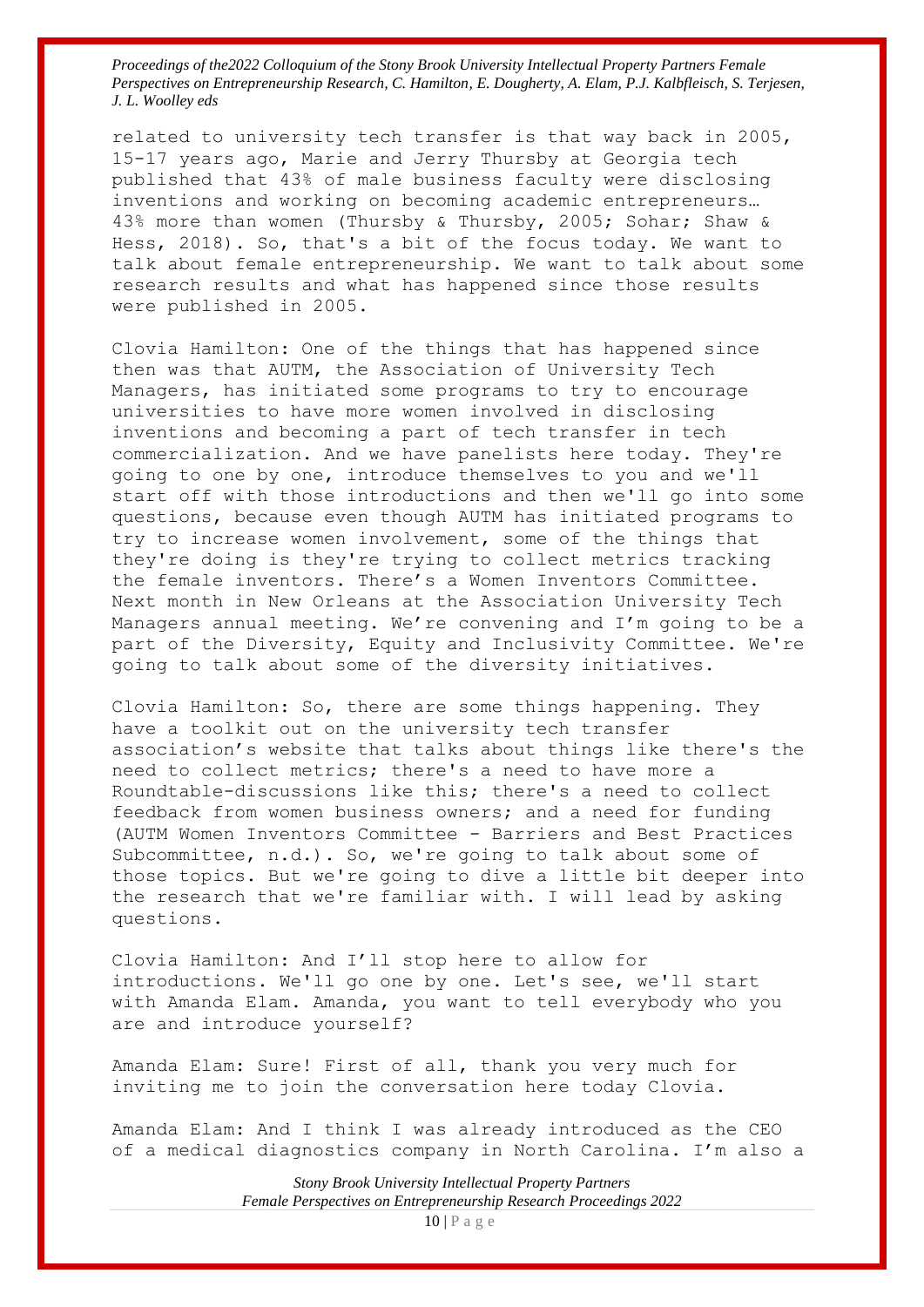research fellow at the Diana International Research Institute at Babson College which is the home of the Diana project.

Clovia Hamilton: Next up we have Jennifer Woolley. Jennifer, you want to introduce yourself?

Jennifer Woolley: Sure, thanks for having me.

Jennifer Woolley: My name, as you know, is Jennifer Woolley and I'm an Associate Professor at the Santa Clara University's Leavey School of Business and I focus on entrepreneurship - specifically, high tech and science-based entrepreneurship and the infrastructure that is built to support those entities.

Clovia Hamilton: And then we have Pam.

Pamela Kalbfleisch: Yes, I'm Pamela Kalbfleisch. I'm the Charles "Chuck" Johnson Endowed Professor of Communication at the University of North Dakota. And I'm the author of Mentoring Enactment Theory about how people can use their communication to form, maintain, and repair mentoring relationships.

Clovia Hamilton: We've got Siri!

Siri Terjesen: It's great to be with you all! My name is Siri Terjesen, and I am the Phil Smith Professor and Associate Dean at Florida Atlantic University's College of Business in Boca Raton and also Professor to at my alma mater the Norwegian School of Economics. I'm excited to be here because I've been part of the GEM project that Amanda's going to speak about for almost the last 20 years, and this was my first choice, even for my dissertation topic as a master student. So, I am so thrilled to be with all of you today. Thank you! Very good!

Clovia Hamilton: And then we have Elizabeth Dougherty with the US Patent and Trademark Office.

Elizabeth Dougherty: Thank you, Clovia! It's such an honor and a pleasure to be on such an esteemed panel. It's lovely to be with you. Thank you Clovia and the entire team there at Stony Brook for issuing the invitation for me to be a part of this dialogue!

I'm a 30-year veteran of the US Patent and Trademark Office having started as a US patent examiner many years ago.

And I've had the pleasure of serving my agency in a variety of different roles. My current role is as Eastern Regional

> *Stony Brook University Intellectual Property Partners Female Perspectives on Entrepreneurship Research Proceedings 2022*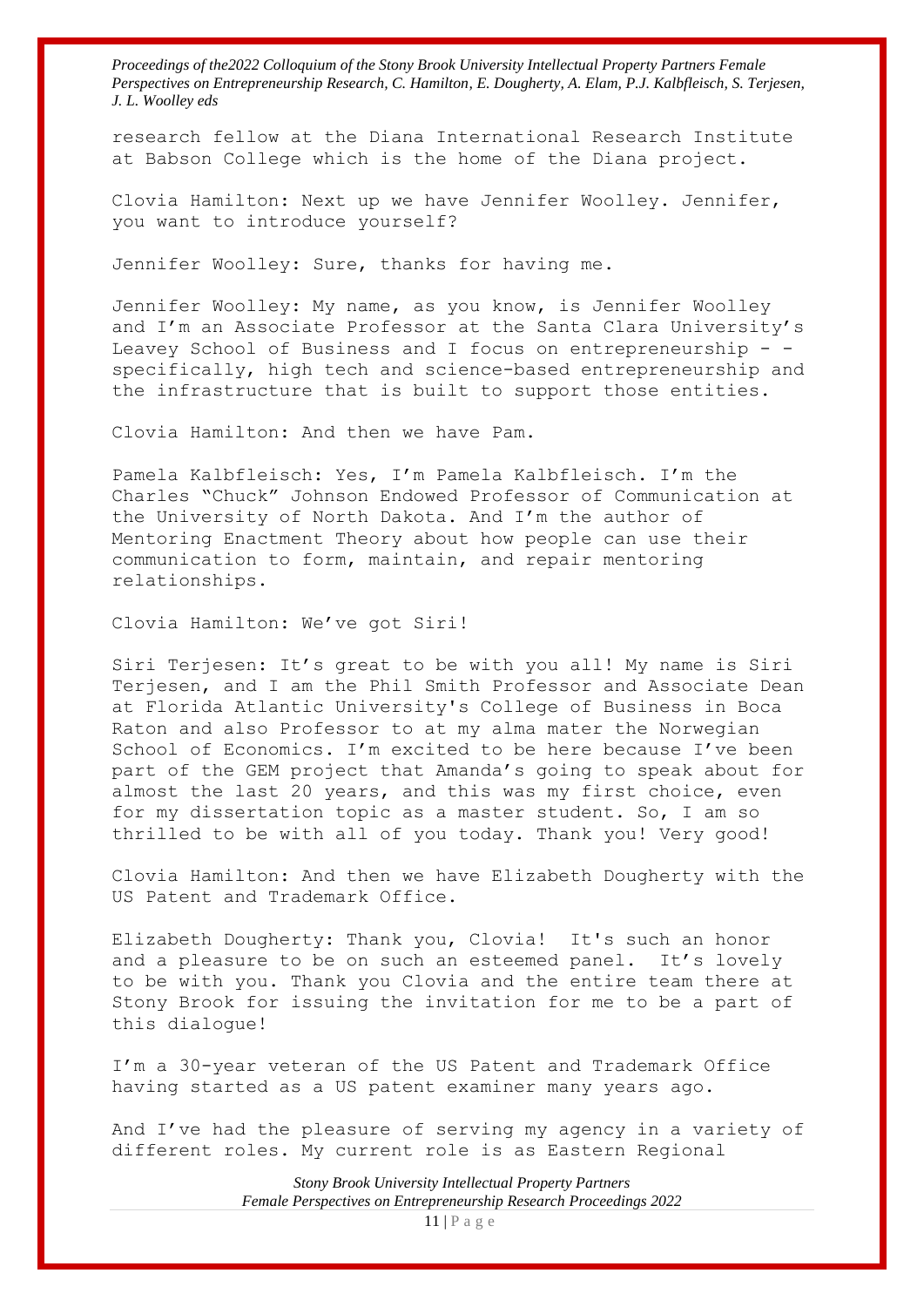Outreach Director which is really just a very long way of saying that I get to help people every day and I get to help remarkable inventors, innovators and entrepreneurs.

And it's been a real point of pride and pleasure to work with an agency that is committed to expanding the diversity of those who see themselves as inventors, innovators and entrepreneurs. And I hope I can bring some of that to the conversation today. So, again, thank you for having me and I look forward to a really robust dialogue.

Clovia Hamilton: Very good! Well, we'll get started with questions. I'm going to start with Amanda Elam.

Clovia Hamilton: Amanda is faculty at Babson College. In fact, most of us have the Diana Project in common. We met up in Kansas City a few years ago. And so, Amanda is going to briefly tell us about the Diana Project and her experience with the GEM report which is the Global Entrepreneurship Monitor report on female entrepreneurs (Elam, Hughes, et.al., 2021). So, let's get started with that Amanda.

Amanda Elam: Thank you Clovia! I'll begin with by saying that the Diana project is actually an international research consortium. It was organized in 1999 and it was really designed to bring together research scholars around the world who were studying women's entrepreneurship, which was sort of like a minority topic and not something where those scholars had other people, even in their schools, researching the same topic. So, we created a forum where people could come together, share their knowledge, and really build on each other's expertise and resources. It's been very successful!

Amanda Elam: In 2020, we created a permanent home for the Diana Project at Babson College with the establishment of the Diana International Research Institute – DIRI, as we call it, and we're expanding our mission. So, we're trying to take and the conversation that's been happening for over 20 years among researchers and we're trying to branch out to include other stakeholders. So, we want investors involved in the conversation. We want bankers and other funders involved in the conversation – we want educators and those people who are starting and growing programs to support women entrepreneurs around the world involved in the same conversation that we've all been having for a long time and benefiting from the thought leadership and the knowledge that we've created. I think that the GEM women's report is one example of what scholars really have to bring to the understanding of women's entrepreneurship and how it figures so importantly in

> *Stony Brook University Intellectual Property Partners Female Perspectives on Entrepreneurship Research Proceedings 2022*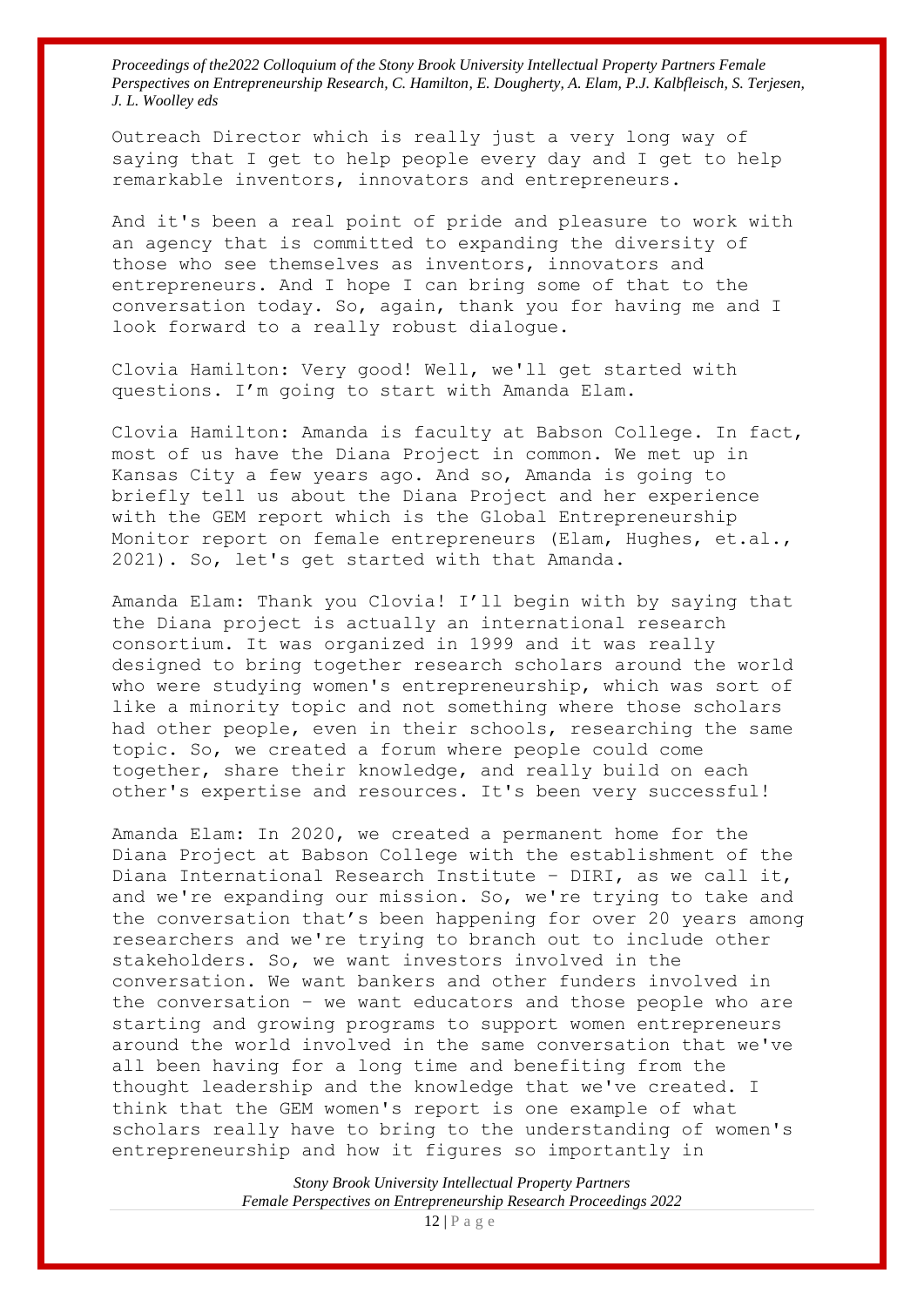communities and in countries and really the very real and important contributions that women entrepreneurs are making around the world.

Amanda Elam: Our latest GEM report for women's entrepreneurship was released in November of last year. And in that report, based on the data we estimate that there are over 400 million women around the world, starting and growing businesses today. That is a sizable population and important population.

Amanda Elam: As Clovia mentioned, you know, that most of those women are running very tiny businesses. So are most of men's to be fair. Right?!

Clovia Hamilton: That's true.

Amanda Elam: It's just that when we come to looking at who's growing the biggest businesses and who's doing the most innovation and who's doing the most export, women tend to trail men. This year in the GEM women's report, we're trying to flip that narrative a little bit because year after year that's the same story. We hear this all the time. Women are trailing men, women aren't doing as much as men, … They are growing businesses that are as big. But women are still doing those things. And, if we're going to change the stereotypes that are continually used to diminish what women are doing, we need to look at the data a different way.

And so, the important statistic for everyone will walk away with here is that one out of three women entrepreneurs starting businesses today are high aspiration. They want to grow big businesses. Right?! One out of three. So, for every country, every region every program looking to support entrepreneurs, you need to be supporting women. It's one out of three of the aspirational, big goal entrepreneurs in your consortium. Why aren't you helping them?!

Amanda Elam: And one out of two of all entrepreneurs innovative products to their marketplace are women. So, half of all entrepreneurs innovating are women.

Amanda Elam: Why aren't we supporting them better. And then, one out of three entrepreneurs who are involved in internationalization, exporting to other countries, are women.

Why aren't we are helping them?

Amanda Elam: So, with that, I'm going to stop there.

*Stony Brook University Intellectual Property Partners Female Perspectives on Entrepreneurship Research Proceedings 2022*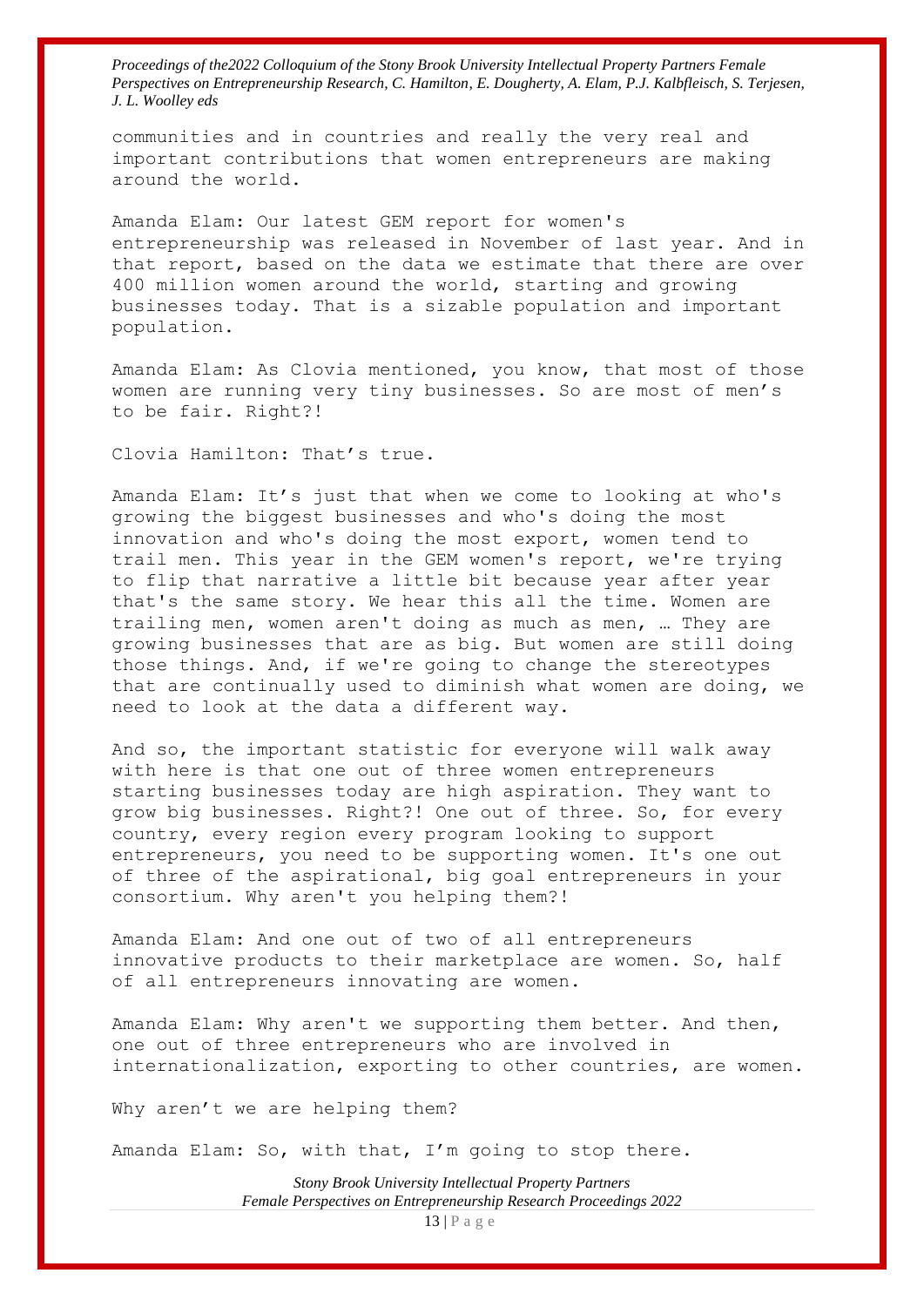Clovia Hamilton: So, when you say why aren't we helping them, what type of evidence, do we have Amanda related to barriers or the lack of help?

Clovia Hamilton: Is this what we're hearing when we collect the data for the GEM report and that sort of thing?

Amanda Elam: Right, and I think there's really two different sets of measures that I focus on. And I'll talk about them as sort of cultural or structural measures.

Amanda Elam: I'll start with a cultural measure. This is what gets everybody excited right: stereotypes. Women face a lot of stereotypes.

Amanda Elam: I'll start by saying that women don't just face negative stereotypes. There are also a lot of very positive stereotypes for women in business. We know that women in business are really good at customer service and support.

They're really good at marketing. Right?! They're intuitive, in fact, at marketing. They have a good idea about the customer value proposition. They are actually considered gifted at organizational routines. Those routines, by the way, help the business grow and offer consistent service. They're also gifted in administrative details - really not losing sight of the details and everyday business operations.

And I think that those are really great things. But it ends up meaning that women are obvious candidates for administrative positions. Right?! and entry level; but what about advancement?

And then, so, the same negative stereotypes about women's business leadership that work against women as entrepreneurs. Right?!

Amanda Elam: Some of those [negative stereotypes] are that women are risk averse that they won't take as big a risk. Well, quess what?! On average, women outperform men in a number of different areas of business. They make better portfolio managers, on average, because they do more calculated risks.

Amanda Elam: Men are more likely to start unicorns but they're also more likely to have devastating failures and losses of hundreds of millions of dollars. Women tend to converge around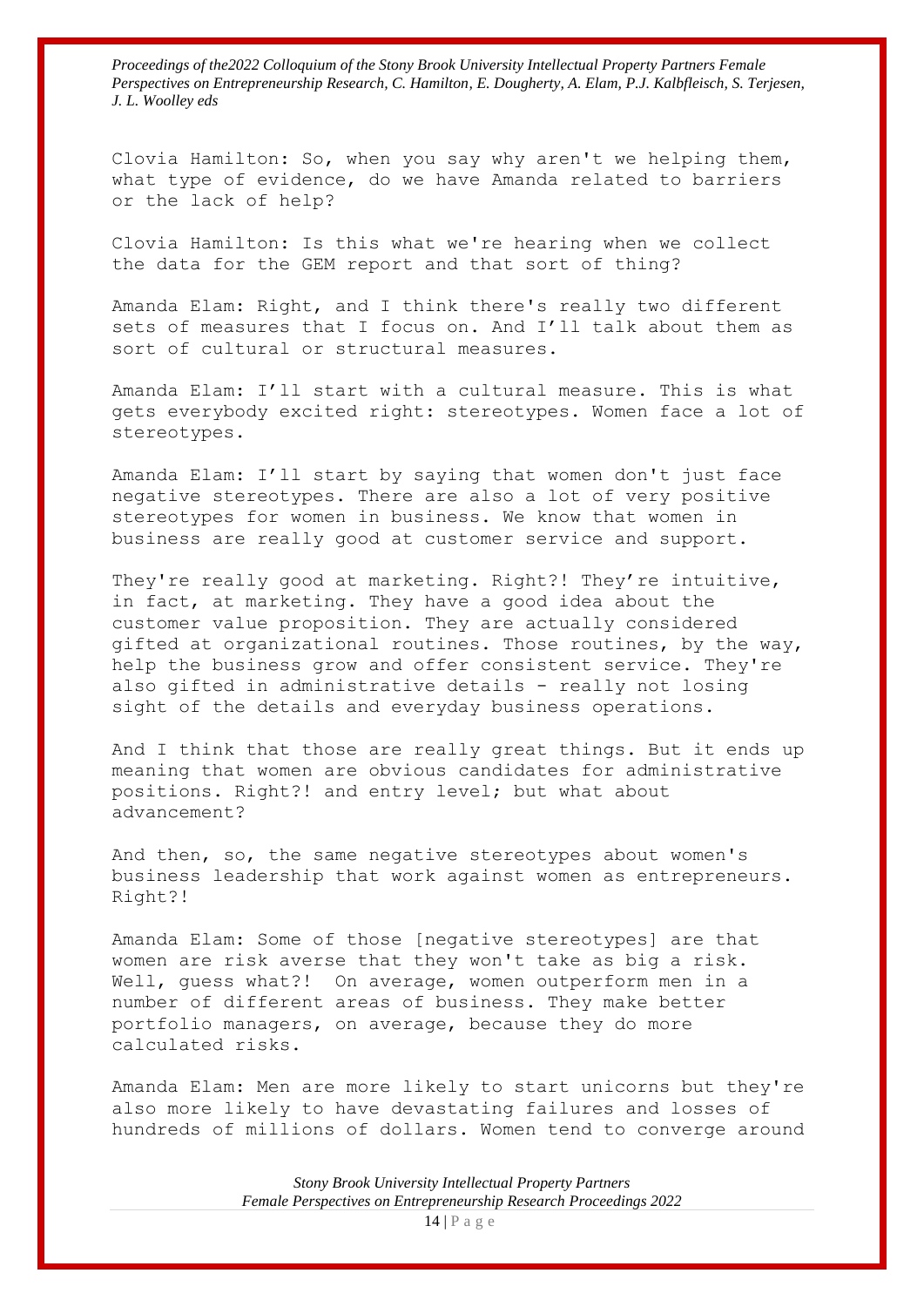the mean as business leaders I think other negative stereotypes that face women to are things like you know.

Amanda Elam: The whole sort of public speaking charismatic leadership will anyone listen to them is anyone going to listen to them, can they really lead this organization.

Amanda Elam: And I think that that is a problem. I think it really works against it, and women are a heterogeneous population. Just like men are they come at business startup for many different reasons, with many different goals and interests and justice. There is a small group of men who make wonderful charismatic leaders and are willing to take huge business risks and grow things. There's a small group of women who are quite willing to do that again. Whether those are the best business leaders, I think I will leave the panel here to consider. But the positive and negative state as stereotypes, you know, are what really inspire us when we're making decisions about ourselves, our capabilities and where we should be spending our talents.

Amanda Elam: And as long as women are hit with these negative stereotypes, it undermines our self-confidence. And more importantly, I think what we're seeing in the venture capital and angel investing data, this actually disincentivize investors to invest. They just don't have a lot of confidence that women can pull it off and not necessarily because they don't believe women are talented but because they believe that the whole world is against them. So, why would you invest in them?

Clovia Hamilton: I experience this with my own consulting firm. I was in business, maybe five years with steady income and could not get a line of credit from a bank. And, finally, Suntrust gave me a line of credit, maybe in my fifth year. You know, after several years and I always see other businesses get funded. And the banker told me that it's very hard for her to convince leadership at the bank to fund women owned businesses and especially minority race women owned businesses. So, that's why it took so long. I would submit small business loan applications and credit line applications, and they would just get rejected. So, I lived that, you know, firsthand. I know, you know, that this is a real issue.

Amanda Elam: And Clovia that's a perfect example of where the structural characteristics come in. So, women have less in terms of personal savings. They are less likely to own a home. They are less likely to have any kind of security. They're less likely to have a, you know, a vigorous credit history

> *Stony Brook University Intellectual Property Partners Female Perspectives on Entrepreneurship Research Proceedings 2022* 15 | P a g e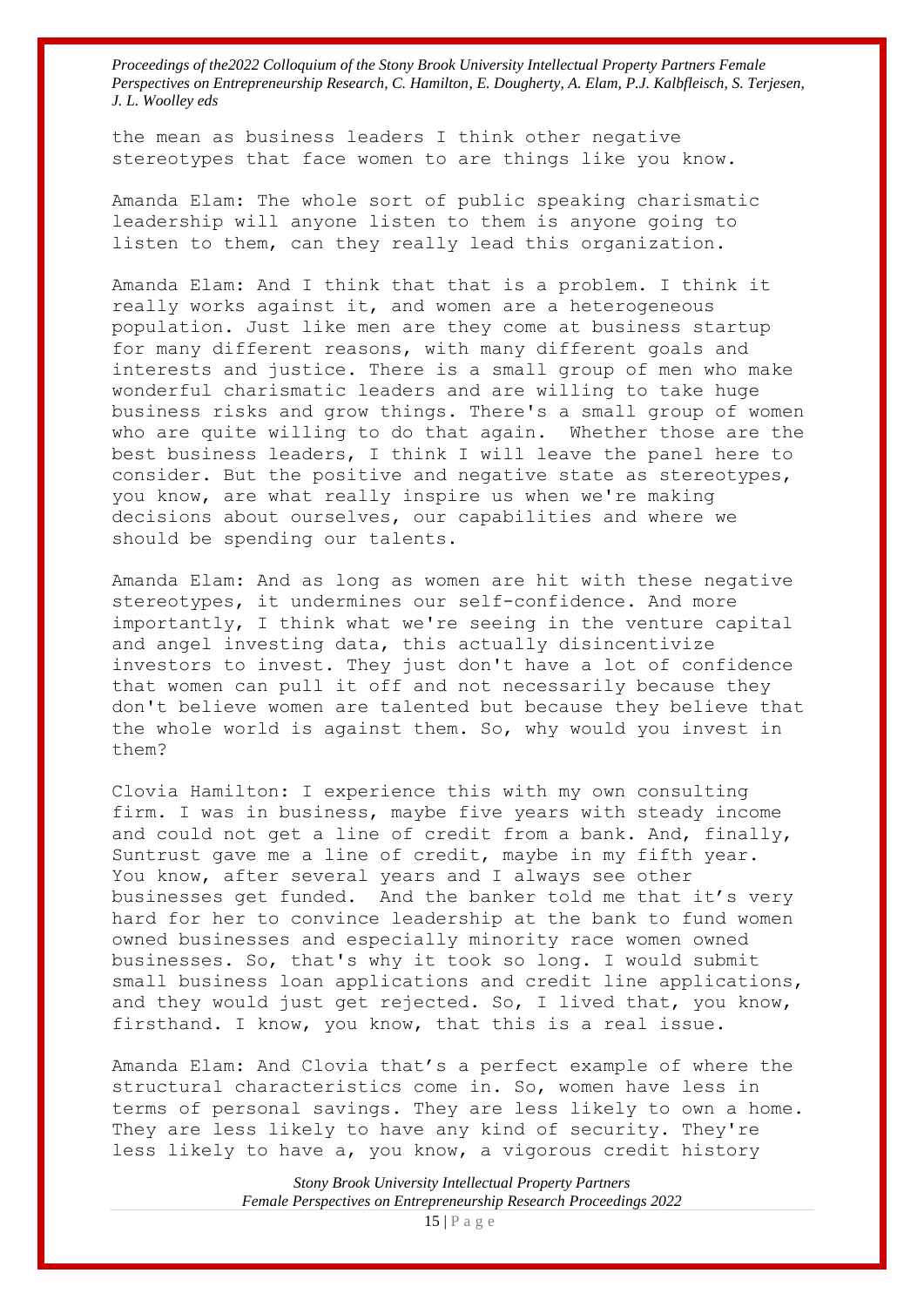that makes them a good risk. And all of these factors really work against women in banking. The rules around who you give money to who you make loans to in banking are pretty strict. Right?! Loan officers don't have a whole lot of play. It's not high discretion. You either qualify or you don't. Digital banking seems to be removing all or any discretion that might play a role there.

Amanda Elam: But in private investments, it's all discretion and it's all about confidence in the leadership, and confidence in the market opportunity.

Amanda Elam: If most of our investors are men, guess what they are less likely to understand what a female market? So, fintech and markets that are really driven by you interested women, they're less likely to understand that. And so, it's a complex problem. As said, again, cultural and structural factors are contributing to the challenges that women entrepreneurs face around the world.

Clovia Hamilton: Wow! Just wow!

Clovia Hamilton: And that brings us to our next panelist Jennifer.

Clovia Hamilton: So, I have some questions for Jennifer Woolley. During Stony Brook's last panel discussion, academic entrepreneurs at Stony Brook mentioned taking advantage of the federal agencies SBIR funding programs. So, when I'm talking about Stony Brooks' last panel, the Intellectual Property Partners, the tech transfer office at Stony Brook, had a panel discussion ahead of ours some months ago.

Clovia Hamilton: And SBIR funding was discussed. And the SBIR and STTR funding programs focus on developing innovative solutions to pressing problems. The SBIR program requires that the applicant be from a firm with fewer than 500 employees. And the STTR program requires that the applicant collaborate with university or federal labs. So, it doesn't have to be Stony Brook or any one of your universities. It can be a federal lab.

So, Jennifer you study nanotechnology and genomics. You know, very heavy and impressive fields of study. You study firms in these areas. What data exists related to gender and the SBIR and STTR programs?

> *Stony Brook University Intellectual Property Partners Female Perspectives on Entrepreneurship Research Proceedings 2022*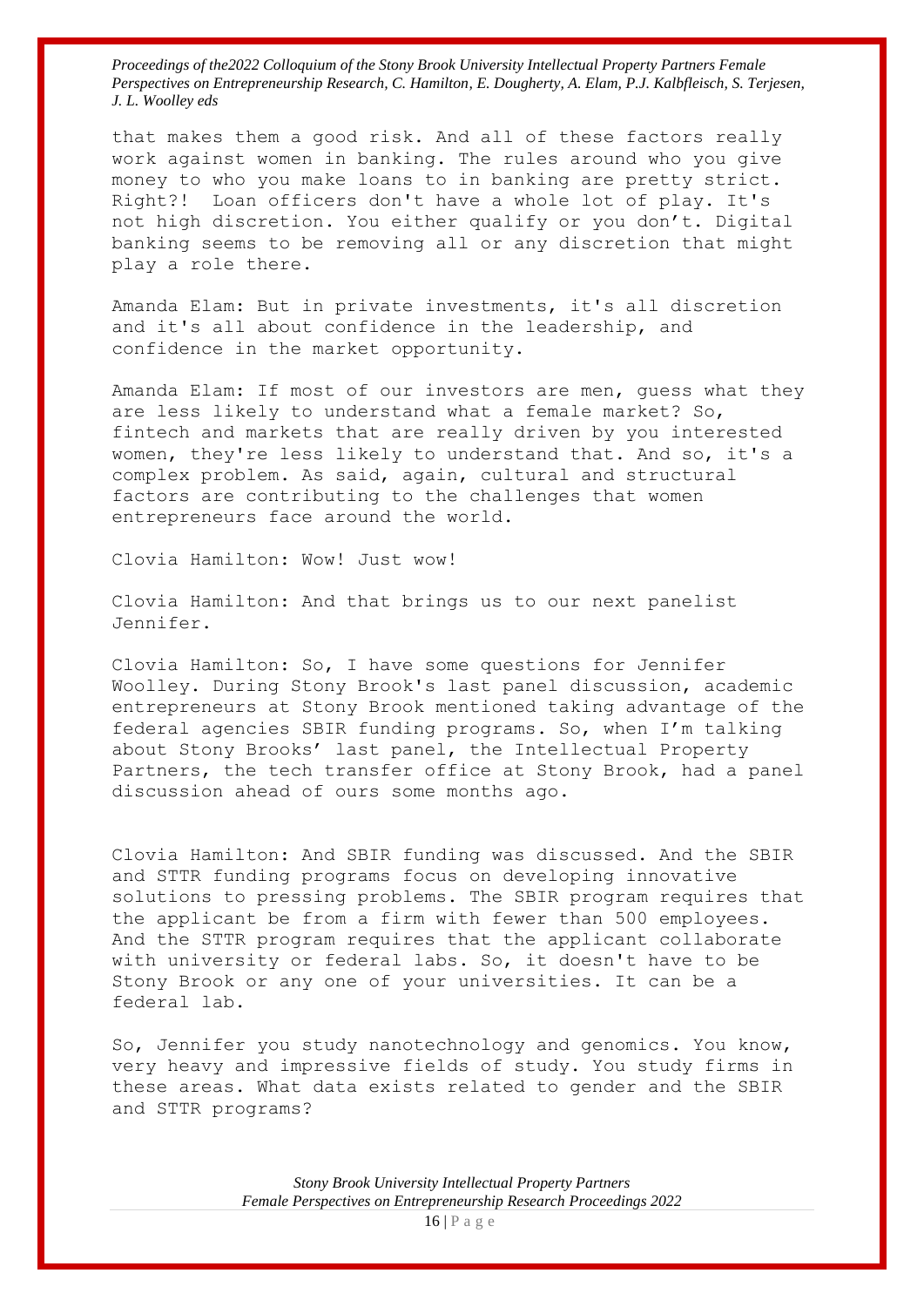Jennifer Woolley: Well, thanks for asking this. This is really exciting and really interesting area of structural support for women. I studied specifically nanotech, and I looked at nanotech because it crosses a lot of different industries and it's very science based.

Jennifer Woolley: I actually looked at who was getting these SBIR the small business, innovation, research grants and the STTR two years for tech transfer specifically and 59% of companies obtained an SBIR and STTR grant. 59%! And over half of those went on to phase two, which is more commercialization of those initial funding innovations. Now, when I broke this down by gender…

Jennifer Woolley: backing up a second - - Amanda talked about how we often take women entrepreneurs are women, academics and women as homogeneous group. And it's so great, to be able to parse some of this apart a little bit. So, just starting with women on founding teams, I found that 65% of founding teams, with women obtained STTR grants. This means it's higher than average  $-$  - significantly higher than average. Now, we don't know how many of these firms actually applied versus the amount that didn't apply. But still, it's a significant amount.

Now what's more interesting is when I considered the companies that had women who worked at universities, such as professors or research scientist postdocs students, 77% of these firms with academic women on their founding teams obtained SBIR or STTR grants. Now I'm going to back this up a second because I get excited to get very excited about this!!

Jennifer Woolley: If I flip that and I look at medical and its male academics, only 52% of the firms with male academics on their founding teams obtained SBIR. That's 77% versus 52%.

Jennifer Woolley: Now there's a considerable difference. So, when we say there's a stereotype that academic women aren't being innovative or aren't being entrepreneurial, that's just wrong. We have data that shows that they're actually making huge contributions in terms of innovative research.

Clovia Hamilton: That is amazing! I didn't know this. Do you think there's a problem of messaging? You know, we are not widely hearing these statistics?

Jennifer Woolley: You know, I am the keeper of the statistics now. There isn't a lot of information that gets shared about

> *Stony Brook University Intellectual Property Partners Female Perspectives on Entrepreneurship Research Proceedings 2022*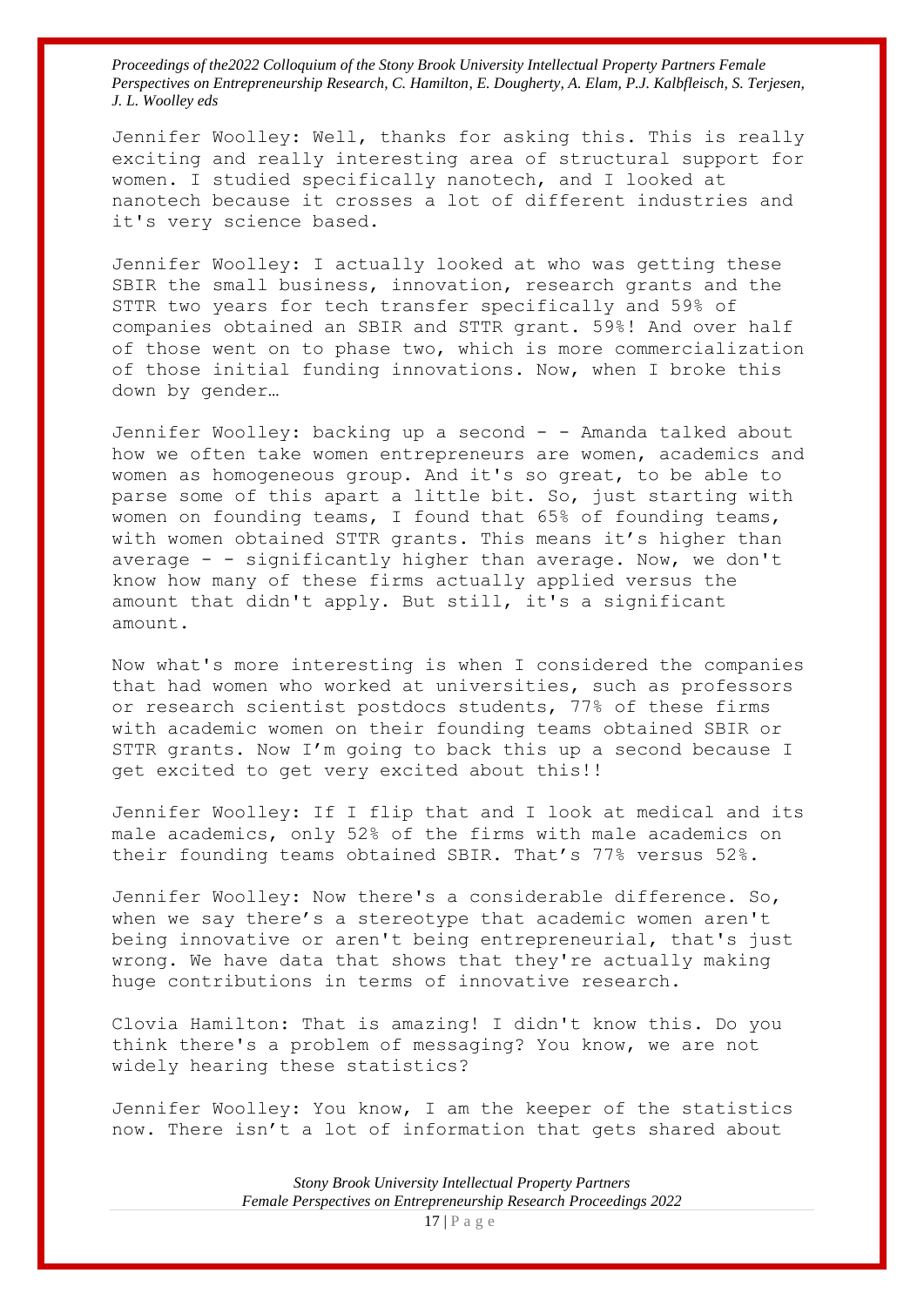these wonderful statistics. I mean it's not like we're on the headline news. So, it's a slow process to get the word out.

But as we grow our community and have more of these panels, people will start to learn. And just as a related concept, we've actually grown a huge percentage of the population of just scientists in general. And we're almost at parity in the sciences for PhD students.

Jennifer Woolley: So, again being very innovative and these PhD students are becoming entrepreneurs and working for very innovative companies is very cool!

Clovia Hamilton: Very cool! So, there are a variety of ways that an entrepreneur can exit a business. What have you learned about the exit or firm outcomes by the women entrepreneurs about exiting?

Jennifer Woolley: Sure! So, in general, in terms of just closing your company, there's not a lot of difference between male and female founded firms. Unfortunately, firms with women professors are much more likely to close. But those with female research scientists are much less likely to close.

So, if we pull apart, that the heterogeneity of these groups, a little bit further, we can start to look at the motivations and the backgrounds to get a little bit more information about how innovative these companies are and how their career trajectories actually influence where they're taking their companies.

Jennifer Woolley: And, interestingly, women as research scientists are creating a huge number of companies and they're actually much, much, much  $-$  - like 11 times more likely to have a company that's acquired, than other firms.

Jennifer Woolley: And it's twice as likely for male research scientists. But 11 times for women research scientists. That's amazing to create a company that is valued and is acquired by another company who sees the value in that company.

Clovia Hamilton: So, would you say that that's the goal? To get acquired in order to, you know, profit from that that by this that sale and growth of your business? Would that be the end goal?

Jennifer Woolley: Well, I live in Silicon Valley. I'm a little jaded. But around here, and I think a lot of places, we all know that there aren't that many companies that go IPO and

> *Stony Brook University Intellectual Property Partners Female Perspectives on Entrepreneurship Research Proceedings 2022*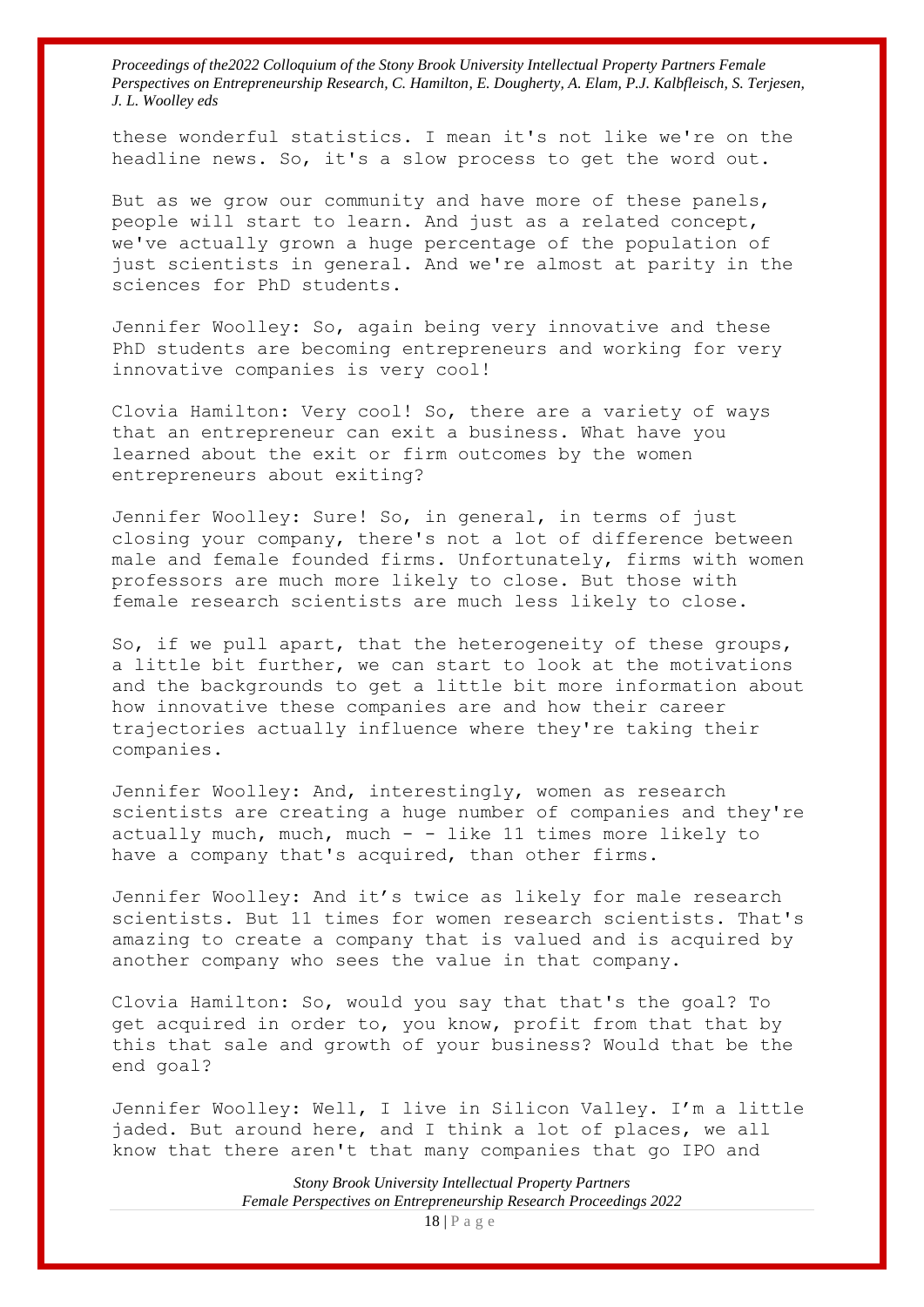there's a handful that become unicorns that are billion-dollar companies.

Jennifer Woolley: But if you're actually thinking about how you can exit in a profitable way, there aren't that many options. And an acquisition is one of the best, if not the best way, to exit a company and move on and do something else.

Clovia Hamilton: Right!

Jennifer Woolley: Well, if that's what they want.

Clovia Hamilton: What can you tell us specifically about the academics? I love that they're 77% academic women. I didn't know that statistic and that's amazing to me!

Clovia Hamilton: But what can you tell us about the women? For example, the sort of things we hear in the hallways and tech transfer and among faculty is that the barriers specific to women would be things like pregnancies, raising our children, families, and even tenure and promotion, you know - - if being involved in tech transfer and academic entrepreneurship is not valued and doesn't count towards tenure, then that would be discouraged. But to hear that the number is as high as 77%, you know, the numbers as high as 77% that's encouraging! But what type of barriers can you share with us along those lines? You know, just anecdotally.

Jennifer Woolley: Well, I think there's a lot of anecdotes out there. So, I want to be careful.

Clovia: Right!

Jennifer Woolley: I think it comes back to the types of careers that people are choosing. When I looked at career trajectories, I found that when looking at founding teams, women professors - - or you're more likely to be a research scientist than a professor if you were founding a company, and it was the reverse for men.

Jennifer Woolley: And that could be career trajectories it could be mentorship it could be motivations. There are a lot of different things. It could be the sheer numbers. So, I think there's a lot of things that are  $-$  - well, there is a need to do research, obviously.

But also, there's a big shift going on right now as we're paying attention to working from home; paying attention to the different roles that people are taking in parenthood; and the

> *Stony Brook University Intellectual Property Partners Female Perspectives on Entrepreneurship Research Proceedings 2022*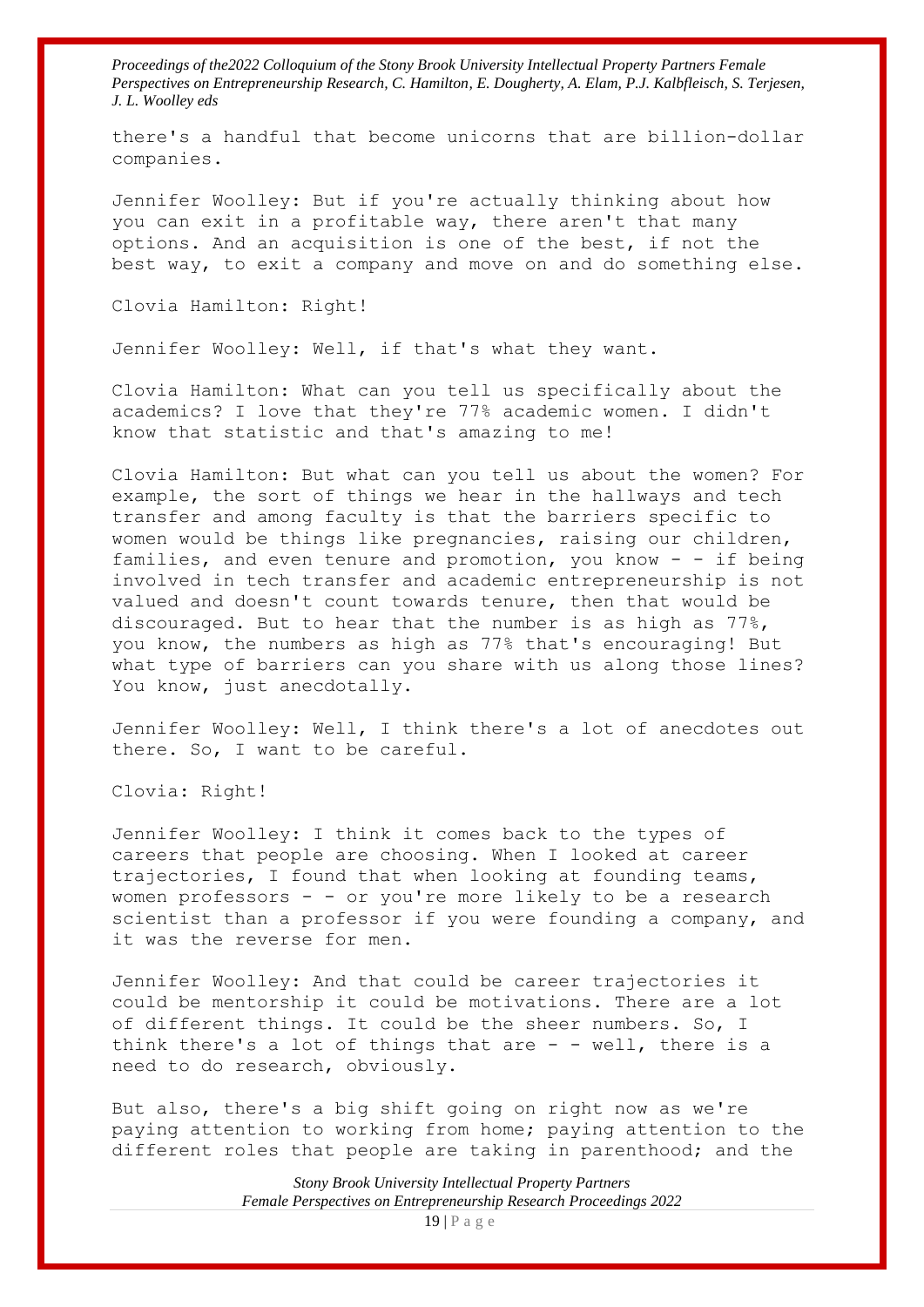different motivations that people have in starting companies. And, as we see more and more women in academia or outside of academia becoming involved, barriers are breaking down. And, as we see more people to emulate, this becomes a more attractive career path and more possible recruitment path overall.

[Note: See (Woolley, 2017, 2019a, 2019b, 2021)]

Clovia Hamilton: Right! So, what would the takeaway be?

Jennifer Woolley: There's hope!

Clovia Hamilton: There's hope and there's a need. There's a gap. This is an exciting gap that we need to collect more metrics! This is what the Association of University Tech Managers are trying to do with their women's initiative.

Clovia Hamilton: This is what the Diana Project is trying to do. This is what we're all trying to do is to collect more metrics. We need to collect more data to fill this gap and like you said, be careful about these anecdotal barriers and reasons. We need to focus on real research, you know!

Clovia Hamilton: And that brings us next to Siri!

Clovia Hamilton: Siri, the National Science Foundation, what we call the NSF, administers the I-corps Program.

Clovia Hamilton: And I-corps is an initiative to transition NSF funded research from the lab to a product into the marketplace. So, this is tech transfer and tech commercialization (NSF, n.d.).

Clovia Hamilton: And the I-corps sites act as a training ground for faculty for postdocs, graduate, and undergraduate students to learn how to increase the impact of their research by exploring nice commercial potentials (NSF, n.d.).

Clovia Hamilton: And Siri studied all this wonderful data. And the first few years, Siri shared with me, that a while back, it didn't have any gender data. I didn't realize that. So, that was a shock. I'm being shocked all over the place! I've got a lot of reading to do (laughing). But what have you learned about the women ventures, now that we have gender data?

Siri Terjesen: Thank you so much, Clovia! Thank you everyone! You know that is a shock! Right?! To go into research project,

> *Stony Brook University Intellectual Property Partners Female Perspectives on Entrepreneurship Research Proceedings 2022*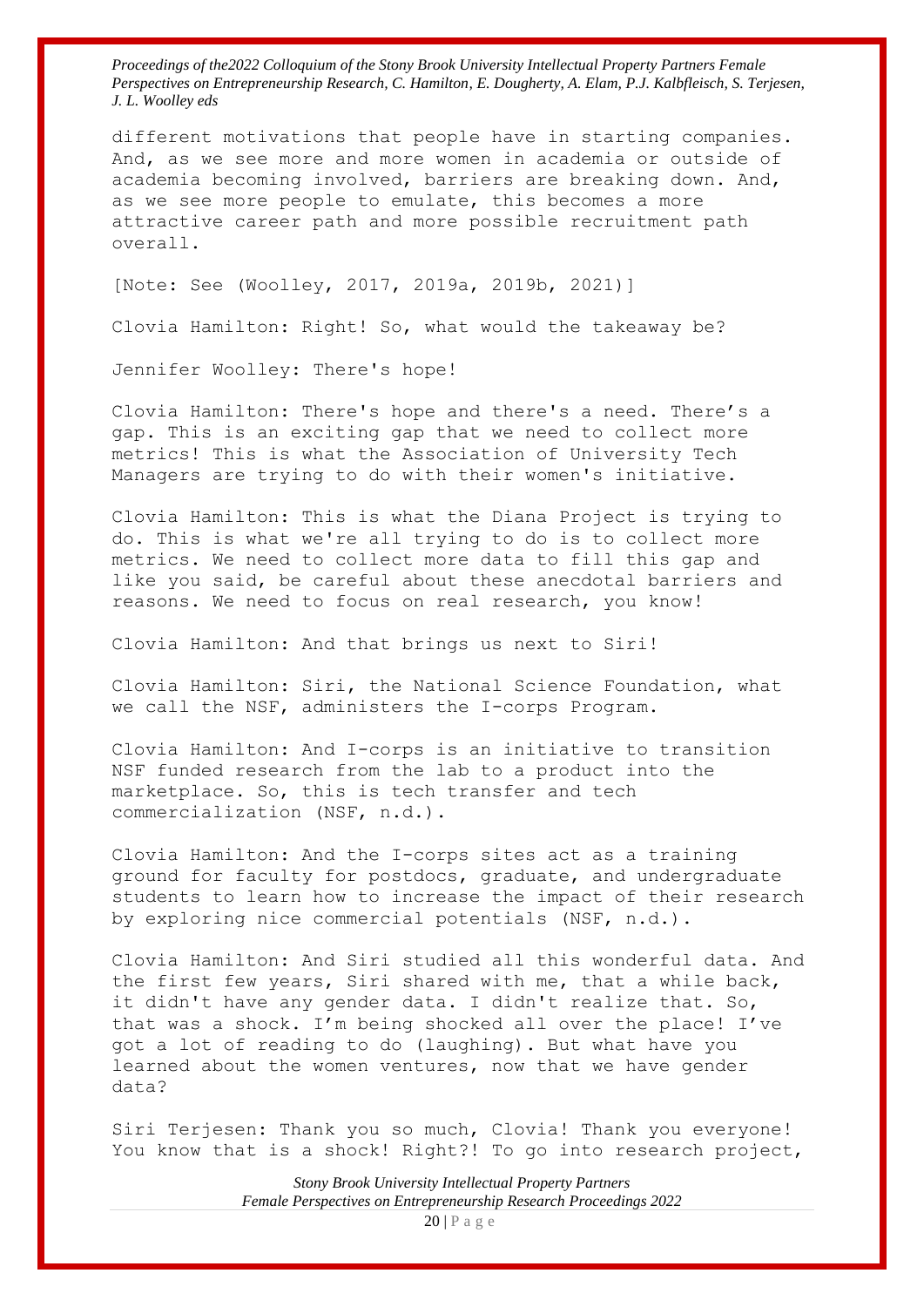at the time in 2018, but even now and find that this is a major government expenditure and you've got all kinds of data and how the team felt about each other; and the members. But, there wasn't data on gender.

Siri Terjesen: But luckily, we have actually, to Jennifer's point earlier, some anecdotal evidence which we can share, and of course we're looking at the data.

Siri Terjesen: And one of the distinct pleasures both at American University my prior institution and here at Florida Atlantic University has been the principal investigator of those sites. So, working closely…

Siri Terjesen: And I want to say that I-corps is a truly bipartisan effort, and it spans the entire country. So, anyone who is at a R1 or R2 institution or nearby can take advantage of this. It's supported by all legislators.

Siri Terjesen: And it's just trying to increase the supply of ventures really to get to where Jennifer was with the SBIR and STTR and other funding.

Siri Terjesen: So, it runs at 70 universities across the country. Fields between 10 and 40 teams a year. And then there are national efforts, where people can go in. But, on average, it takes about seven weeks of training, has 100 different customer interviews, and has a team of about three people.

Siri Terjesen: And the latest data absolutely include women! And these women are serving. They could be the entrepreneurial team lead. They can be an I-corps team lead or a technical mentor. And they're participating!

And, of course, that's to the points that Jennifer raised earlier because women are increasingly not only the PhD students in these programs that at parity with men, but they are the faculty in these programs. And if we go to lower levels than the PhD, the masters and the undergrads, then pretty much women now outnumber men at most universities.

Whether or not that's in the sciences in the US, Korea might be different, this has been the case for several years now, at most, universities. There are some exceptions.

Siri Terjesen: So, this is exciting because now, a professor can go into the classroom and recruit students. They can say 'hey, you know I feel like that this is same project that you did. Did you ever think about really commercializing that?'

> *Stony Brook University Intellectual Property Partners Female Perspectives on Entrepreneurship Research Proceedings 2022* 21 | P a g e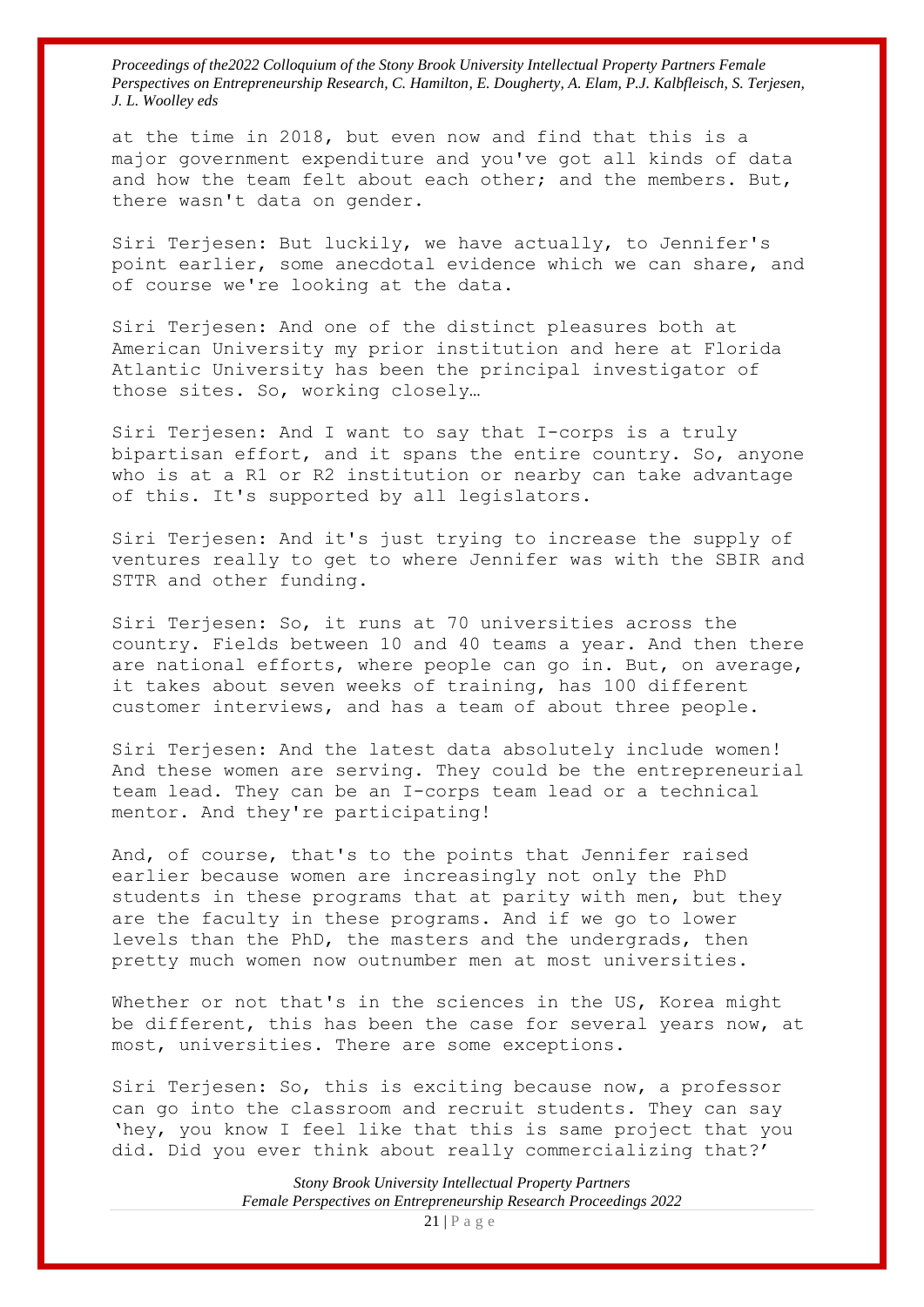One exercise that I had in my class was actually to go to the USPTO and look up patents and ask the students to think about whether they might want to commercialize those. And there are, as you probably know, databases, where the US Government just tries to promote the patents that are available for commercialization within the US. So, that's a perfect training ground even for those students who haven't invented something themselves. Wonderful opportunity with many, many, many more women!

Siri Terjesen: There's a little bit of, you know, what we would call it like a nice natural experiment in the data because the NSF has tried to target programs to women and minorities increasingly. So, those numbers are up.

Siri Terjesen: But we definitely see this. And let me give you a couple of anecdotal examples. I have a former student, Arena King from American University who was an undergrad. And she founded a company called Search a Care, which is an intubation tube. She worked on that with the NSF I-corps. And then, as soon as she finished her undergrad  $-$  - no! masters  $-$  - she went to MIT to do her PhD.

Siri Terjesen: And another student, I was talking with her yesterday, Samantha Hepworth worked with a male student on a venture that was drones to scan coastal erosion. It's a lot easier to do it by drone than it is to go out to the coast to look at the soil erosion. And she's now running an entrepreneurship program and applying it to masters' programs.

Siri Terjesen: And another one that the NSF I-corps promotes is the 2014 three ladies at Carnegie Mellon University who founded a venture that tracks human trafficking. And then they were successful in getting SBIR funding to take that company Traffic Jam to the next level.

So, another piece that we know from research - - and I know Pamela is going to cover this  $-$  - is that women want different mentors and have different relationships and the NSF I-corps allows that. It's not just one person out there that you imitate. But you're looking for multiple mentors for your venture. And then you're getting advice from a hundred customers which would include men and women.

Siri Terjesen: And then you really joined this social networking fabric. So, I think it's a truly exciting program. I encourage anyone who's at a university to look at it; and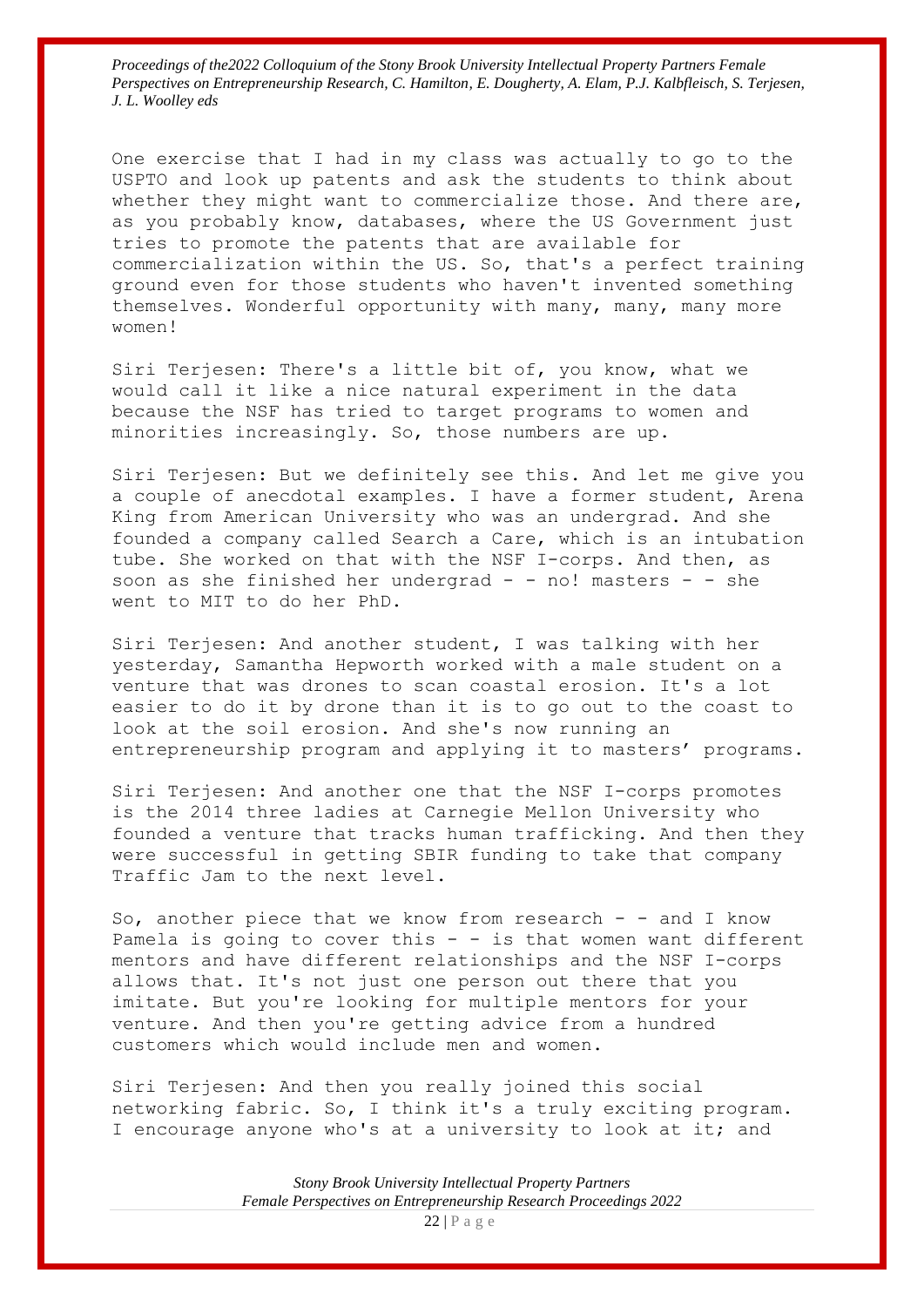anyone who wants to provide mentoring support, to think about working with their university that's local as a mentor.

[Note: See Darnihamedani, & Terjesen (2020); Audretsch, Siegel & Terjesen (2020); and Brieger, Bara, Criaco & Terjesen (2020)]

Clovia Hamilton: I think there are several AUTM member tech transfer offices that make use of students. And you know part of my PhD research was to look at Historically Black Colleges and Universities. The Minority Serving Institutions aren't as actively involved in university tech management (Hamilton, 2016, 2017, 2018, 2020). So, that's one of my lifelong dreams, is to see those numbers increase. And some of the Historically Black Colleges and Universities, their leadership realized that it's important to nab the students early on.

Clovia Hamilton: You know let's look at the student projects. Let's look at the student business plans. Let's look at, you know, pay close attention to their ideas and that sort of thing. And some other Historically Black Colleges and Universities are under resourced. So, they look at students as an opportunity to increase their capacity for evaluating technologies that are developed at their universities. So, I think this is an area that we cannot ignore. You know, we focus so much on practitioners and on professors. We need to also include our students in this equation.

Clovia Hamilton: So, you mentioned mentoring! And that's a nice segue to Pam! Pam is going to talk to us about mentoring and communications. And so, Pam, you study women business owners and their mentoring relationships.

You know, we all have mentors, and I think we take them for granted often. And we don't really study or reflect on, you know, … we know when they go bad.

So, I love that you research this formally.

Clovia Hamilton: You know I had my own consulting firm for 14 years and I relied heavily on mentors. And as an academic, I'm a tenure track professor. I rely heavily on mentors still to this day. I think a lot of us do because we need help with navigating, you know, these waters. So, my question for you - - I have a couple questions for you, and the first is is it hard for women to find mentors. Do you think is harder for women and men?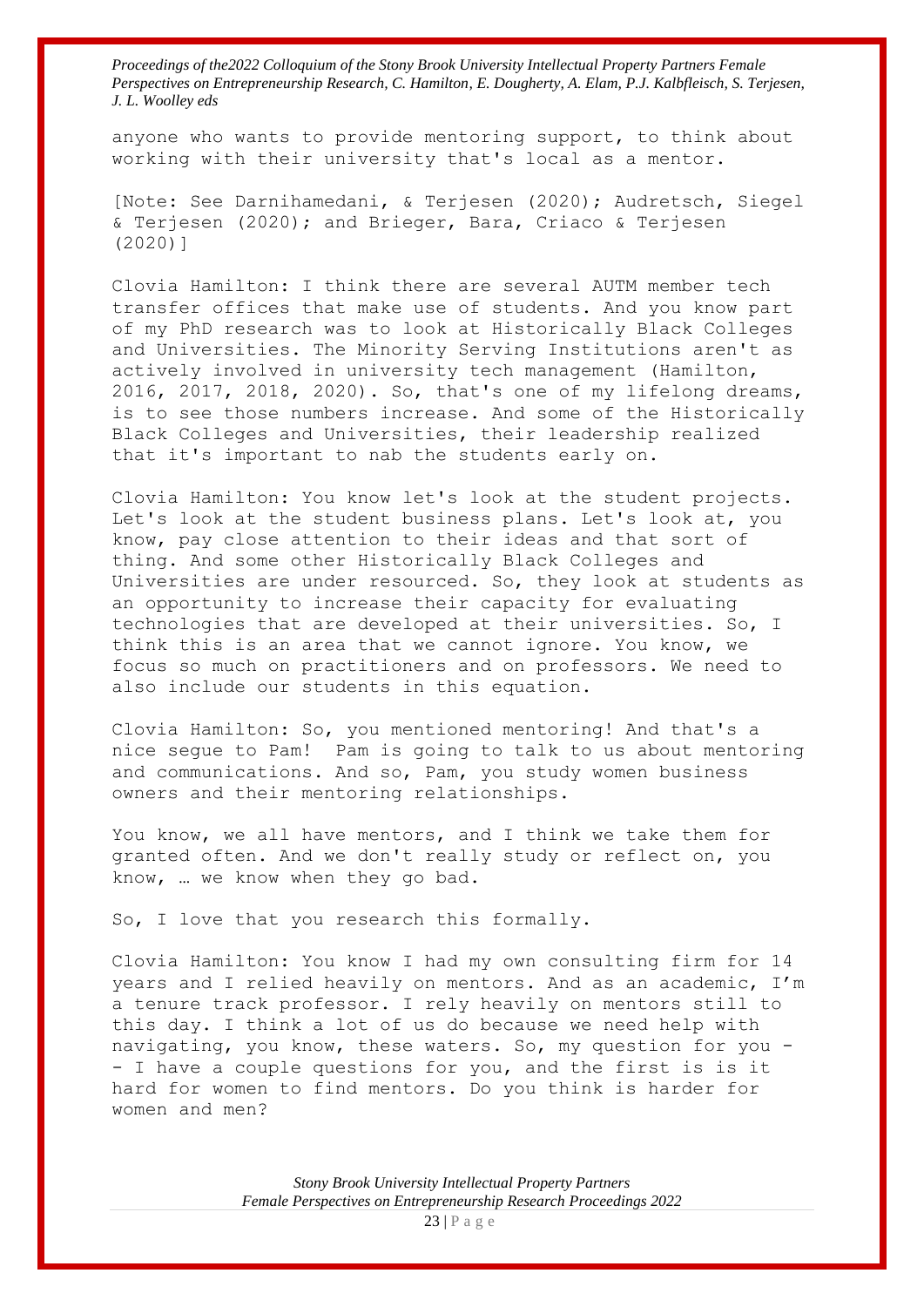Pamela Kalbfleisch: Actually, women have wonderful skills at finding mentors and finding relationships. So, women are natural relationship builders and can form many, many ties quite quickly.

Pamela Kalbfleisch: One of the problems that women have is that they don't necessarily recognize when they're being mentored, especially if their mentor is a woman.

Pamela Kalbfleisch: So, when women have mentoring relationships, the communication in those relationships is very similar to the communication in women's friendships. So, there is more intimacy in the interactions. There is more closeness. And they sound a lot like they're talking to their dear friend (Kalbfleisch & Keyton, 1995).

Pamela Kalbfleisch: And, in a way, they are talking to a dear friend. But it's a dear friend that's helping them; that's providing tangential, tangible aid in securing money, in securing connections; and in getting their name mentioned in the right circles.

Pamela Kalbfleisch: And they very often don't see them as mentors because they are used to seeing a more male oriented mentoring model where it's more hierarchical. There's more distance.

Pamela Kalbfleisch: And in the women's mentoring relationships, they are much closer relationships and they're much more interactive like friendships.

Pamela Kalbfleisch: And so often what happens is women sit there in a room and their proteges are there and they're very proud of their proteges and then the proteges will say "you know, I've never had a mentor I would really appreciate having a mentor. I've had to do this all alone and I haven't had a mentor".

Pamela Kalbfleisch: And they have mentors. They just don't recognize that they have mentors. And it's sad for the mentors to not be recognized. But it's also sad that the women aren't realizing that they actually do have mentors.

Pamela Kalbfleisch: So, I think if you asked women about mentoring, they'll say, "no, I don't have mentors. It's hard to find a mentor. There aren't women in positions to help". But actually, there are women in positions to help and who are interested in helping (Kalbfleisch, 2000).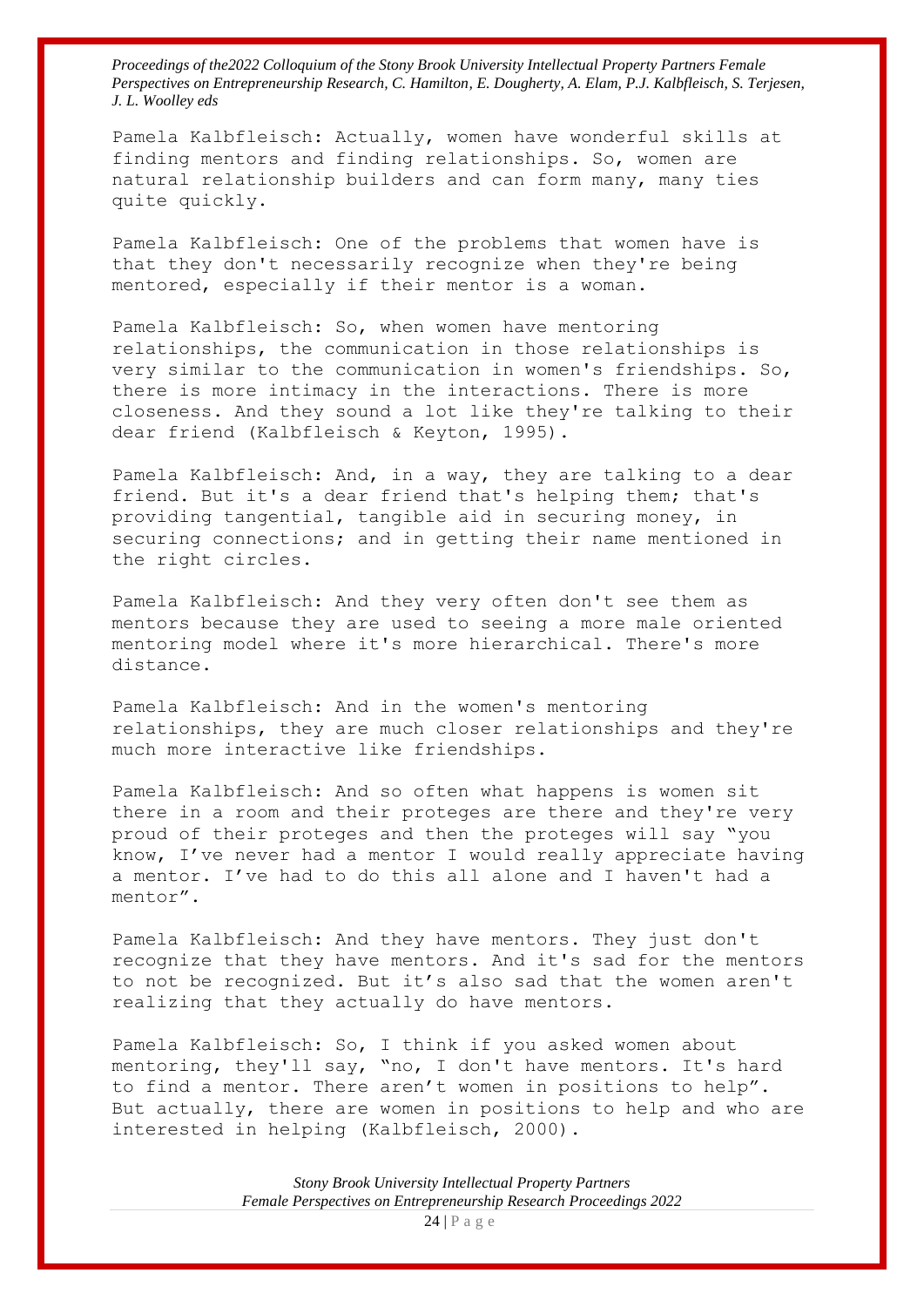Pamela Kalbfleisch: But the communication is going to be much more informal than you would expect with men.

Clovia Hamilton: I'm just reflecting on my own career. I've been out here 35 years as an engineer, and as a lawyer. And I am 'always', you know, always or perhaps 'often' the only female. So, if you are the only female or if there are so few females in your circle professional circles, then the mentors are going to be male.

Clovia Hamilton: So, I can relate. And I can also relate to how important it is for us all to reflect on our relationship with one another with women and to ask, you know, when we have been helped and mentor and guided.

Clovia Hamilton: I could sit here today right now this moment and say I think men have helped me more than women. I can honestly say that now, if I were to actually gather metrics and look at things close more closely, the numbers might shift to mostly women (cf Neumeyer, Santos, Caetano & Kalbfleisch, 2018).

Clovia Hamilton: In my situation you know, scientists and engineers and researchers, we would probably say that men help us more in our careers. But again, that's anecdotal. But it's very important that we give credit where credit is due. So, if there are women who are mentoring and we want to encourage more of that, then we absolutely need to recognize it.

And what can you share with us in terms of communicating with one another?

Pamela Kalbfleisch: So, I have actually helped women in engineering programs. I've helped connect women with other female engineers that are more advanced. And one of the problems is figuring out what they can talk about because, especially in a formalized mentoring program, people spend a lot of time trying to perfectly match a mentor with a protege.

Pamela Kalbfleisch: And the bulk of the time in the mentoring programs are just matching these people, then they have a beginning event of some sort, and the people are matched.

Pamela Kalbfleisch: And they might meet and have lunch and maybe a coffee and then it's pretty much over. And the problem is they don't have a context for that relationship to go on.

Clovia: Right!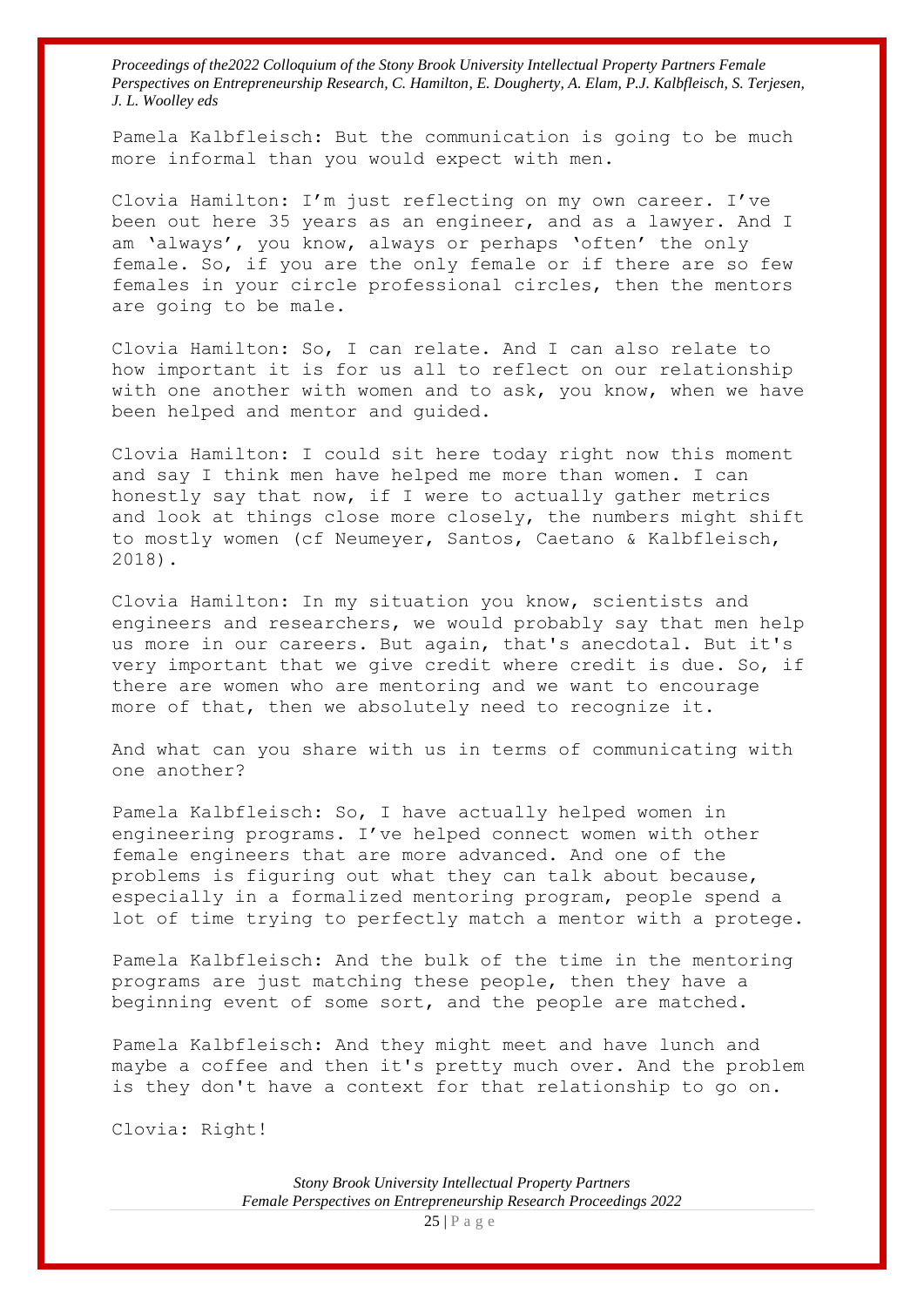Pamela Kalbfleisch: So, having some sort of task to work on together is incredibly helpful in building a mentoring relationship. That's one of the ways you can start a mentoring relationship is offering to help somebody because we are all overworked. We are all committed maximally and by offering to help, that's something very tangible. And most people can see something that you could do that would be helpful. And it provides an interaction and provides a reason to have communication. So, you have something beyond just your commonalities. You have some project you're working on together. And so, about offering to help… amazingly, people enjoy being around people who are positive. That sounds really like a no brainer. But it's amazing how hard it is for people to be positive sometimes. And positivity is related to relational satisfaction and it's the strongest form of communication relating to satisfaction. That's in all sorts of relationships! But in mentoring relationships as well, I mean, you have so much time. You can help so many people.

Pamela Kalbfleisch: If people are positive about working with you and positive about what you're interested in it's much more fun to work with people who are positive than people who are negative. And so, being positive, helping with tasks, introducing mentors and proteges to networks, helping to connect them, providing assurances that you'll be there in the future, and being open about what you're thinking, what you're feeling, and how things actually are going. So those are some other things you can do (Kalbfleisch 2002, 2007).

Clovia Hamilton: The Association of University Tech Managers, as I mentioned earlier, they have this tool kit that they're working on for how to you know help female inventors and academic entrepreneurs. And I could totally see the need for more information on best practices for mentoring and to include these gold nuggets, the positivity in networking and the sharing of resources, how to go about matchmaking ... I think all of those types of things…

Clovia Hamilton: I can say you know I've been in tech transfer for many years since the 1990s and we really haven't had much of that available. So, you know, again, this is another gap area where I think we need to fill it with more research data and research results on best practices. So, you know I appreciate you, Pam! You know I think we absolutely need more of this type of support.

Pam: Yeah!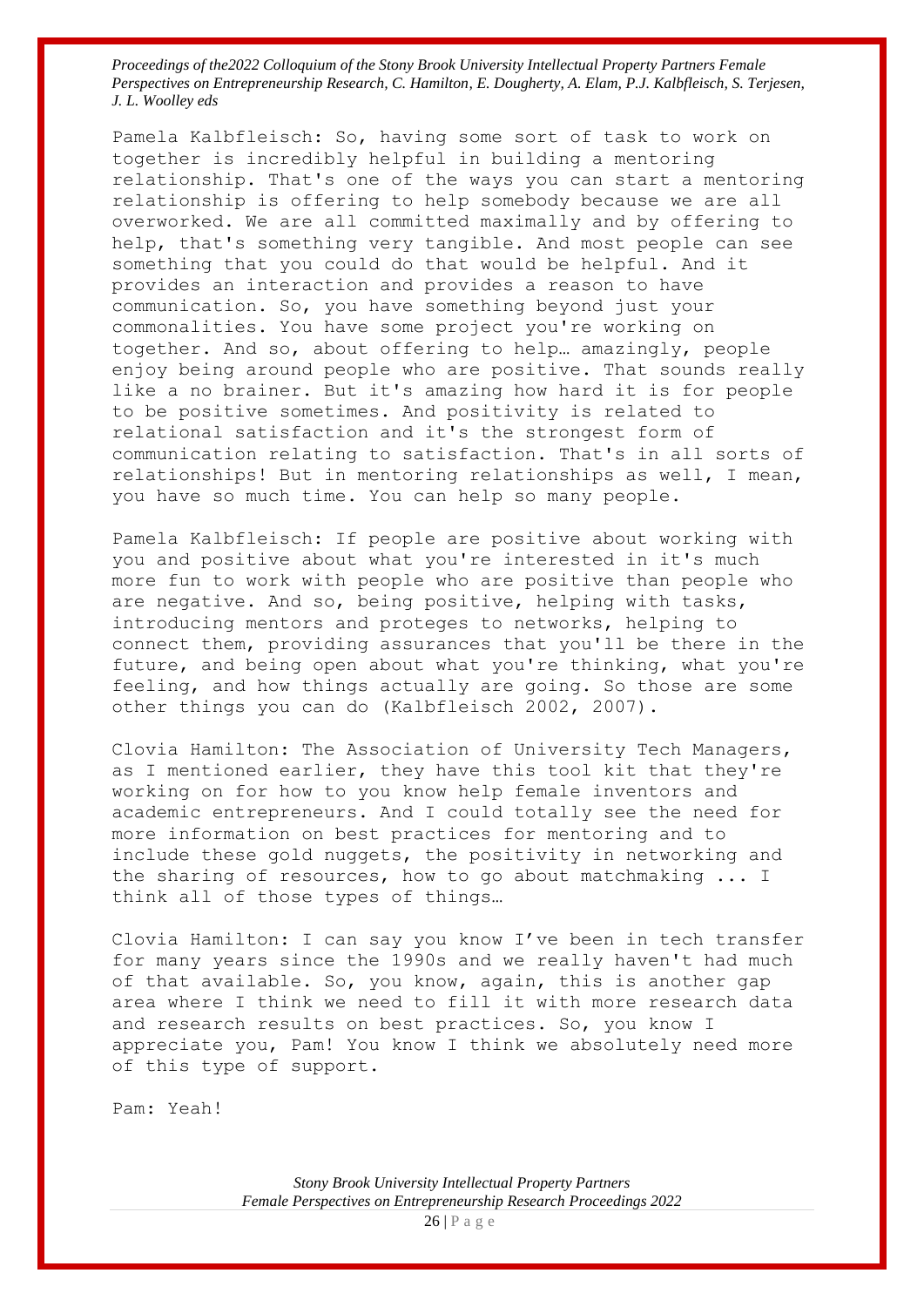Clovia Hamilton: And we're down to a half hour more in our program! We want to have enough time for Q&A, and for a bit of networking, and chatting at the very end. But, last but not least, we still have some more questions.

Clovia Hamilton: I absolutely want to get to Elizabeth Dougherty with the US Patent and Trademark Office. We have the Patent and Trademark Office in common. Yet, we did not know each other, before this event.

Elizabeth Dougherty: Once a colleague, always a colleague.

Clovia Hamilton: That's right! And about 30 years ago I was a patent examiner in Alexandria. I think you guys have moved from Alexandria. Where are you now? No, we were in Crystal City.

Elizabeth Dougherty: Correct! So, we've been an Alexandria for about 15 years now.

Elizabeth Dougherty: What a lovely campus style setting we welcome when the buildings are open to the public! We welcome everyone to come and visit! We love to have the public in our facility!

Clovia Hamilton: It's such a cool experience! I've been trying to encourage our campus and other campuses to have formal programs for students so that students can be encouraged to become patent agents, patent attorneys, and patent examiners. I think universities are ideal for that. I know Georgia Tech has a formal program and I would love to see other universities do that sort of thing. But you have a lot of golden nuggets for our audience. So, the US Patent and Trademark Office is a part of the US Department of Commerce and under Gina Raimondo's leadership there's a rebranding going on about the National Council for Expanding Innovation and the Council for Inclusive Innovation (US Patent and Trademark Office, 2022). So, can you tell us a bit about that?

Elizabeth Dougherty: I'd be happy to. I'm thrilled, in fact, to share and to shine a light on this remarkable program.

Elizabeth Dougherty: So, as Clovia suggests, this initiative was previously called the National Council for Expanding American Innovation or NCEAI.

Elizabeth Dougherty: And it has in fact been rebranded as the Council for Inclusive Innovation, and that was due to a number of factors. One of which was the alphabet soup was getting a

> *Stony Brook University Intellectual Property Partners Female Perspectives on Entrepreneurship Research Proceedings 2022*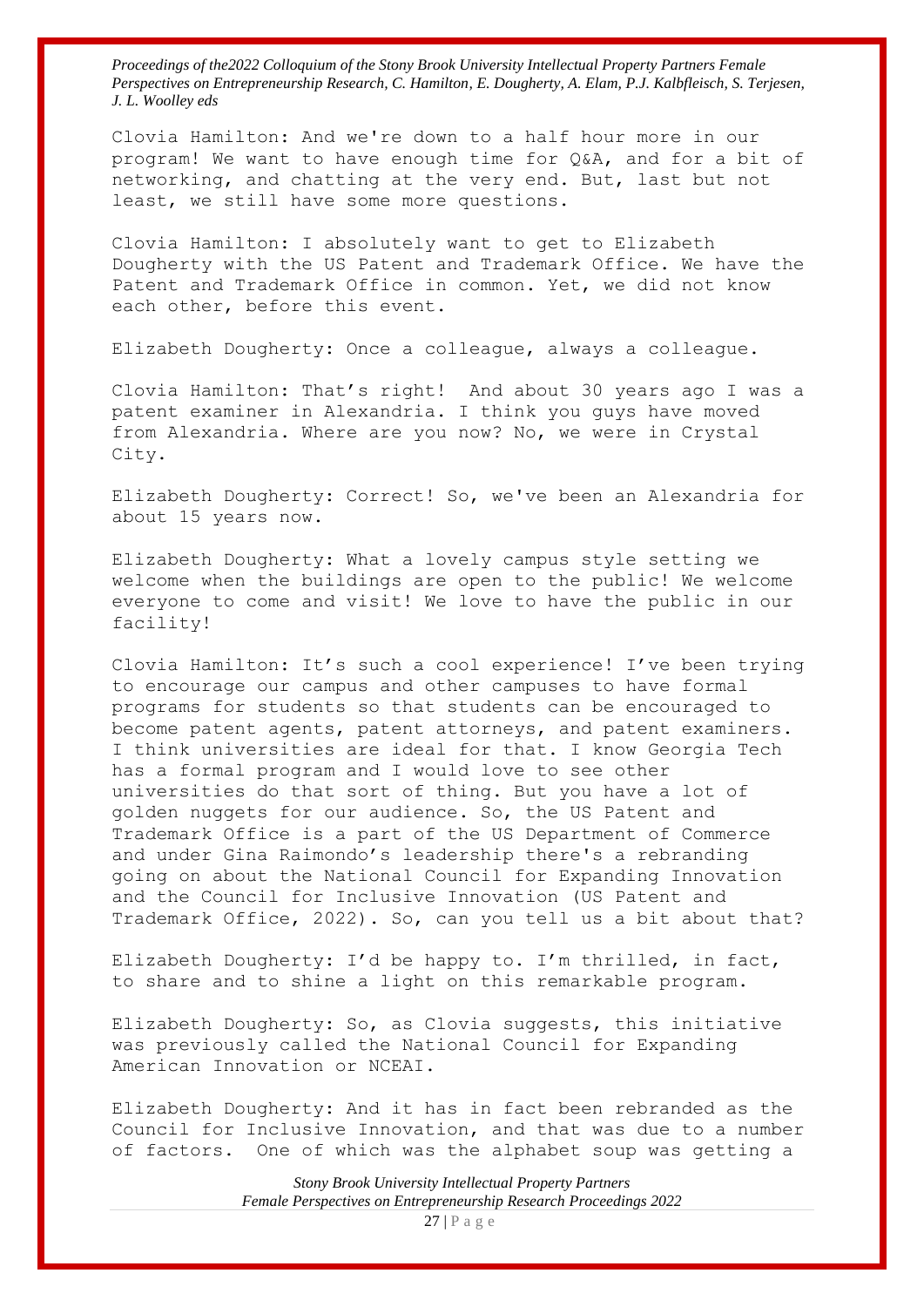little bit confusing. There is the National Advisory Council on Innovation and Entrepreneurship, which shared all of the same letters. So, I think that might have been causing a bit of confusion.

Elizabeth Dougherty: And because we've also transitioned this initiative from the past administration to the current administration under Secretary Raimondo's strong leadership, we are thrilled to rebrand it in a very clear and concise way again as a Council for Inclusive Innovation. And I am excited and thrilled to report that just today the Secretary of Commerce and the Deputy Secretary of Commerce met with both officials from the US Patent and Trademark Office and all of the members of the Council of Inclusive Innovation to endorse and support the efforts of the Council!

The Council is rolling forward with not only seven initiatives which touch on a wide variety of ways in which we can increase participation in innovation, entrepreneurship and invention, but we have also announced our national strategy which is being backed by industry, government and academia with a wide array of opportunities.

Elizabeth Dougherty: Now we have not actually posted that national strategy because, again, it was just rolled out to the Secretary today. But it will be posted very shortly on our website on an interactive platform because we're looking to have the public and all to participate by either taking advantage of the initiatives and programs that are going to be offered or by just offering their feedback and thoughts as to what the Council and what the members of the USPTO are doing to move this initiative forward.

Elizabeth Dougherty: So, it's really an all-hands-on deck effort in using the entire innovation ecosystem. We all have a role to play in this. Because it's a multi-faceted problem, the lack of diversity in invention, innovation and entrepreneurship, we have to tackle it from so many different fronts. So again, we have rebranded; but I think for a lot of all the right reasons. But you can find us, as the Council for Inclusive Innovation or as we like to say, "CI squared".

Clovia Hamilton: What a cool program to know about! Because if we want to be a part of the solution, I love that it's interactive and we can have a say in a public hearing sort of way. We can get out there and have a say as to what we think the reasons are for any lack of inclusivity involving women and involving people of color and LGBT  $-$  - you know, all of the above. So, I think we need to make sure we encourage, as

> *Stony Brook University Intellectual Property Partners Female Perspectives on Entrepreneurship Research Proceedings 2022* 28 | P a g e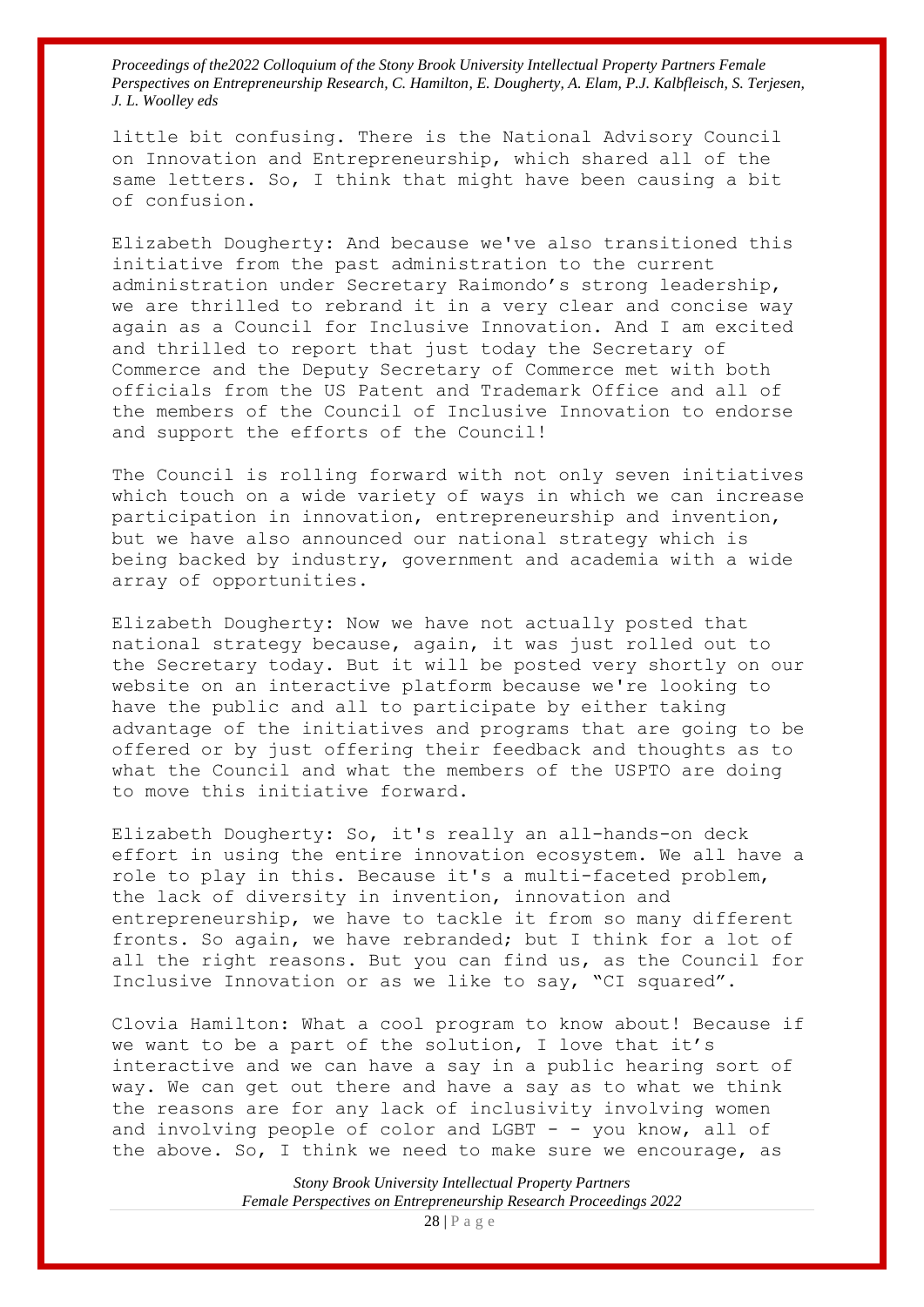part of this program, that everyone who is interested in these issues get involved and get out there once the platform is open and be a part of that interaction.

Elizabeth Dougherty: Thank you for that support, Clovia! That's really what we're looking for is for people to be involved. It's again not just for the government to solve this issue. And if you look at the makeup of the Council, you'll see that we have wide representation; we have small business large industry nonprofit. The leader of AUTM, in fact, is a member of the Council. We have remarkable investors; we have remarkable attorneys; we have people from across the federal government - - not just the US Patent and Trademark Office. In fact, the head of the SBA sits on the Council. So, we've got a lot of great thought leaders involved. And I think it's going to really be reflected in the outcome of the work of the Council.

Clovia Hamilton: Well, I'm excited! And I think everyone here, who cares about these issues can't help but be excited about that! So, thank you for sharing!

Clovia Hamilton: I do have a couple more questions for Jennifer and Elizabeth and then we'll turn it over to Q&A. I think we're okay timewise. So, Jennifer you are still here with us. Can you answer what's the relationship between a female academics and VCs - - the venture capitalists? Everyone's interested in money.

Jennifer Woolley: Well, I know Elizabeth has some more data on this and some touch points going forward. But it's been pretty well documented that so far, women founders of companies are less likely to obtain venture capital. And when they do get it, they get less of it. When we take into consideration women academics, there's no evidence to show that there's anything better there.

Jennifer Woolley: But on the other side, the women who are becoming serial entrepreneurs actually are creating investment portfolios for venture capitalists that are very successful.

And so, what I've seen is the serial entrepreneurs have been able to make some significant inroads into venture capital and make some very strong relationships with venture capitalists; not only build earn it with the number of deals, but the size of the deals as well. So, that a positive sign for the next roll out.

> *Stony Brook University Intellectual Property Partners Female Perspectives on Entrepreneurship Research Proceedings 2022*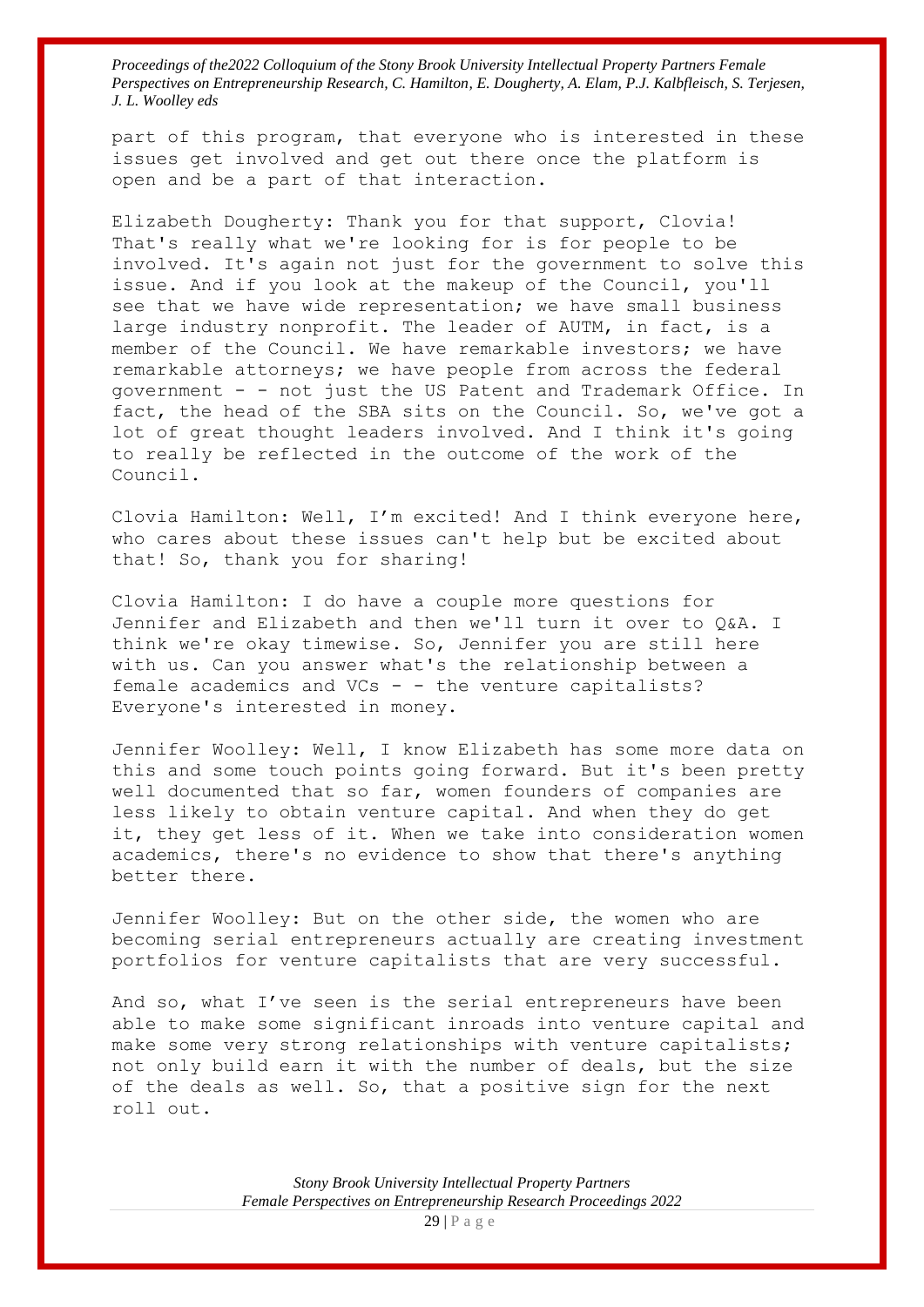Clovia Hamilton: Well, let's talk a little bit about "the why". You know, why do you think women are less likely to get the venture capital? Is it tied to what Amanda was talking about earlier in terms of negative stereotypes, the structural and cultural issues? And also, why do you think the serial entrepreneurs are more successful? Does it have to do, for example, with just getting an experience over time or building up a portfolio and financial credentials that they helped them to get the next deal. What are your thoughts about the whys?

Jennifer Woolley: The short answer is yes.

Jennifer Woolley: You know, we get a lot that there's been a lot of work highlighting the difficulties that women face seeking funding such as legitimacy challenges and discouraging signals. There's some information on having to rely on personal resources. And so, overall, it's more likely that women are going to have to rely on smaller pockets of funding.

Jennifer Woolley: But there are both those structural and cultural issues that Amanda was talking about that are endemic in the venture capital world as well.

Clovia Hamilton: Very good! Thank you for that! And just a few more for Elizabeth. She has some more nuggets she wants to share with our audience  $-$  - um.

Clovia Hamilton: There's a program at Santa Clara University, the High-Tech Law Institute program and the National Strategy to Expand Innovation. Would you like to share information about those programs with us?

Elizabeth Dougherty: I'd be happy to! So, Clovia we've just touched on, with respect to the Council for Inclusive Innovation that they are in fact rolling out this National Strategy; and it will be available on our website very shortly.

Elizabeth Dougherty: But with respect to the information that came out of a collaboration between the US Patent and Trademark Office and the Santa Clara Law School's High-Tech Institute, we were fortunate to work together as collaborators to host a number of roundtables where we invited in industry; and particularly, female leaders within industry to share best practices of how they have been able to diversify or the challenges they face in diversifying their respective businesses or their larger industry (Norris, Fuller, Peacock, & Yazzolino, 2021).

> *Stony Brook University Intellectual Property Partners Female Perspectives on Entrepreneurship Research Proceedings 2022* 30 | P a g e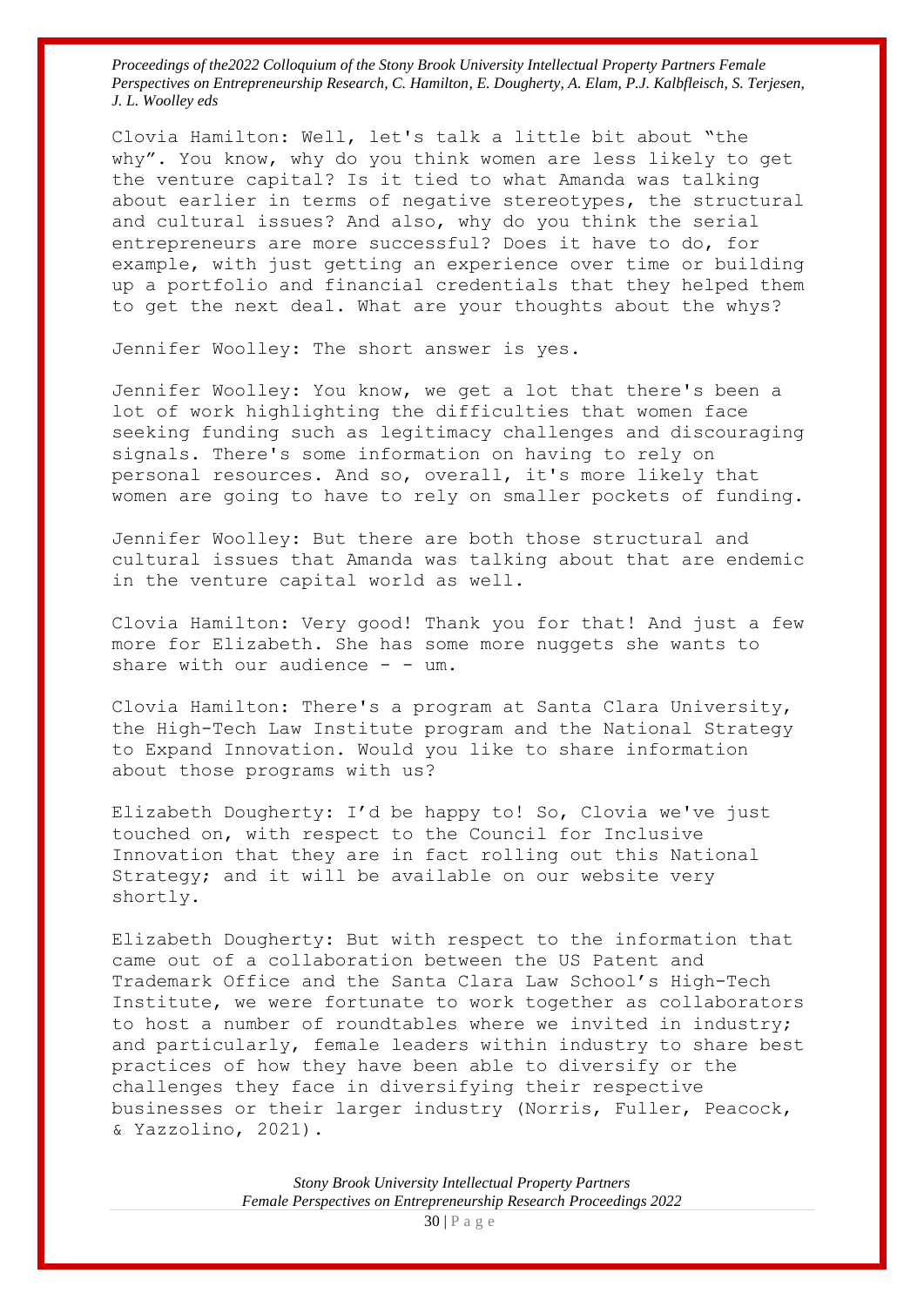Elizabeth Dougherty: And Santa Clara has done a beautiful job and I'm happy to share it in our links of resources a document that shares a number of paths forward.

Elizabeth Dougherty: They specifically broke the information down into several categories that we need to address when again trying to increase diversity:

- IP awareness amongst the people participating, both in academia and in corporate America. There, in many instances, is simply a lack of [understanding] that people may be creating intellectual property, in that it is something to be protected.
- Taking another look at how invention disclosures are sought how they're recorded how they're addressed. Are they being done in such a way that they're precluding or excluding members of the invention innovation community?
	- o Is that the terms that are being used?
	- o Is it how you go about seeking those to participate also looking at the application approval and preparation?

Elizabeth Dougherty: Sometimes, if not handled in the right way it can again dissuade people from participating and it's often said that women in particular get frustrated by that process.

Elizabeth Dougherty: I recently had the opportunity to meet with a stakeholder who told a story about their inventor and how their inventor was reluctant to seek a patent for a technology. And they were reluctant because they didn't want to preclude others from being able to benefit from the technology. And they just wanted to help people and they just wanted to have this invention out in the community.

Elizabeth Dougherty: My first thought was that it was a female inventor because we hear that all too often as to why, a couple anecdotal reasons why women sometimes choose to not patent. In fact, it turned out to be a man which I found very surprising.

• But also, inventor incentives and recognition o how are we celebrating recognizing and rewarding those people again within companies or academia that are recognized as inventors? o are we doing all we can do to highlight them?

*Stony Brook University Intellectual Property Partners*  As we said earlier, you know you can't be what you can't see, so why not set these people up on a pedestal to be recognized,

*Female Perspectives on Entrepreneurship Research Proceedings 2022*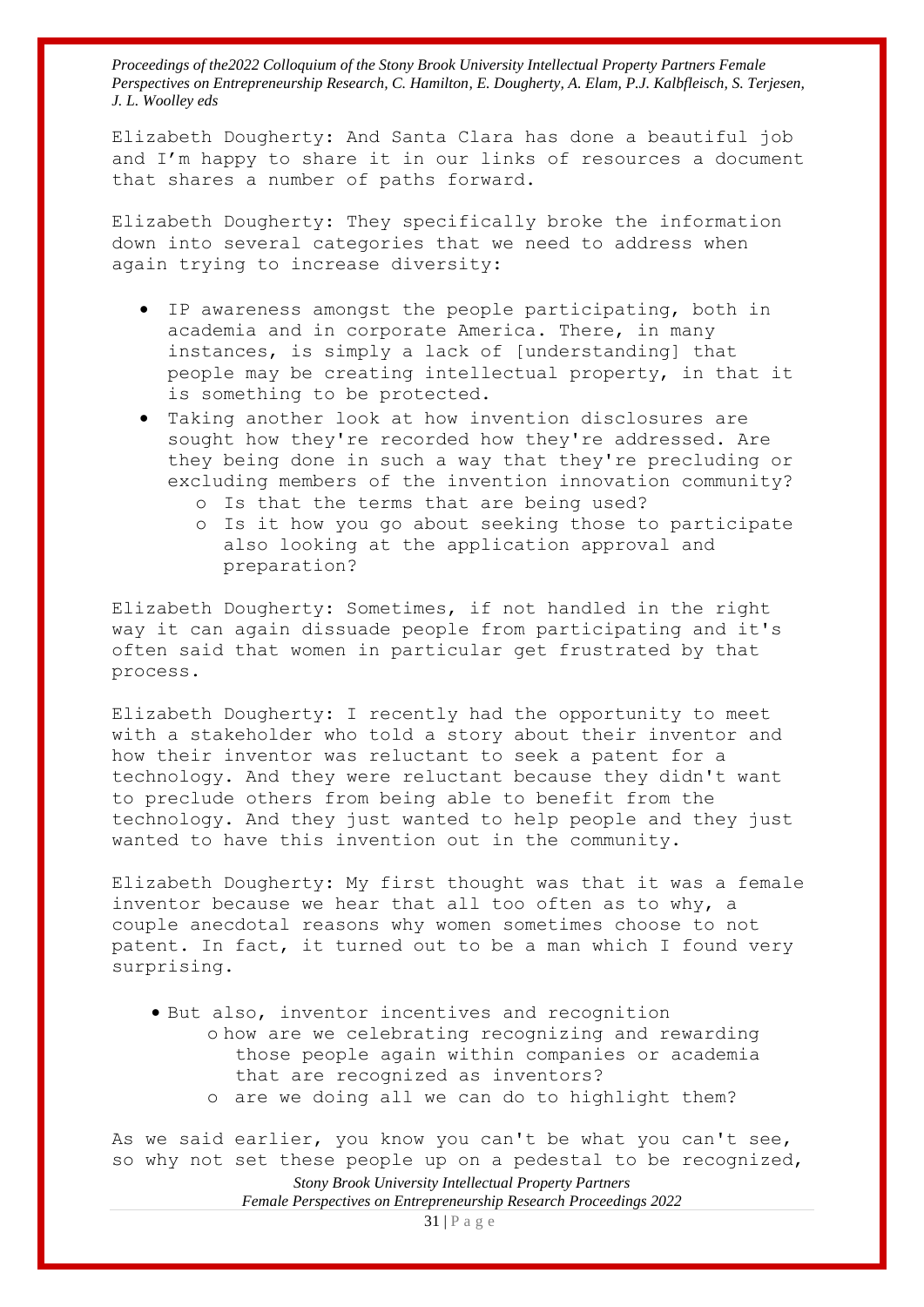to be mentored, to be people who lead, and who others seek to follow.

• And then of course goals and data tracking. I think we've touched on that here today.

Elizabeth Dougherty: That, in order to address the problem, one, there has to be an awareness of the problem, and that is coming about. That is an area where we are certainly picking up speed.

Elizabeth Dougherty: You know, over time, there have been ad hoc one-off conversations, particularly about women and inventing.

Elizabeth Dougherty: But I think it was, perhaps this is my personal opinion, the National Women's Business Council in 2012 did a collaborative research project with the USPTO where they used our data. And they really started to jumpstart this conversation (National Women's Business Council, 2022). Since then, organizations like the Institute for Women's Policy Research have put out numerous papers. They are a nonprofit organization headquartered in Washington DC who have been a very vocal proponent on one, the need for additional data on women and invention in entrepreneurship and also just starting that dialogue like what we're doing today (Institute for Women's Policy Research, 2021).

[Note: See also the Intellectual Property Owners Association's Diversity in Innovation Toolkit (Intellectual Property Owners Association Women in IP Committee)]

Elizabeth Dougherty: So, you know the USPTO is happy to have others in this conversation so we're not the voice alone in the wilderness. But again, data collection is important; awareness is important; and again, just seeking to address what's really a multi-faceted issue.

Clovia Hamilton: Very good! At this point in time, I think we should move into Q&A. I want to thank everybody for answering all these questions, but I think we should move into Q&A. And we can take a look, we have some questions posted here that we can take a look at. And if the audience has any questions feel free to post them at this time.

Clovia Hamilton: Collegiality, any thoughts in terms of entrepreneurship?

> *Stony Brook University Intellectual Property Partners Female Perspectives on Entrepreneurship Research Proceedings 2022*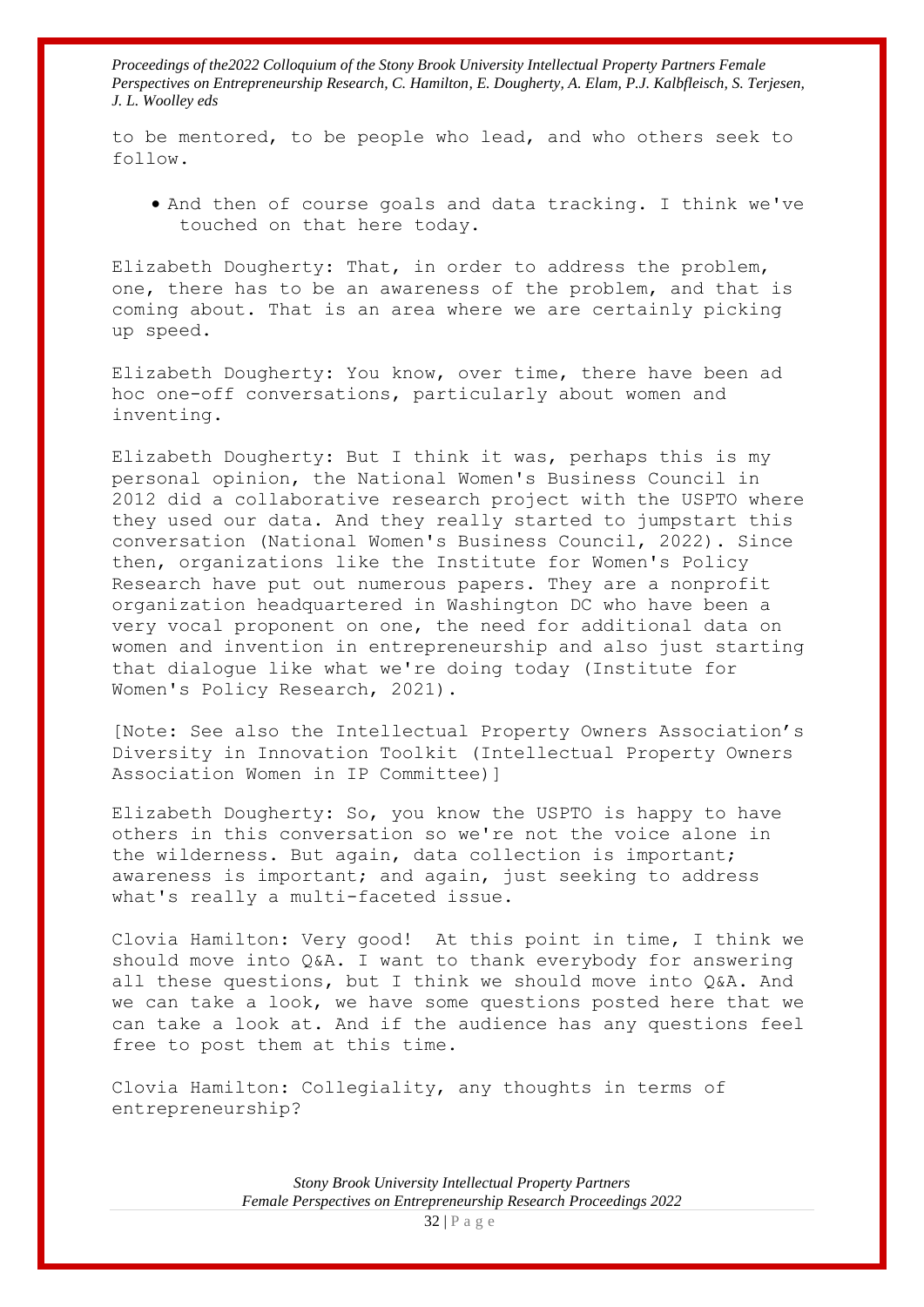Amanda Elam: Clovia, since I actually started a business when I was teaching in NC State University, with two co-founders from the vet school, I've never personally encountered any issues with collegiality. But I wasn't in a tenure track role. So, I wasn't having to deal with a lot of service issues.

Amanda Elam: Quite the opposite, I found there was a lot of support in NC State's engineering tech ag school and women are very involved in all areas. I don't know if other people have encountered a different circumstance.

Clovia Hamilton: Any other thoughts from our panel?

Siri Terjesen: I like Amanda's answer and I also like where Pamela was going earlier that women have these natural skills in this. I think a key issue is then: how to spend your time?

Siri Terjesen: So, there's a universe of possibilities. And you see this with women who are starting ventures and men too. They are going to all these different events. And then you need to find the group that's going to give you the right information and that might be feedback that you really need that is hard to get at first. But I think it's also a challenge on the time of course for constraints we addressed earlier, such as trying to manage with a family or other constraints.

Clovia Hamilton: I agree! I agree! I worked in tech transfer at the University of Illinois; and I was director of tech transfer at Old Dominion; and I heard all types of stories.

We did have women. We had fewer women and men participated in tech transfer in both programs. But, you know, women really did not complain as much about there being a lack of collegiality, as they did [with] having difficulties perhaps in navigating the waters.

And the women who were married to faculty who had their spousal support seemed to have more support and didn't have those issues. But the more junior women tended to just have difficulties finding their tribe; finding mentors; finding the support of faculty to kind of guide them on navigating the waters. And when I talk about navigating water, Siri, I'm referring to what you're mentioning: time management. You know, just how to deal with service as Amanda mentioned. You know, the juggling and balancing service and research obligations and teaching obligations.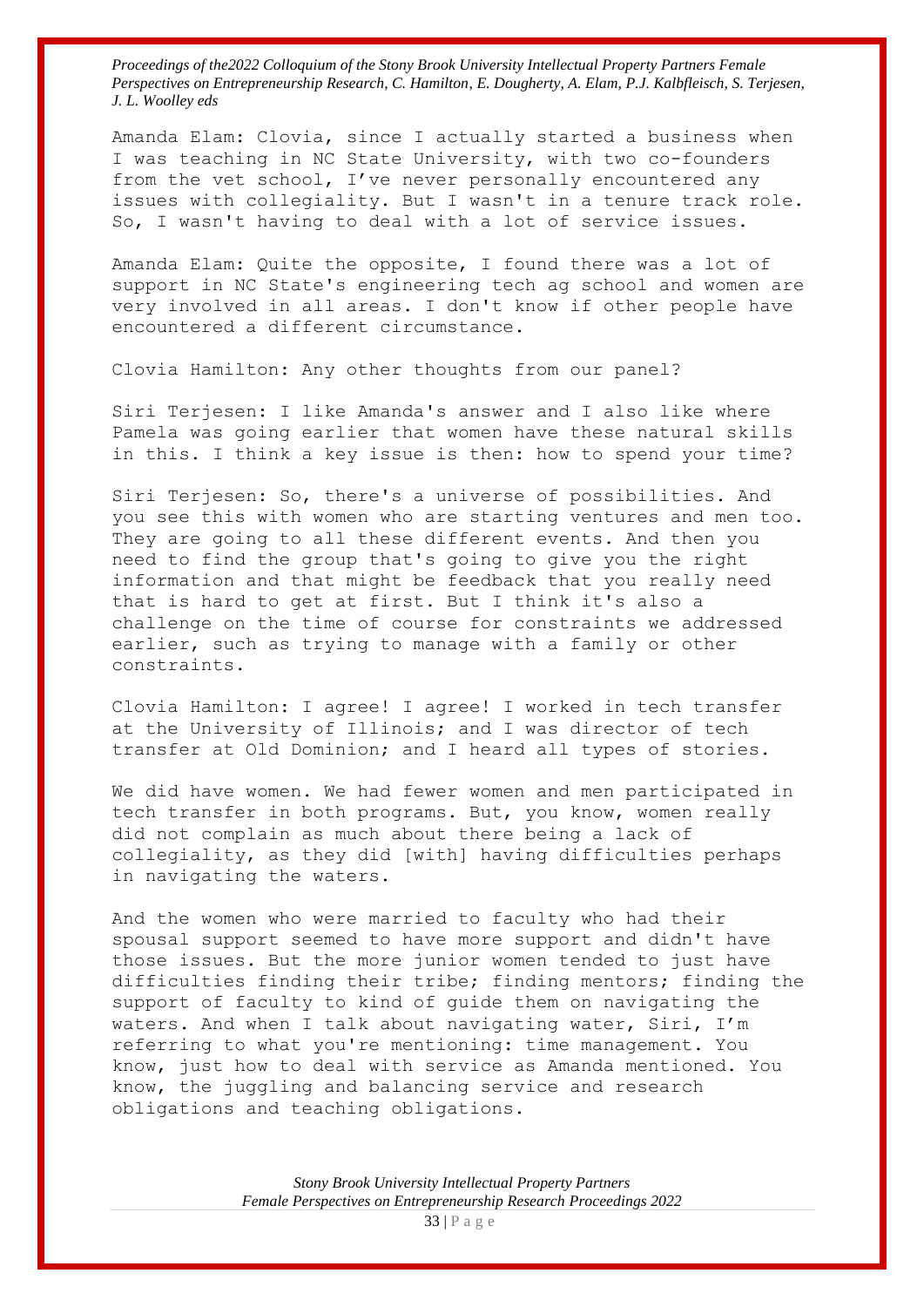Clovia Hamilton: So, I think in that regard, mentoring - what Pam's shared earlier will come in really handy. And I also agree that women, we naturally, most of us, kind of have a relationship building down. But it's who are the right people; and finding our tribe is the big issue.

Clovia Hamilton: So, in the end, if there's any way these tech transfer offices can help junior faculty become involved by offering those types of support mechanisms, I think that would help.

Amanda Elam: Clovia, that's actually what really worked for me! Right?! It was our North Carolina tech transfer office.

Amanda Elam: For me and my cohort of male co-founders, our heads were down and focused on research, and teaching all the time. Right? And our tech transfer office basically treated every new spin out as sort of part of a cohort and included us in events and for about five years after launch. And I think they could have kept doing it, by the way, in alumni programs. and had us come back and mentor some of the other businesses coming forward. But they didn't do that. And then the other resource that was amazing for me in the early stages, was actually the North Carolina Biotech Center in North Carolina and it's a model for every state and North Carolina.

Amanda Elam: The state legislature, actually, you know sponsored the launch of North Carolina Biotech Center continues to fund it partially. They make grants and loans; and they have intellectual exchange groups, they have programming to start businesses.

Amanda Elam: Everything from how to navigate IP to you know basic marketing to how drug development works, how you know FDA approval, they get people in from state federal levels, universities and it's just ongoing right.

Amanda Elam: And networking events you can go to. And that's how I got my tribe going. That's how I got launched was my little group at the university and then not in the NC by a tech Center what other states have programming what other universities are connected with community programming like that. Right?!

Clovia Hamilton: That's exactly what it takes! You know, a comprehensive program a support program.

Clovia Hamilton: Let's see - - I am always peering over at my clock make sure we don't go over time. Um … the next question

> *Stony Brook University Intellectual Property Partners Female Perspectives on Entrepreneurship Research Proceedings 2022*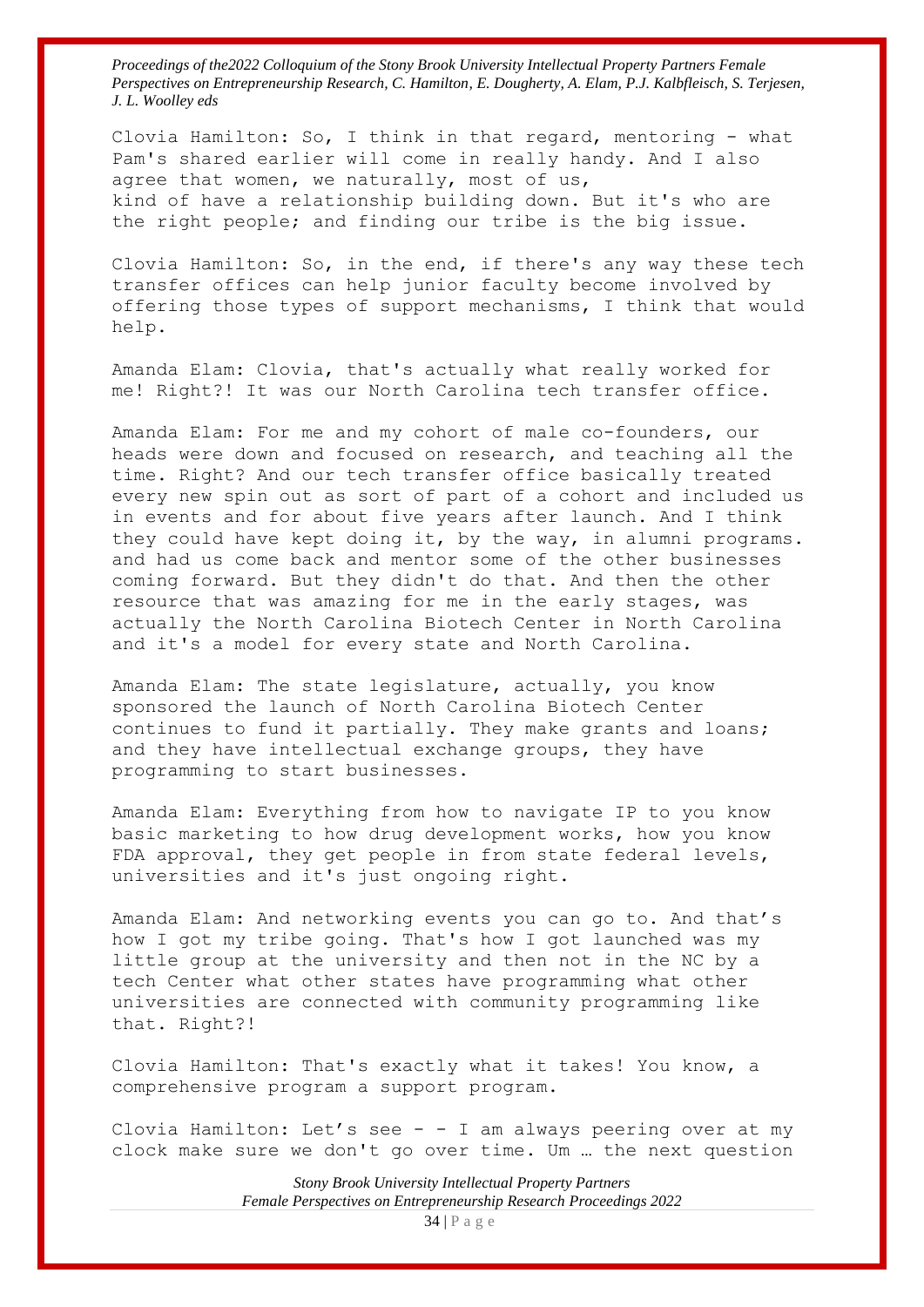is well we've already covered collaboration and in our last session, I think you know what we're talking about finding your tribe finding your cohort and finding their support. As you know that has a lot to do with collaboration and encouraging those types of collaboration.

Clovia Hamilton: We've talked a little bit about tenure and promotion. We've talked a little bit about VC dollars. Let's talk about risk. We can take on risk taking, encourage I know one of you mentioned the level or an extent of women being risk averse or not so let's talk a bit about that.

Amanda Elam: Since I brought it up, I'll go first. I'll kick off the discussion. Do all the women on the panel, do you feel risk averse?

Amanda Elam: I bet the answer's no.

Everyone: No!!

Amanda Elam: And here I'll put one statistic out. This is always what's baffled me about this idea that women are risk averse.

Amanda Elam: Half of all marriages fail in seven years, and women are more likely to give up employment and job aspirations for marriage.

Amanda Elam: We are huge risk takers we're just making different calculations at different opportunities and for different reasons. Right?! Because, as a mother, we have different problems that we're trying to address.

So, I would like to flip that narrative on its head. I think we make lots of risk calculations and when I speak on panels I share my teaching experience, which is on average women tend to err towards smart and men tend to err towards bold. And to be a good entrepreneur, you have to be smart and bold.

Clovia Hamilton: Yeah, I agree! Any other thoughts about risk aversion?

Pamela Kalbfleisch: Yeah, so the mentoring research is interesting in that one of the primary things that prevents people from being mentors is being afraid of risk - - seeing too much risk in being intimate with others, sharing your own experience with others, sharing your own thoughts (Kalbfleisch & Davies, 1993). So, to be a mentor means that you're willing to take a risk on someone.

> *Stony Brook University Intellectual Property Partners Female Perspectives on Entrepreneurship Research Proceedings 2022*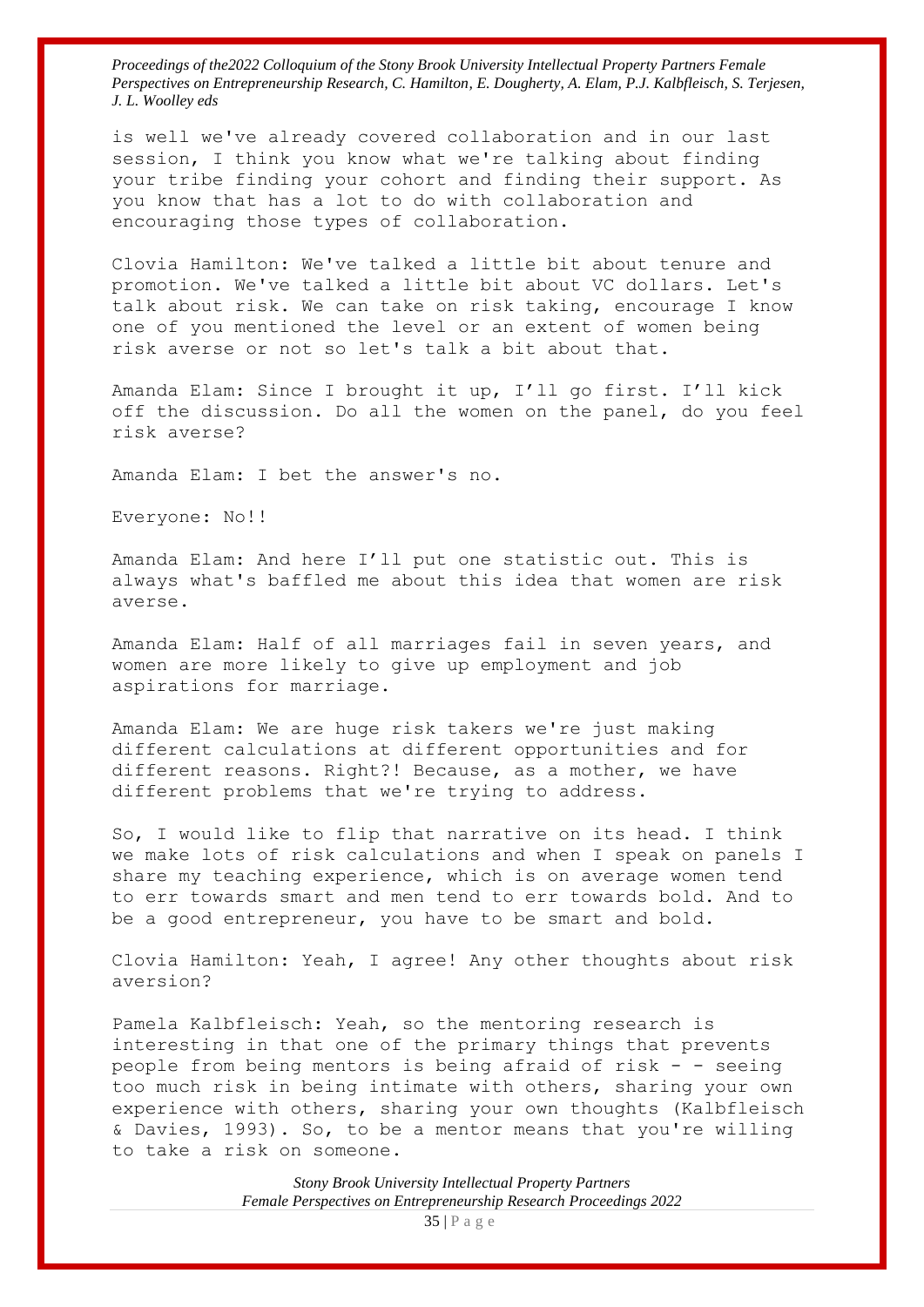Pamela Kalbfleisch: And, and we know the women do mentor and are mentored (Kalbfleisch, 2000, Neumeyer et al, 2018). But it's a risky proposition. Just having a close relationship is a risk.

Clovia: Right!

Jennifer Woolley: And, and on top of that, I think it's really important for all the aspiring entrepreneurs and innovators, to take a step back and think: what is it that you want to do? How are you defining success?

Jennifer Woolley: And even by doing that you may find that your metrics for success fly in the face of what you're surrounded by or what you're told is success.

Jennifer Woolley: And that in and of itself is going to be risky. But that's Okay! You have to listen to yourself and understand what your own metrics are before you can take on something as huge as a starting another company or being entrepreneurial in any way or being an innovator.

Elizabeth Dougherty: I think that it's part of the recipe for success.

Clovia Hamilton: Let's hear from each of the panelists their final thoughts.

Clovia Hamilton: We can go in the order of how I see you on my screen. So, let's go with - - we've got Jennifer's up! You want to go first Jennifer?

Jennifer Woolley: Aw man! I feel like I'm being cold called.

Clovia Hamilton: You're first (laughing).

Jennifer Woolley: I do want to thank everybody for being here! This has been a great conversation and it's really highlighted how diverse the experiences are; how diverse our interests are as researchers as entrepreneurs as innovators; and how we need to stay true to that and dig into that even more.

So, I think it's exciting and I think this is a great opportunity to continue our interest in our research and understanding this world a little bit better so that we can make it better.

Clovia Hamilton: Very good! Pam, any final thoughts?!

*Stony Brook University Intellectual Property Partners Female Perspectives on Entrepreneurship Research Proceedings 2022*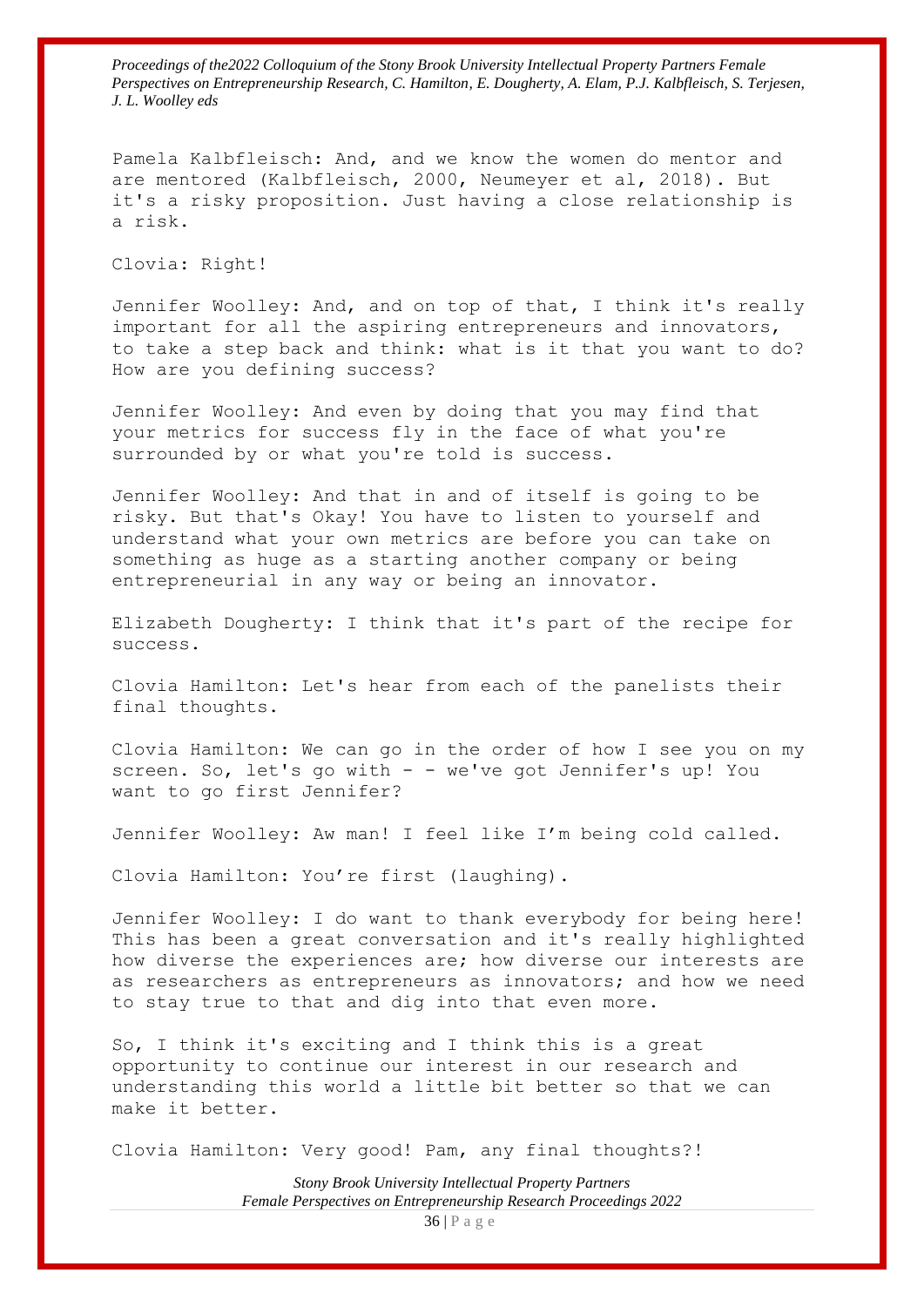Pamela Kalbfleisch: I think if you're in a position to help to reach out and help others and to, take a risk on helping someone. And, if you are in a position of needing help, ask for help.

But, when you ask for help, better than saying, "will you be my mentor", it's better to say something like, "is there a project, we can work on together" or "I'm interested in doing X with you" or "is there a role I could play". And then there's something tangible to start that relationship. Right?! Very good!

Clovia Hamilton: Amanda?

Amanda Elam: I think I'll go back to my opening comments and take a cue from there.

Amanda Elam: I would like everyone to understand that when we are reporting aggregate patterns of difference between men and women business owners that most of those differences are explained fundamentally by industry sector. And industry sector determines business size. Right?! And so, I think it's really important to understand that structural characteristics are contributing to these aggregate data that reinforce negative stereotypes. So, you have to look way beyond the top line numbers. You have to you really look specifically and compare men and women who are similar to each other.

Amanda Elam: I think that's what leads me is what we're doing at DIRI. We're trying to flip the narrative. Right?! Maybe it isn't that the women are under-confident. Maybe men are overconfident!

Amanda Elam: Maybe the issue isn't that the women are trailing men. Maybe the issue is that women constitute one to three aspirational growth-oriented entrepreneurs in the world. Why aren't we supporting them. Right?!

Amanda Elam: And we don't encourage others to get engaged and to support by selling the negatives. We get them  $-$  - we get investors to invest by selling the positives.

Amanda Elam: So, let's think carefully about our narratives and the framing when we're talking about women's entrepreneurship. And it's been a delight to be on the panel today! Thank you everyone!

> *Stony Brook University Intellectual Property Partners Female Perspectives on Entrepreneurship Research Proceedings 2022*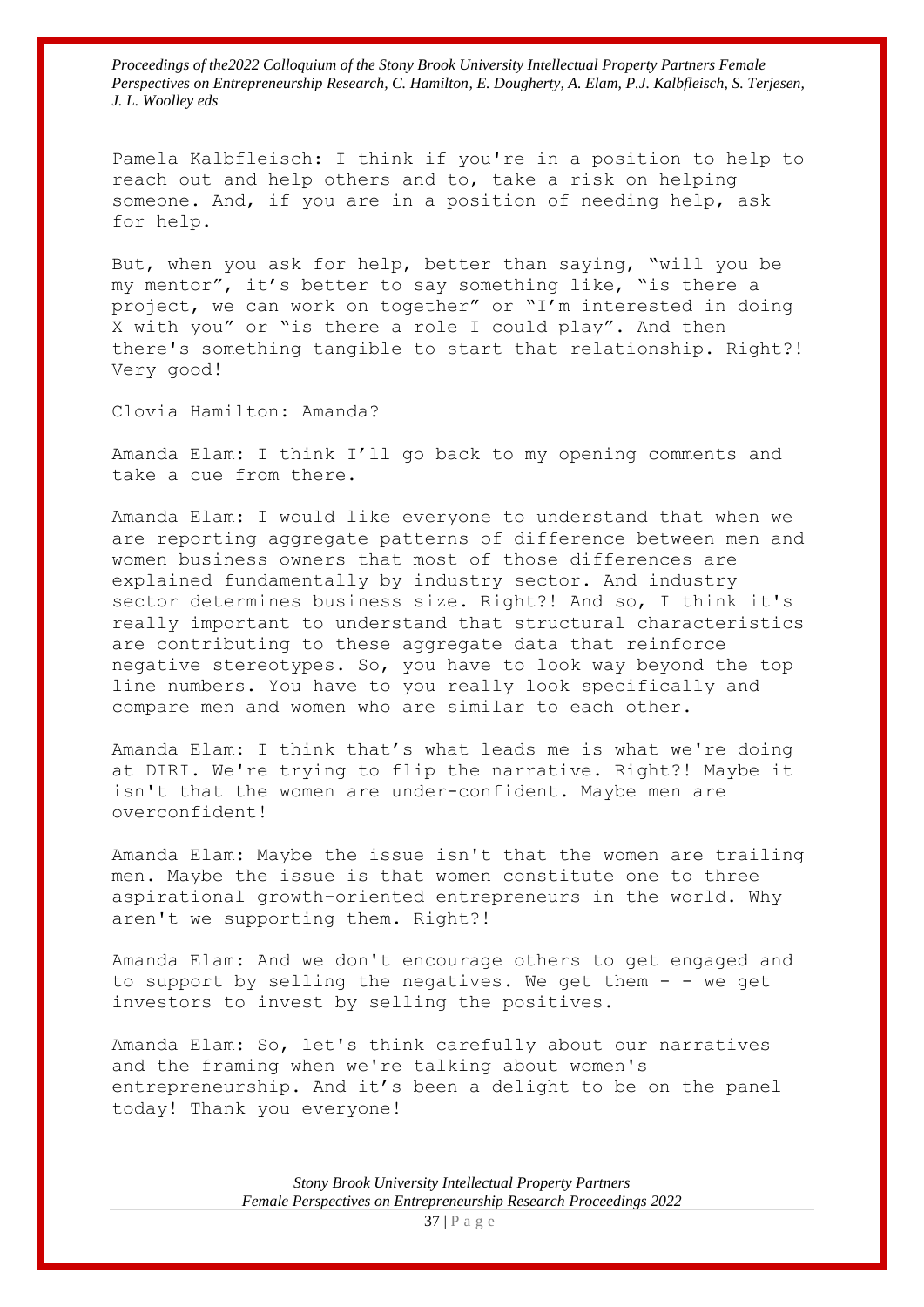Clovia Hamilton: Glad you're here! Let's see. Have we heard from you Siri? Siri, you want to jump in?

Siri Terjesen: You want me to go. I've been enjoying all this advice. I love that!

Siri Terjesen: What Pam said, you know jump in and help someone.

Siri Terjesen: And then I also would offer stay connected because it might be that now is a good time, and you can offer that advice. But it might be that it's two months from now, and that connection, or that it's to someone else. And be not afraid to offer what might be critical, but extremely helpful feedback.

Siri Terjesen: We can't just seek people who reaffirm and tell us the things we want to hear! There are some things we want to hear. But we also need people to think critically and put themselves in our shoes and give us the advice that will help us get to the next level! So, that's it.

Siri Terjesen: Elizabeth?

Elizabeth Dougherty: So, I am happy to round out this remarkable group! It's been such a pleasure to be on such an august panel with such remarkable ladies today!

Elizabeth Dougherty: So, I guess, in part, I would go back to our history. So, we issued the first US patent to a woman in 1793. Very sadly, it was issued in the name of her husband. It was Mrs. Samuel Slater.

Elizabeth Dougherty: Now with that said, we this year in 2022 will induct the largest class of women to the National Inventors Hall of Fame. It's only eight women. But that's still huge that eight additional women are joining the over 500 that make up the National Inventors Hall of Fame.

Elizabeth Dougherty: So, it goes back to what we've said today: we all have a role to play in this! And I would say, and it's been already said by other panelists, if you need help, ask for help.

Elizabeth Dougherty: The US Patent and Trademark Office, and I can speak for other government agencies as well, we don't want to be seen as a black box entity where you throw in something and then you sit back and hold your breath. We're an agency about communication and collaboration. And we have so many

> *Stony Brook University Intellectual Property Partners Female Perspectives on Entrepreneurship Research Proceedings 2022*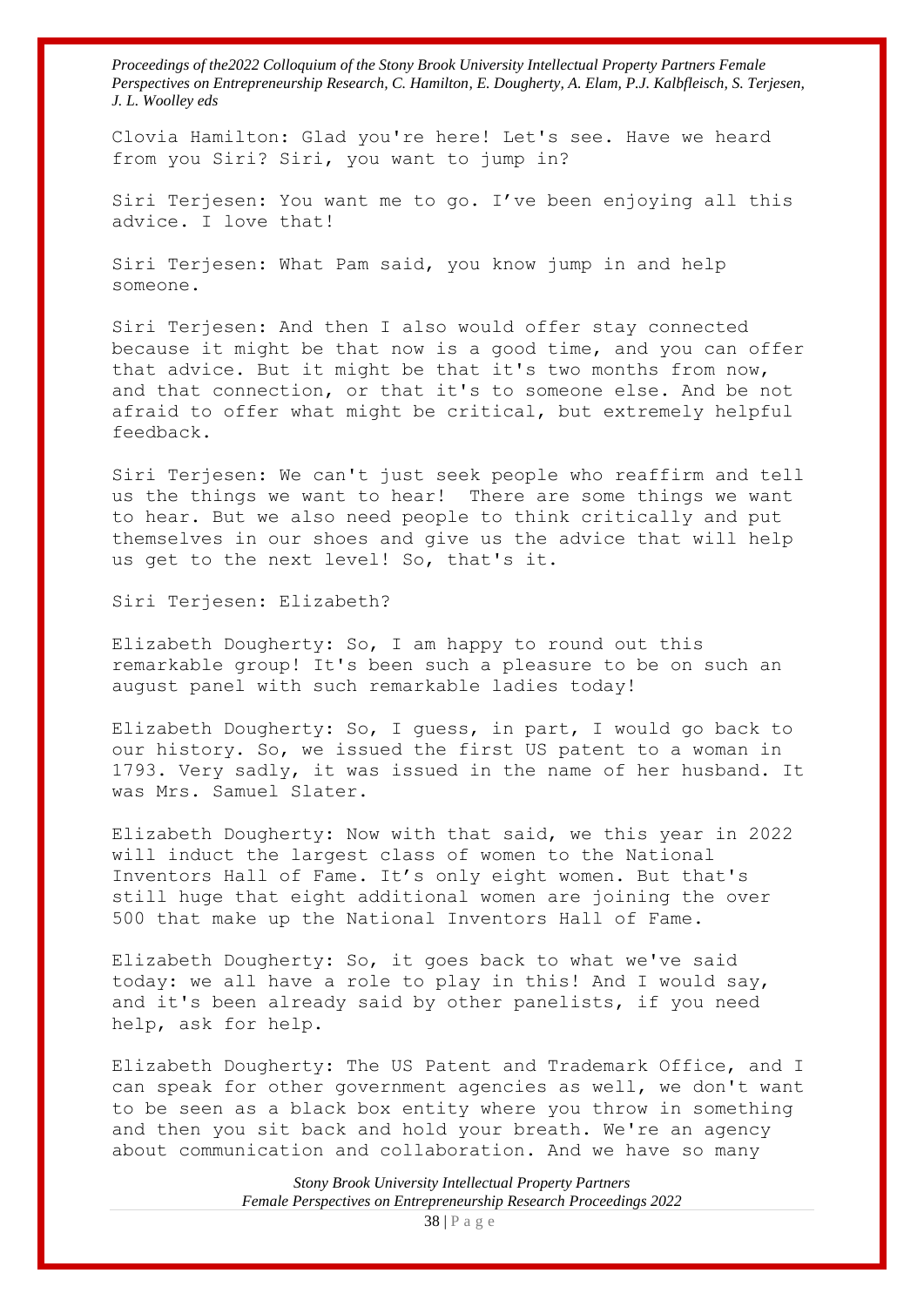resources available for inventors, innovators, and entrepreneurs.

Elizabeth Dougherty: And many of them are my favorite fourletter word "free". And that's true in a number of government agencies! So, be sure to ask for help! We love to offer help. We love to offer assistance where possible.

Elizabeth Dougherty: And again, you know we all got to where we did because someone helped us. So, it's always important to reach that hand back.

Elizabeth Dougherty: I think of the former Secretary of State, Madeleine Albright and her famous quote "there's a special place in hell for women who don't support each other".

Elizabeth Dougherty: Now that's not to say that we don't need men and everyone in this equation. But as women, I think we're especially gifted in helping one another. So, thank you again for having me today, and thank you to our remarkable panel and audience.

Clovia Hamilton: Thanks to everyone! But, let's give everybody a round of applause. We'll make sure that we'll take a look at what's been posted out here in the chat area. We'll collect everything and we'll include it in our proceedings.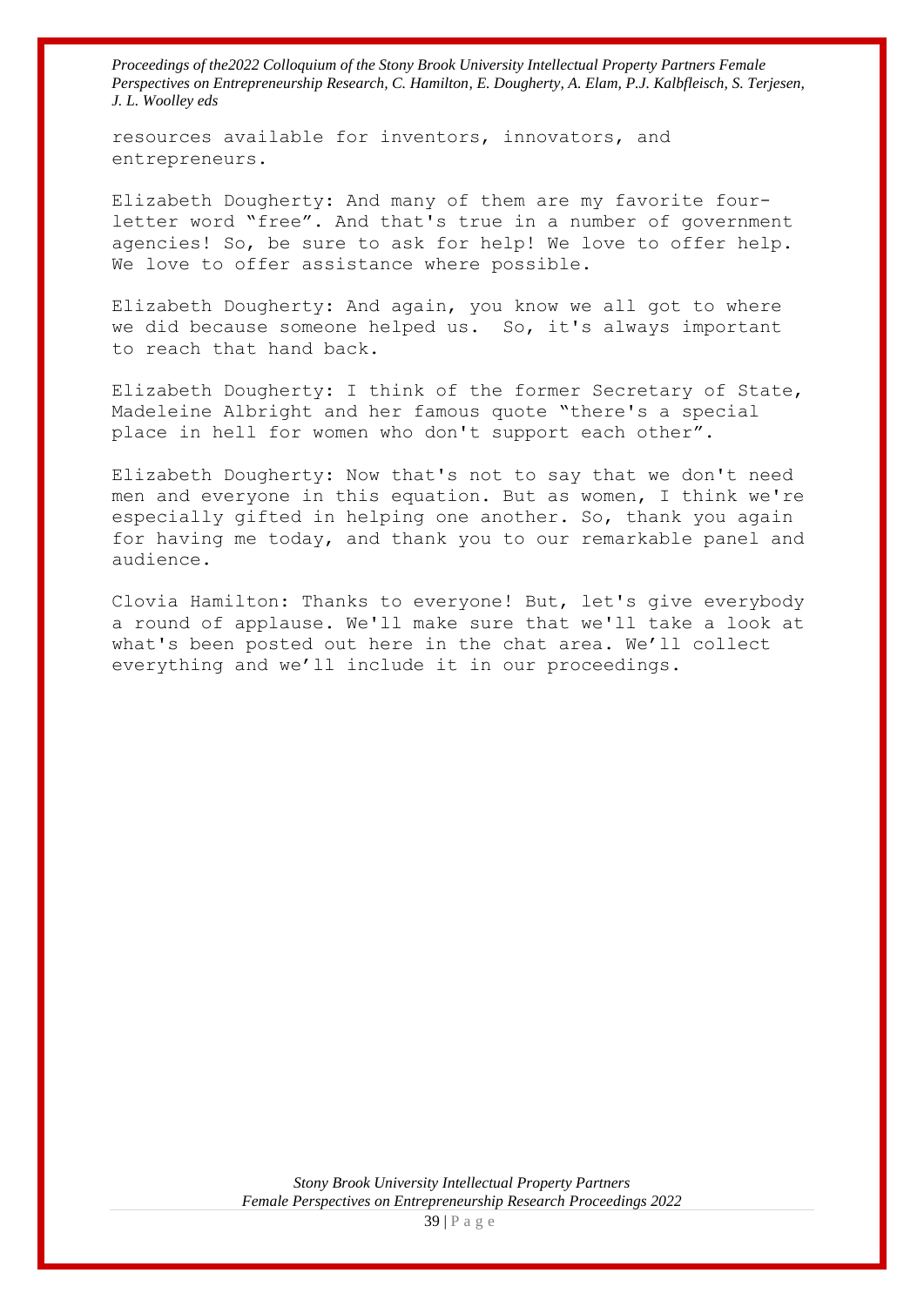## **Index**

#### **A**

Association of University Technology Managers (AUTM), 10, 22, 28 AUTM 10, 22, 28 AUTM Women Inventors Committee, 10 AUTM Women Inventors Toolkit, 10

#### **C**

CII, 27-28 Council for Inclusive Innovation (CII), 27- 28 Cultural characteristics, 14, 16, 29-30

#### **D**

Diana Project, 12, 37 Diana International Research Institute (DIRI), 12, 37 DIRI, 12, 37

#### **E**

Exiting, 18

#### **G**

GEM Report, 11-14 Global Entrepreneurship Monitor (GEM) Report, 11-14

#### **H**

HBCUs, 23 Historically Black Colleges and Universities (HBCUs), 23

#### **I**

I-Corps, 20-22 Investors, 15 Institute for Women's Policy Research (IWPR), 32 IWPR, 32

#### **M**

Mentoring, 11, 19, 21-26, 35-36 Minority Serving Institutions (MSIs), 23 Mrs. Samuel Slater, 38 MSIs, 23

#### **N**

National Council for Expanding American Innovation (NCEAI), 27 National Inventors Hall of Fame, 38 NCEAI, 27-29 North Carolina Technology Transfer Office, 33 North Carolina Biotech Center, 34 National Science Foundation (NSF), 20-22 Networking, 22, 26, 34 NSF Innovation Corps (I-Corps), 20-22

## **R**

Risk aversion, 14-15, 34-35

#### **S**

Santa Clara University High Tech Institute, 30-31 SBA, 9 SBIR, 16-18 Serial entrepreneur, 29 Small Business Administration (SBA), 9 Small Business Innovation Research (SBIR) program, 16-18 Small business loans, 15 Small Business Technology Transfer (STTR) program, 16-17, 21 Stereotypes, 14 Structural characteristics, 14-16, 27, 30, 37 STTR, 16-17, 21 Student involvement, 11, 17-18, 20-23, 27

#### **U**

 Unicorns, 14, 18 US Patent and Trademark Office, 11, 26-29, 38 USPTO, 11, 26-29, 38

## **V**

VC, 7, 15, 29 Venture capital (VC), 7, 15, 29

#### **W**

Women owned small businesses (WOSB), SBA defined, 9 WOSB, 9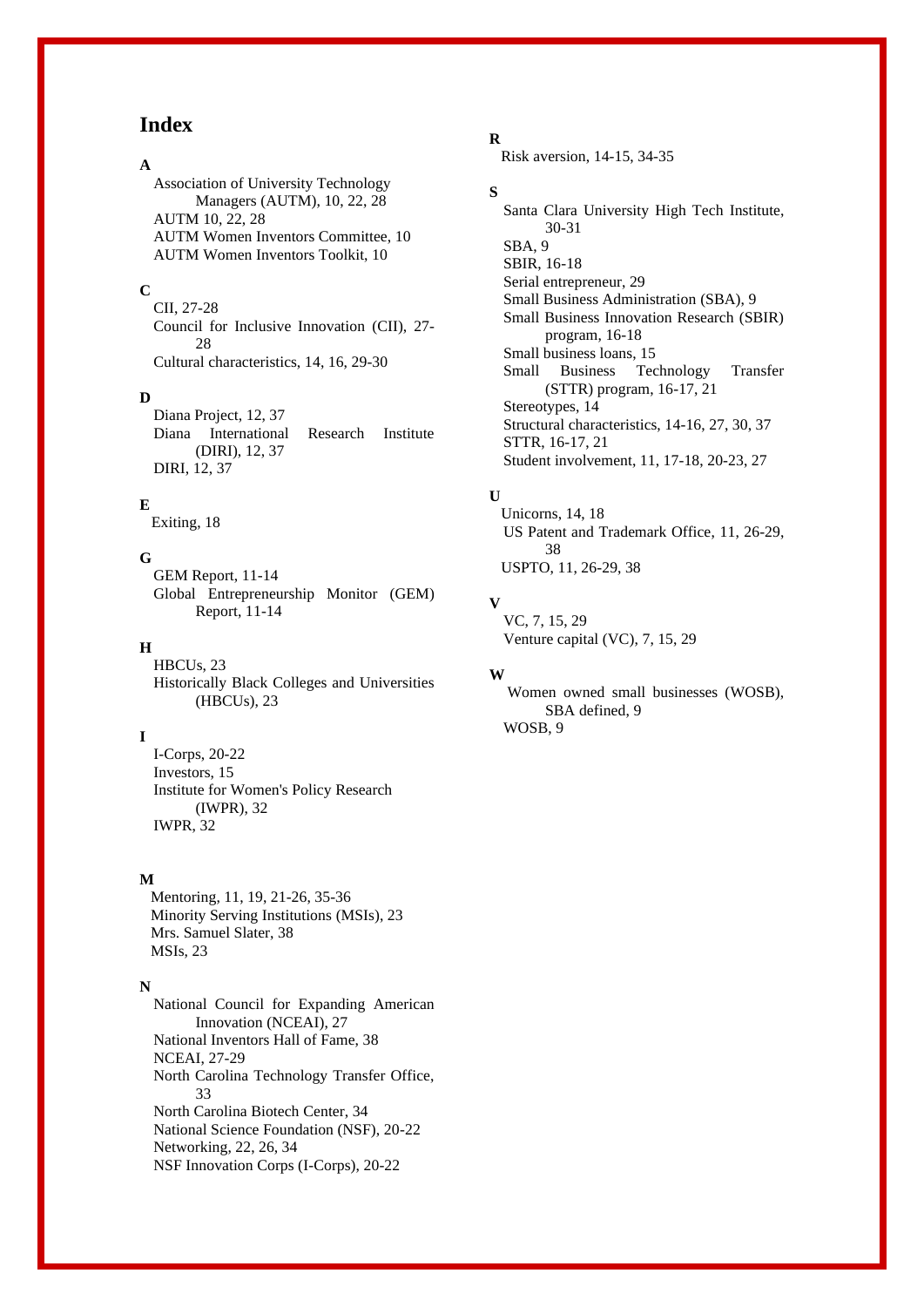## **REFERENCES**

- Audretsch, D., Siegel, D., & Terjesen, S. (2020). Entrepreneurship in the Public and Nonprofit Sectors, *Public Administration Review*, 80(3): 468-472. https://doi.org/10.1111/puar.13200
- AUTM Women Inventors Committee Barriers and Best Practices Subcommittee. (n.d.). *Women Inventors' Toolkit*. Retrieved from Association of University Technology Managers (AUTM): https://autm.net/surveys-andtools/tools/women-inventor%E2%80%99s-toolkit
- Brieger, S., Baro, A., Criaco, G., & Terjesen, S. (2020). Entrepreneurs' age, institutions, and social venture creation goals: A multi-country study. *Small Business Economics*. https://doi.org/10.1007/s11187-020-00317-z
- Darnihamedani, P., & Terjesen, S. (2020). Male and female entrepreneurs' employment growth ambitions: The contingent role of regulatory efficiency. *Small Business Economics*. https://link.springer.com/article/10.1007/s11187-020-00405-0
- Elam, Amanda B., Hughes, Karen D., Guerrero, M., Hill, Stephen, Nawangpalupi, C., del Mar Fuentes, M., Gonzalez, J.P.D., Laviada, A.F., Martinez, C.N., Banon, A.R., Chabrak, N., Brush, C., Baumer, B., Heavlow, R. (2021). Global Entrepreneurship Monitor (GEM) Women's Entrepreneurship 2020/21 Thriving through crisis. *Global Entrepreneurship Research Association (GERA), London Business School*, London, UK.
- Esposito, N. (2019). *Small Business Facts Spotlight on Women-Owned Employer Businesses.* Washington, DC USA: US Small Business Administration Office of Advocacy. Retrieved Jan 25, 2022, from https://advocacy.sba.gov/2019/03/25/small-business-facts-spotlight-on-women-owned-employerbusinesses/
- Hamilton, C. (2016). A tool kit for building HBCU technology transfer supply chain networks using an advanced planning system. " PhD diss., University of Tennessee. https://trace.tennessee.edu/utk\_graddiss/3922
- Hamilton, C. (2017). Emerging research institutions' technology transfer supply chain networks' sustainability: Budget resource planning tool development. *IEEE Engineering Management Review*, *45*(4), 39-52.
- Hamilton, C. (2018). HBCU Technology Transfer Supply Chain Networks Sustainability Budget Resource Planning Tool Development. In *Proceedings of the American Society for Engineering Management 2017 International Annual Conference EH. Ng, B. Nepal, and E. Schott eds*.
- Hamilton, C. (2020). Increasing Diversity among Women Entrepreneurs in High Growth High Tech Using HBCU Female Academic Entrepreneurs. *Applied Management Journal, 21, 40-81.*
- Institute for Women's Policy Research. (2021). *Institute for Women's Policy Research About Us*. Retrieved from IWPR: https://iwpr.org/about/
- Intellectual Property Owners Association Women in IP Committee. (n.d.). *Gender Diversity in Innovation Toolkit.* Washington, DC : Intellectual Property Owners Association. Retrieved from IPO: https://ipo.org/index.php/diversity-in-innovation-toolkit/
- Kalbfleisch, P. J. (2002). Similarity and attraction in business and academic environments: Same and cross-sex mentoring relationships. *Review of Business*, *21*(2), 58-61.
- Kalbfleisch, P. J. (2002). Communication in mentoring relationships: A theory for enactment. *Communication Theory*, *12,* 63-69.
- Kalbfleisch, P. J. (2007). Mentoring enactment theory: A Communication perspective on mentoring in K. E. Kram & B. R. Ragins (Eds.) *The Handbook of Mentoring at Work*. Thousand Oaks: Sage Publications.